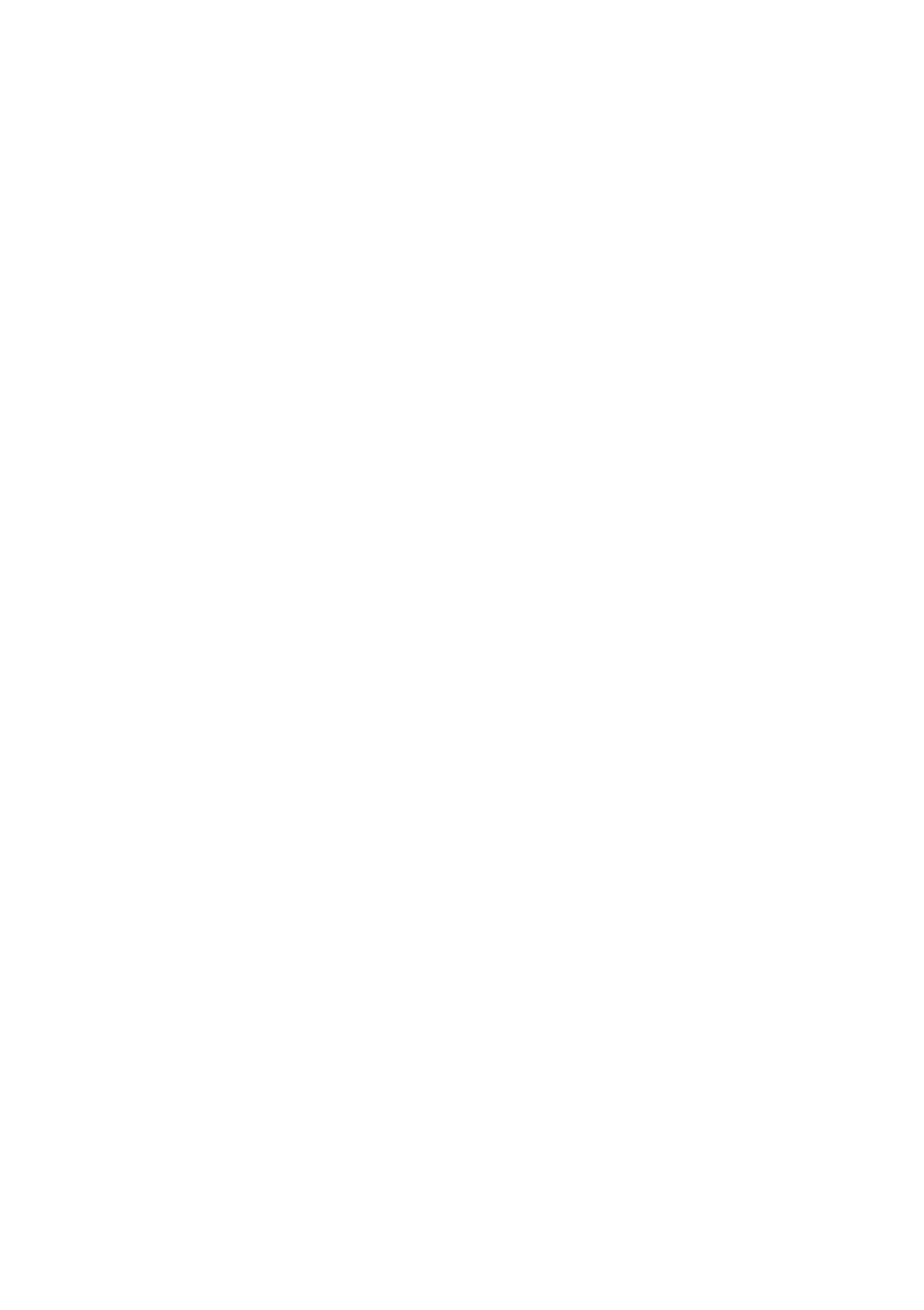# **Designing nutrition-sensitive agriculture investments**

Checklist and guidance for programme formulation

**Food and Agriculture Organization of the United Nations Rome, 2015**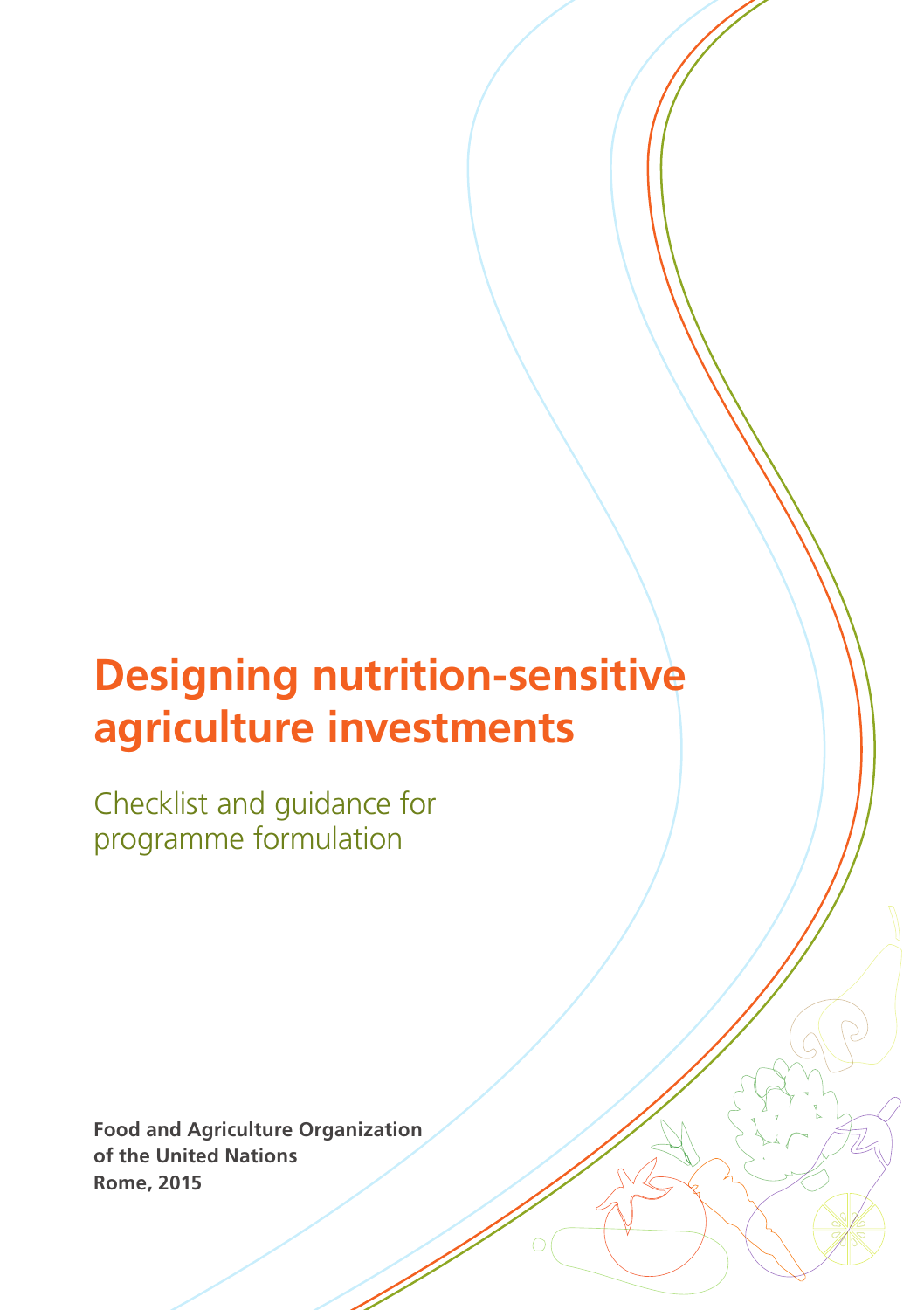The designations employed and the presentation of material in this information product do not imply the expression of any opinion whatsoever on the part of the Food and Agriculture Organization of the United Nations (FAO) concerning the legal or development status of any country, territory, city or area or of its authorities, or concerning the delimitation of its frontiers or boundaries. The mention of specific companies or products of manufacturers, whether or not these have been patented, does not imply that these have been endorsed or recommended by FAO in preference to others of a similar nature that are not mentioned.

The views expressed in this information product are those of the author(s) and do not necessarily reflect the views or policies of FAO.

ISBN 978-92-5-108935-4

#### © FAO, 2015

FAO encourages the use, reproduction and dissemination of material in this information product. Except where otherwise indicated, material may be copied, downloaded and printed for private study, research and teaching purposes, or for use in non-commercial products or services, provided that appropriate acknowledgement of FAO as the source and copyright holder is given and that FAO's endorsement of users' views, products or services is not implied in any way.

All requests for translation and adaptation rights, and for resale and other commercial use rights should be made via www.fao.org/contact-us/licence-request or addressed to copyright@fao.org.

FAO information products are available on the FAO website (www.fao.org/publications) and can be purchased through publications-sales@fao.org.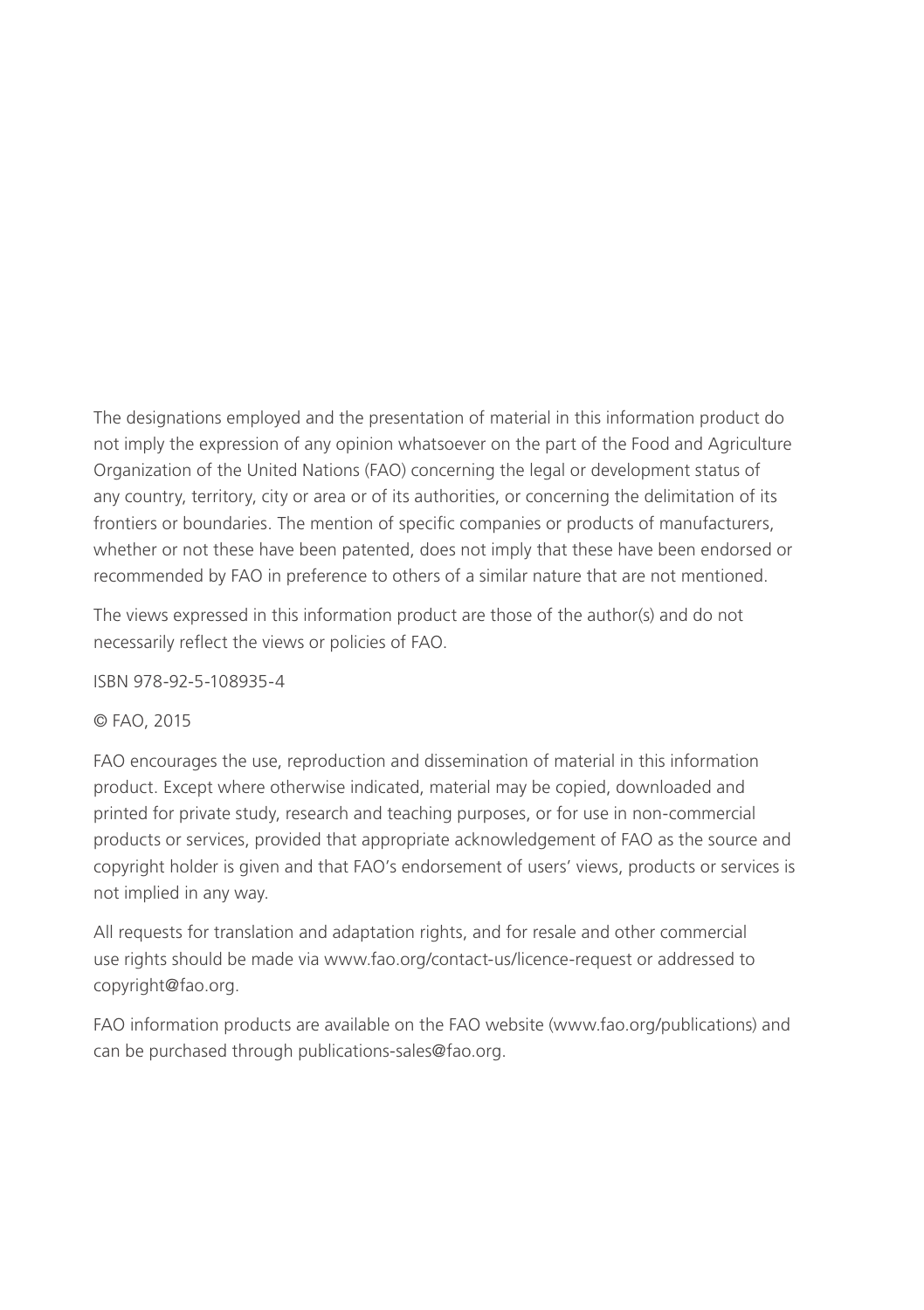# **Contents**

| Key Recommendations for Improving Nutrition through Agriculture                                                |  |
|----------------------------------------------------------------------------------------------------------------|--|
| and Food Systems (1997) 4 and Food Systems (1998) 4                                                            |  |
| Situation appraisal [11] Situation appraisal [11] Masseum Masseum Masseum Masseum Masseum Masseum Masseum Mass |  |
|                                                                                                                |  |
|                                                                                                                |  |
|                                                                                                                |  |
|                                                                                                                |  |
|                                                                                                                |  |
|                                                                                                                |  |
|                                                                                                                |  |
| Access to productive assets and marketing opportunities: equity issues19                                       |  |
|                                                                                                                |  |
| Programme Design: Operationalizing the Key Recommendations 23                                                  |  |
|                                                                                                                |  |
|                                                                                                                |  |
|                                                                                                                |  |
|                                                                                                                |  |
|                                                                                                                |  |
|                                                                                                                |  |
|                                                                                                                |  |
| Making value-chains nutrition-sensitive and increasing market access 41                                        |  |
|                                                                                                                |  |
|                                                                                                                |  |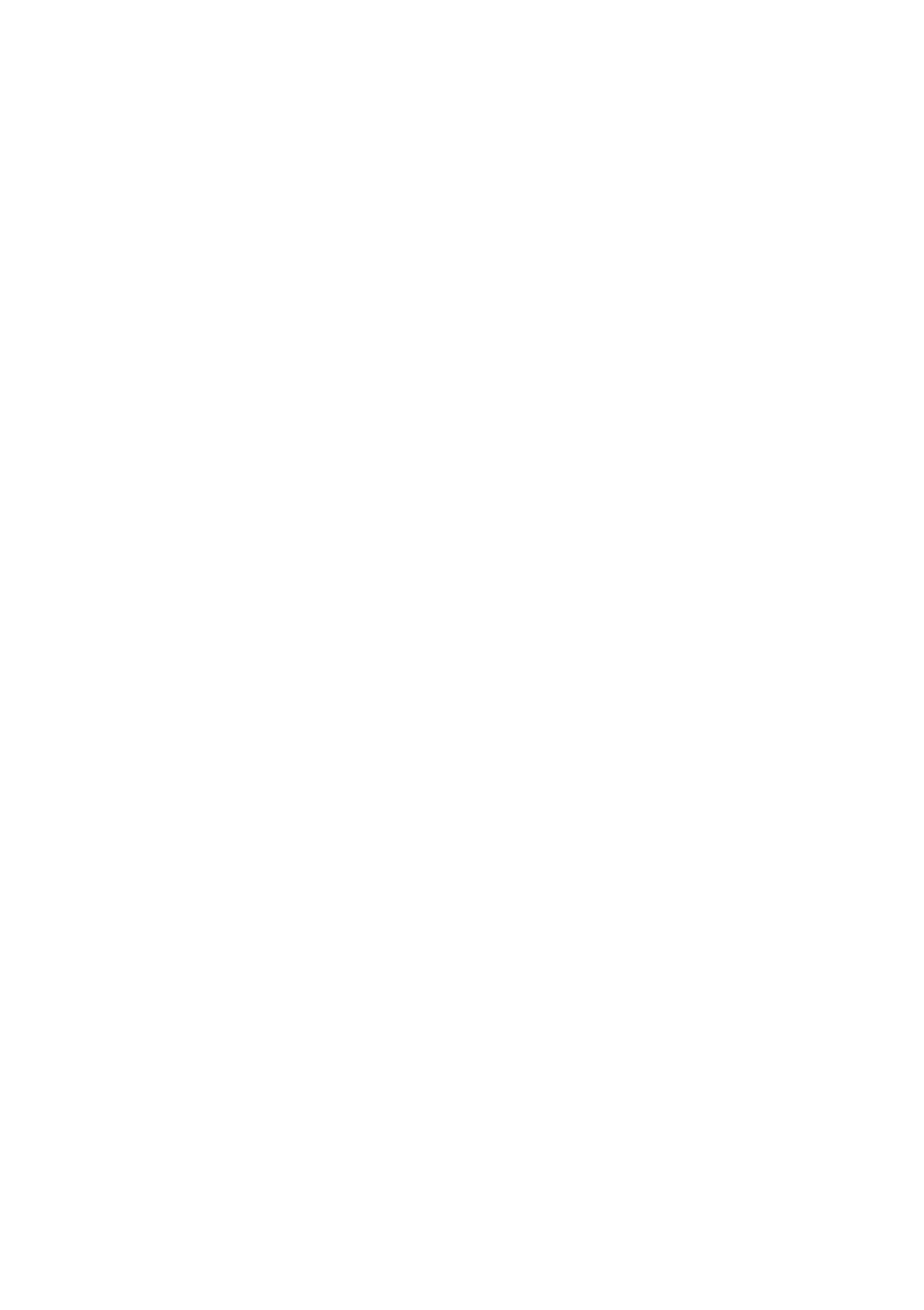## <span id="page-6-0"></span>**Foreword**

Economic growth and social protection mechanisms have helped pull many out of poverty in recent decades, and this was accompanied by a marked reduction in food insecurity. However, the prevalence of child undernutrition remains unacceptably high and is compounded by rising levels of obesity and diet-related chronic diseases.

In November 2014, during the Second International Conference on Nutrition (ICN2) organized by the Food and Agriculture Organization of the United Nations (FAO) and the World Health Organization (WHO), over 170 member countries acknowledged that malnutrition, in all its forms (including undernutrition, micronutrient deficiencies, overweight and obesity), negatively affects people's health and well-being and poses high economic and social costs for individuals, communities and nations. The two ICN2 outcome documents: the *Rome Declaration on Nutrition* and its *Framework for Action*, recognize that food systems should be at the heart of efforts to combat all forms of malnutrition.

Current food systems are increasingly challenged to provide adequate, safe, diversified and nutrient-rich food that make up healthy diets due to constraints posed by resource scarcity and environmental degradation, as well as unsustainable production and consumption patterns, food losses and waste, and inequitable distribution.

Investments in agriculture and food systems are therefore essential to improve the availability, accessibility and consumption of nutritious foods. These investments come from international financing institutions, public resources at the country level and, most importantly, from farmers themselves and the private sector in general. They can be leveraged in favor of nutrition but doing so requires explicitly considering the nutritional implications of investments. Efforts should be made to: diversify production and diets; improve processing methods to make healthy foods available longer and convenient to prepare; and ensure that investments are equitable and mindful of the environment. Furthermore, resources should be invested in nutrition education in order to empower consumers to make healthy food choices.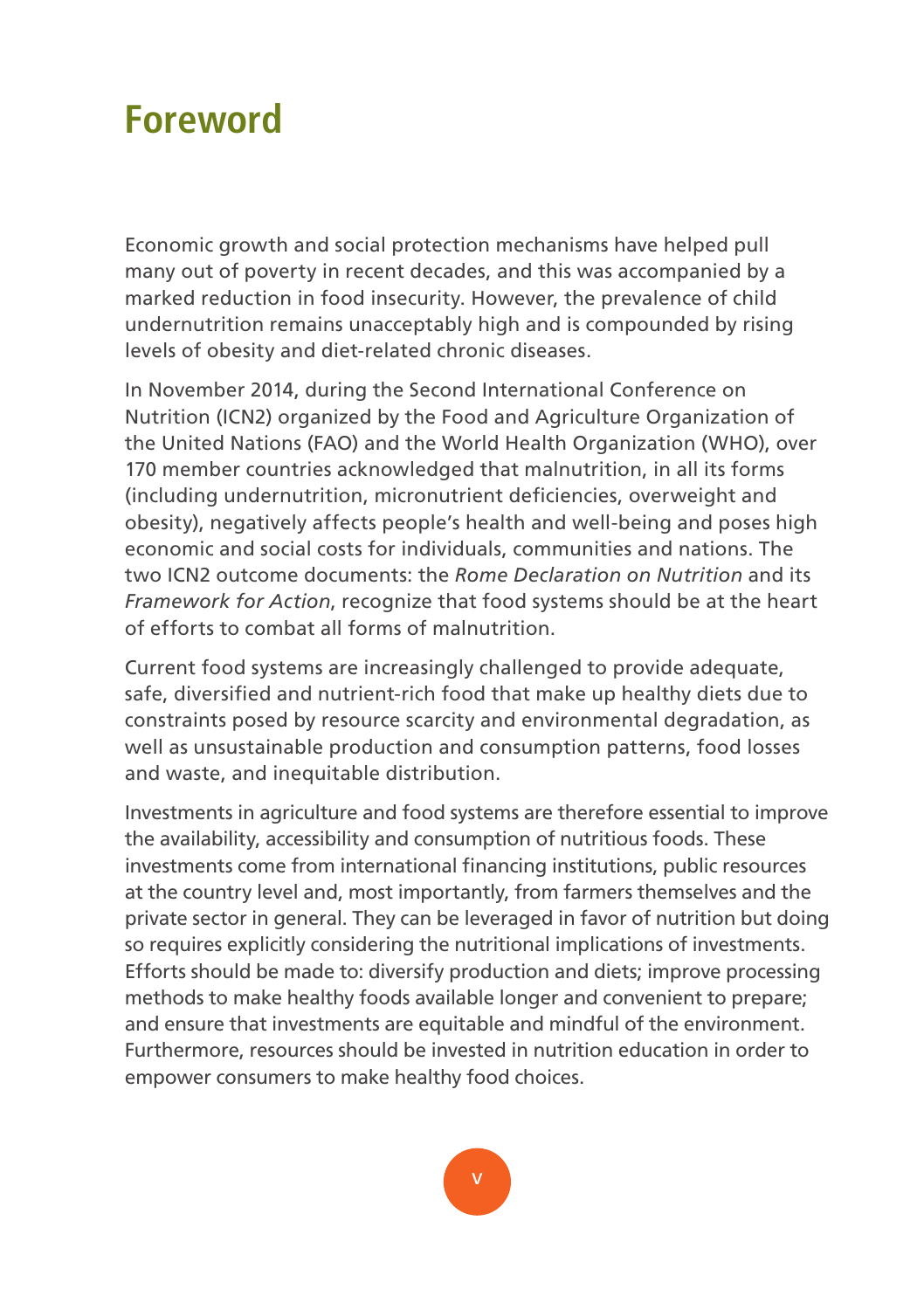FAO member countries and their development partners are increasingly seeking to meet national and international commitments and are therefore looking to concrete tools and field experiences. Since 2011, FAO's Nutrition Division (ESN) and Technical Cooperation and Investment Center (TCI) have been increasingly working together to respond to this need and enhance the nutrition sensitivity of FAO's investment support. The purpose of this collaboration is to assist governments and international finance institutions in ensuring that their investments are "nutrition-sensitive" and maximize impact on human well-being while being mindful of environment.

This collaboration has led to the development of tools to guide the design of nutrition-sensitive programmes including the present guidelines. This document is based on a thorough review of experience on nutritionsensitive agriculture. It was developed through extensive consultation within FAO and with its development partners, and has been field-tested in several countries. It is a living document and so we look forward to continued collaboration with our partners in learning how to improve the contribution of agriculture investments to better nutrition.

**Anna Lartey Director Nutrition Division FAO**

**Gustavo Merino Director Investment Center FAO**

vi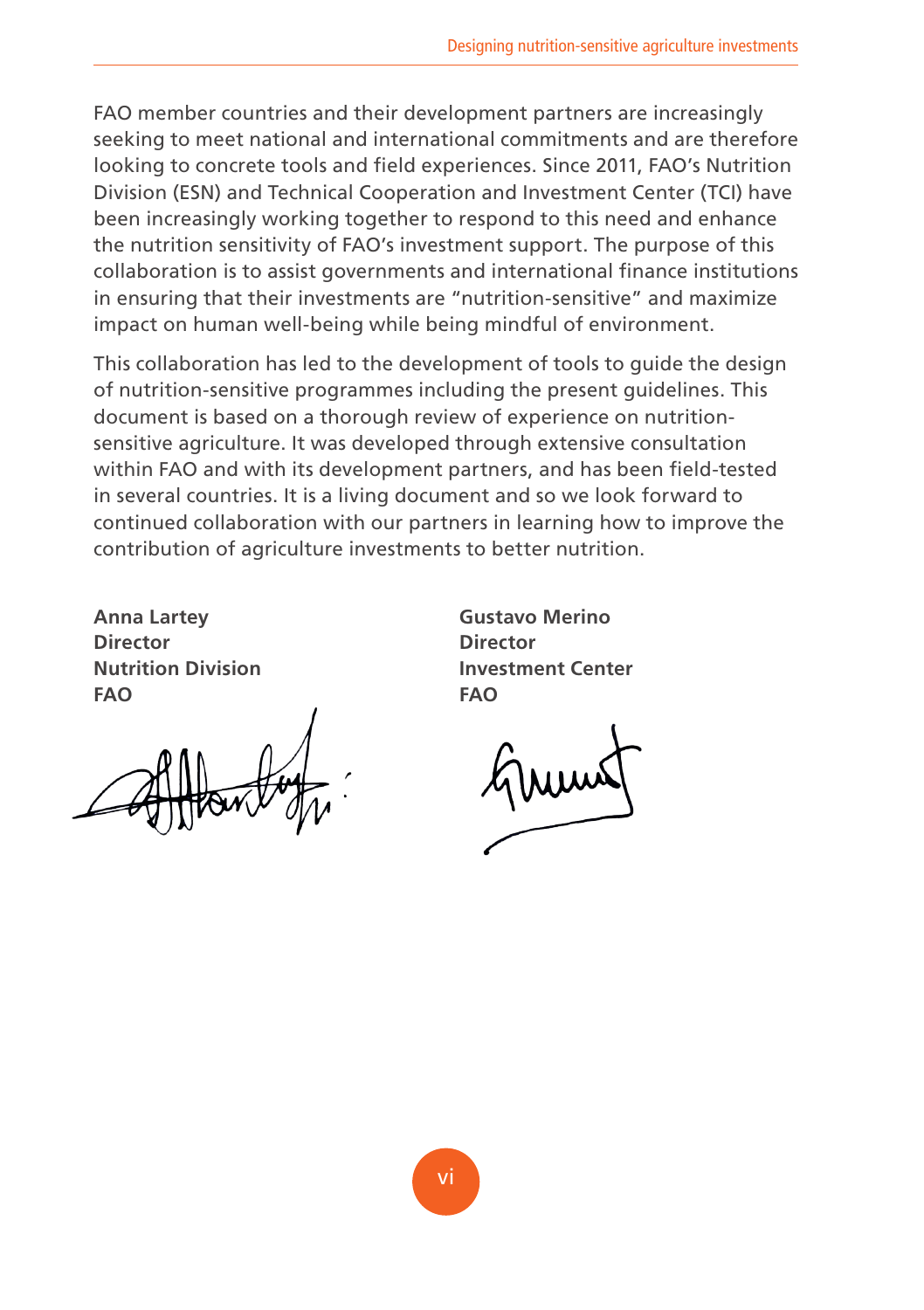# <span id="page-8-0"></span>**Acknowledgements**

This guidance checklist has been developed jointly by FAO's Nutrition Division (ESN) and Investment Centre (TCI). The main authors are Anna Herforth (FAO consultant), Charlotte Dufour (FAO Nutrition Policy and Programme Officer, ESN), and Anna-Lisa Noack (FAO Nutrition-sensitive investment consultant, TCI). The checklist builds on group work guidance developed for the African Union (AU) and New Partnership for African Development (NEPAD) CAADP *Nutrition Capacity Development Initiative* regional workshops. It was reviewed through several consultation processes with FAO's Investment Centre, FAO's Nutrition Division and the Ag2 Nut Community of Practice. The authors particularly acknowledge contributions from Johanna Jelensperger (FAO Agriculture Economics Division), Benoist Veillerette (FAO TCI), Pamela Pozarny (FAO TCI), Domitille Kauffmann (ESN), Ruth Charrondière (ESN), Yenory Hernandez Garbanzo (ESN), Florence Tonnoir (ESN), Nomeena Anis (FAO Pakistan), Lalita Bhattacharjee (FAO Bangladesh), Heather Danton (USAID SPRING) and Andrea Spray (World Bank Group). Finally, the support of Jayne Beaney, editor, Juan Luis Salazar, graphic artist, and Chiara Deligia, communication officer (ESN) are warmly acknowledged.

The development of this guidance checklist was made possible with support from the Federal Republic of Germany, the European Union through the Improved Global Governance for Hunger Reduction Programme, and the Bill and Melinda Gates Foundation.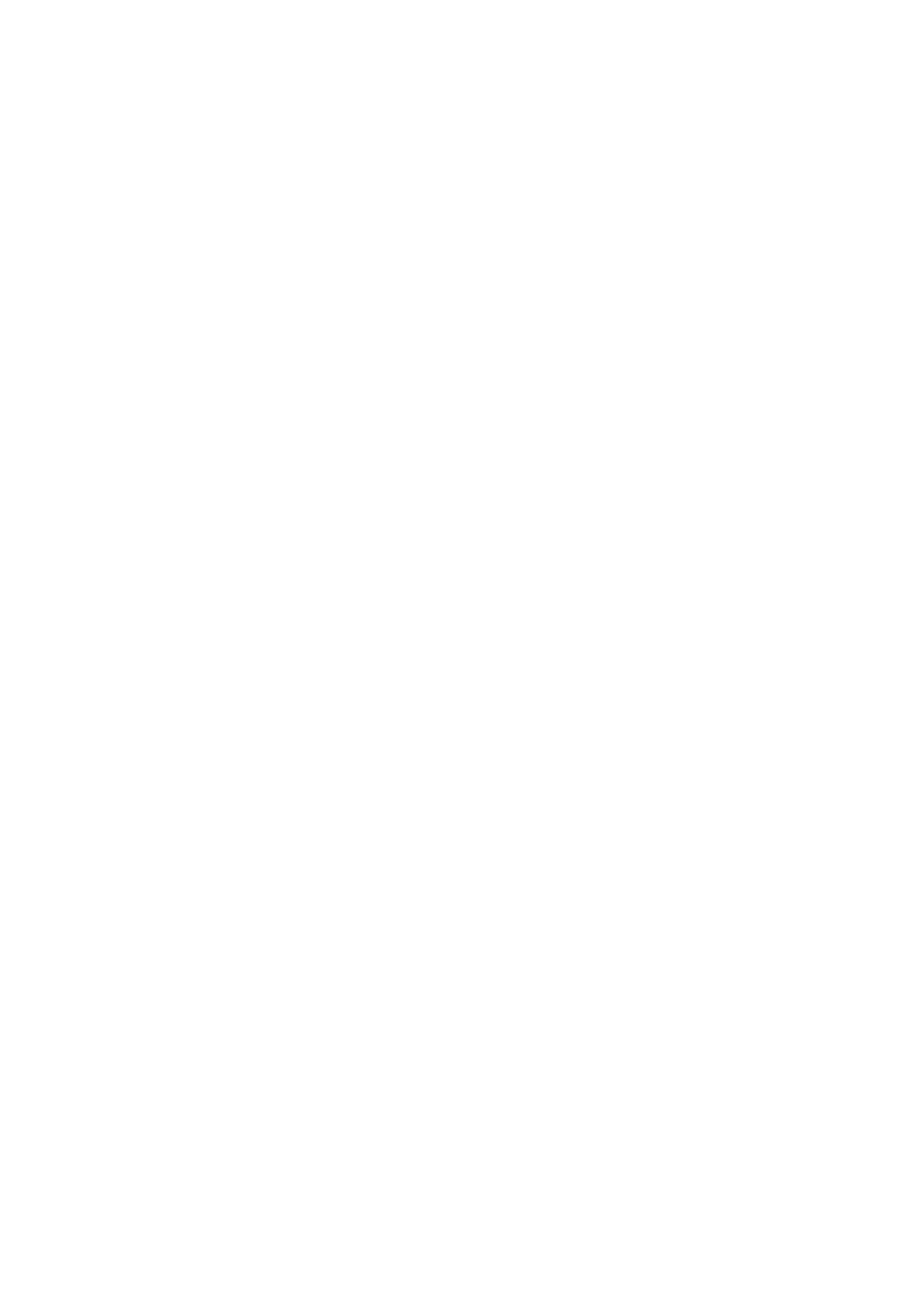## <span id="page-10-0"></span>**Introduction**

The persistence of high levels of undernutrition – manifested in high rates of chronic and acute undernutrition as well as micronutrient deficiencies – combined with an increasing prevalence of overweight and chronic disease, has led to unprecedented political commitment to address malnutrition through multisectoral and multistakeholder efforts.

In November 2014, during the Second International Conference on Nutrition (ICN2), FAO and WHO Member States reaffirmed their commitment to combat all forms of malnutrition through the adoption of the Rome Declaration on Nutrition and its Framework for Action. The ICN2 Framework for Action emphasizes the importance of *"reviewing national policies and investments and integrating nutrition objectives into food and agriculture policy, programme design and implementation"*.

Food systems are indeed primarily responsible for feeding people well by increasing availability, affordability and consumption of diverse, safe, culturally appropriate, nutritious foods and diets without harming the environment. A growing number of institutions investing in food systems have committed themselves to ensuring their investments are *"nutritionsensitive"*, but many professionals from the food and agriculture sector seek guidance on what this entails in terms of programme design and implementation.

FAO, in consultation with Civil Society Organizations (CSOs), Non-Governmental Organizations (NGOs), government staff, donor organisations, UN agencies, and particularly the Agriculture to Nutrition Community of Practice (Ag2Nut), has developed a set of 10 Key Recommendations for Improving Nutrition through Agriculture (see below). These recommendations have been formulated following an extensive review of available guidance on agriculture programming for nutrition conducted by FAO and summarized in the *"Synthesis of Guiding Principles on Agriculture Programming for Nutrition"*, and through consultation with a broad range of partners (CSOs, NGOs, government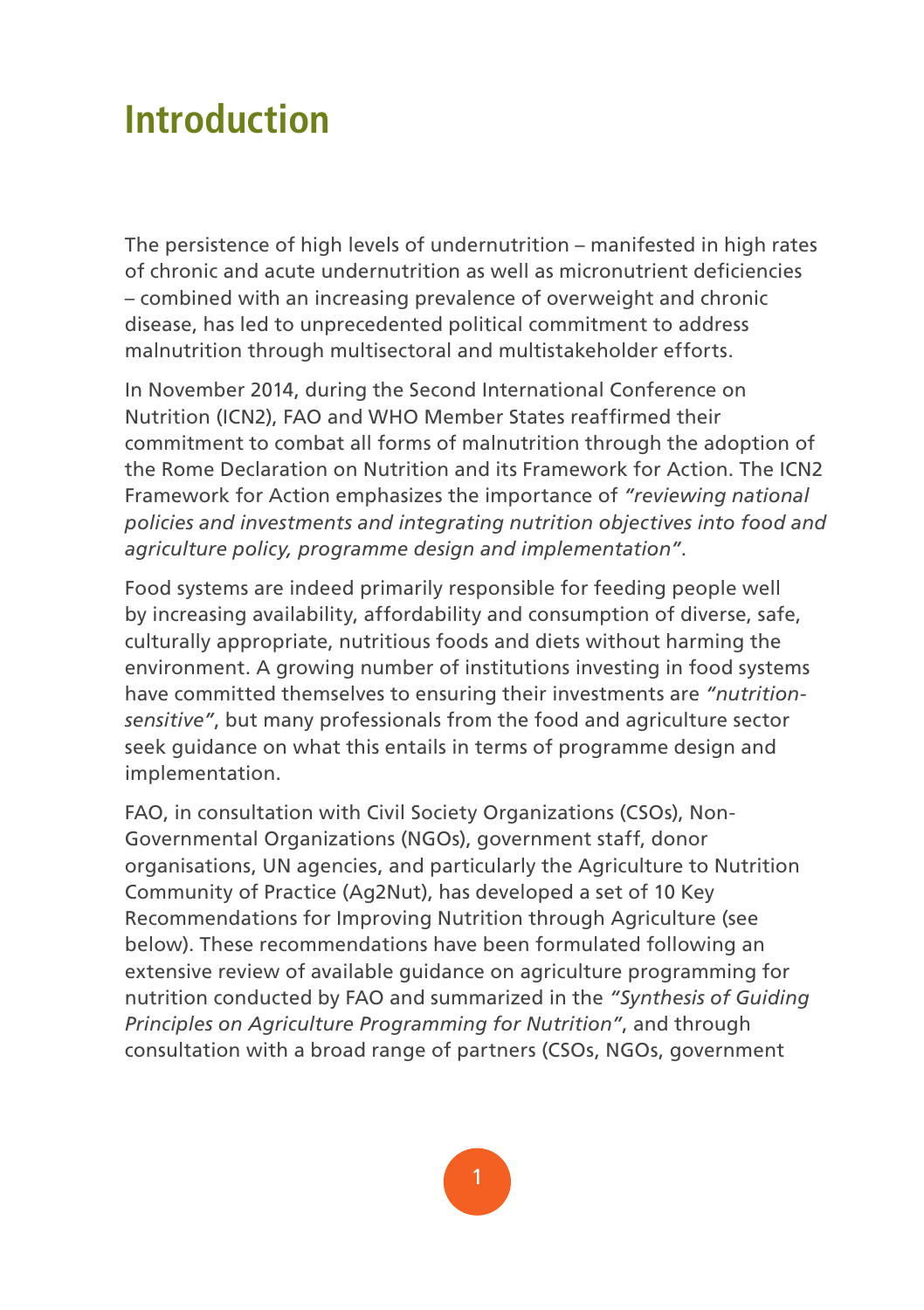staff, donors, UN agencies) and in particular through the Ag2Nut Community of Practice. They are also referred to as *"guiding principles"* by some partners, and are in use by other agencies.

The present document is designed to serve as a tool to guide programme planners who are aiming to apply these recommendations in the design of agricultural investments and programmes. It is structured around the first phases of the programming cycle (situation appraisal, programme design and programme review) and includes key questions, accompanied by tips and references, that can assist programme design missions in:

- Identifying the information needed during situation appraisal to plan the design of a nutrition-sensitive agriculture programme;
- Guiding the definition of objectives, target groups, choice of interventions and implementation modalities;
- Critically reviewing programme and strategy documents with a "nutrition lens" after the design has been completed.

This guidance checklist has been developed with the notion that the strategies that will enable an agriculture investment to be "nutritionsensitive" are context-specific and require continuous revision. The checklist does not, therefore, provide "answers" but questions and tips, which can guide practitioners in finding the most locally appropriate solutions to complex challenges. Tips are primarily sourced from the *"Synthesis of Guiding Principles on Agriculture Programming for Nutrition"*  (FAO, 2013). Key questions listed in the checklist arose from multiple inputs from stakeholders, including some questions sourced from the World Bank publication *Prioritizing nutrition in agriculture and rural development: Guiding principles for operational investments* (Herforth *et al.* 2012).

This guidance checklist is complemented by two other FAO publications (to be published early 2016):

• The *Compendium of Food and Agriculture Actions for Nutrition*: this compendium provides a list of interventions related to crop production, horticulture, livestock, fisheries, food processing, forestry and nutrition promotion, which can contribute to improving nutrition as part of a multisectoral strategy;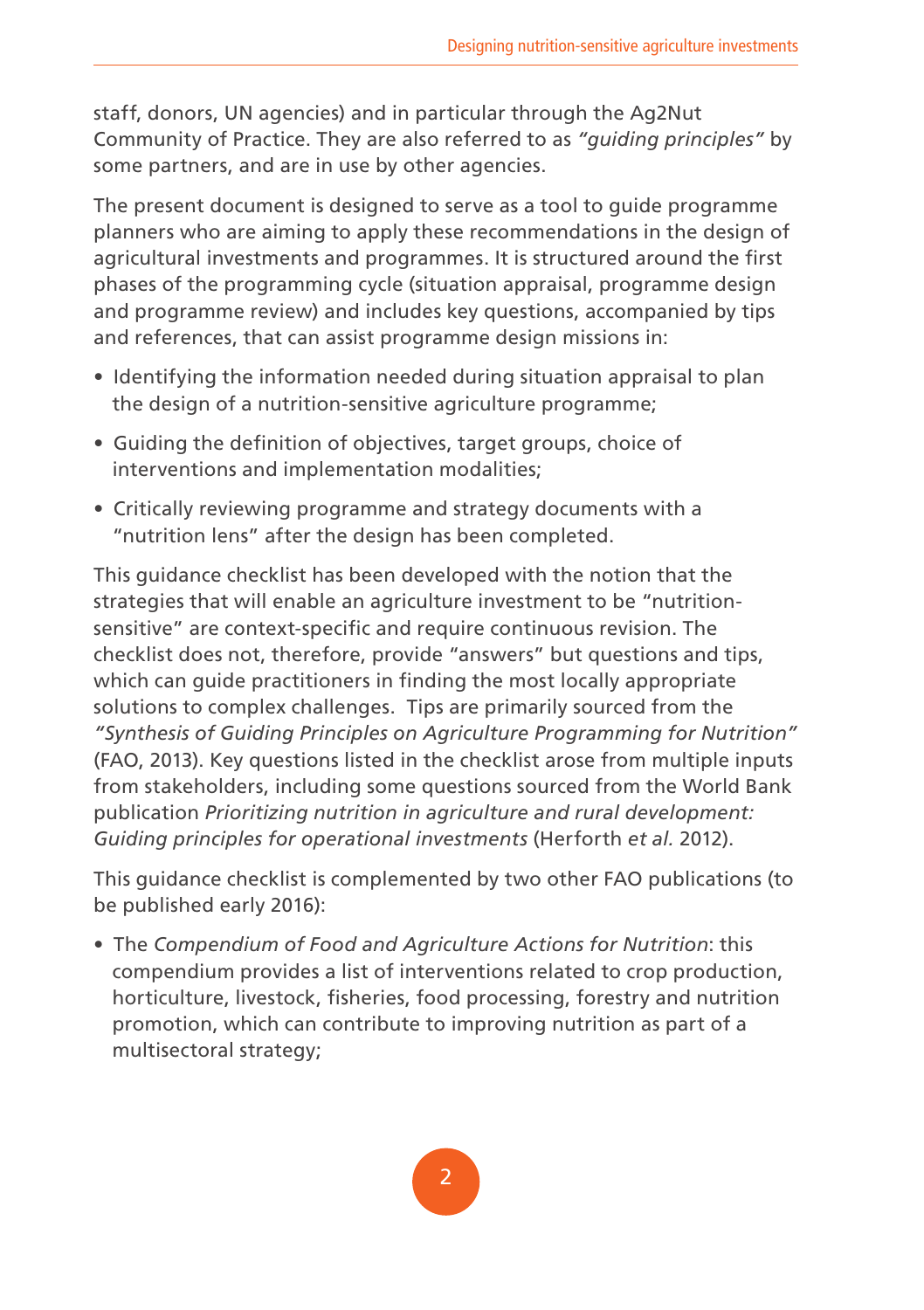• The *Compendium of Indicators for Nutrition-Sensitive Agriculture*: this document describes a range of indicators, which can be used to monitor and evaluate the nutrition-related impacts of investments in agriculture and rural development. It provides guidance on what each indicator measures and key features of data collection, as well as references to relevant manuals.

We hope this guide will assist you in identifying creative, unique and sustainable solutions that help families improve their nutrition by making the most out of available resources.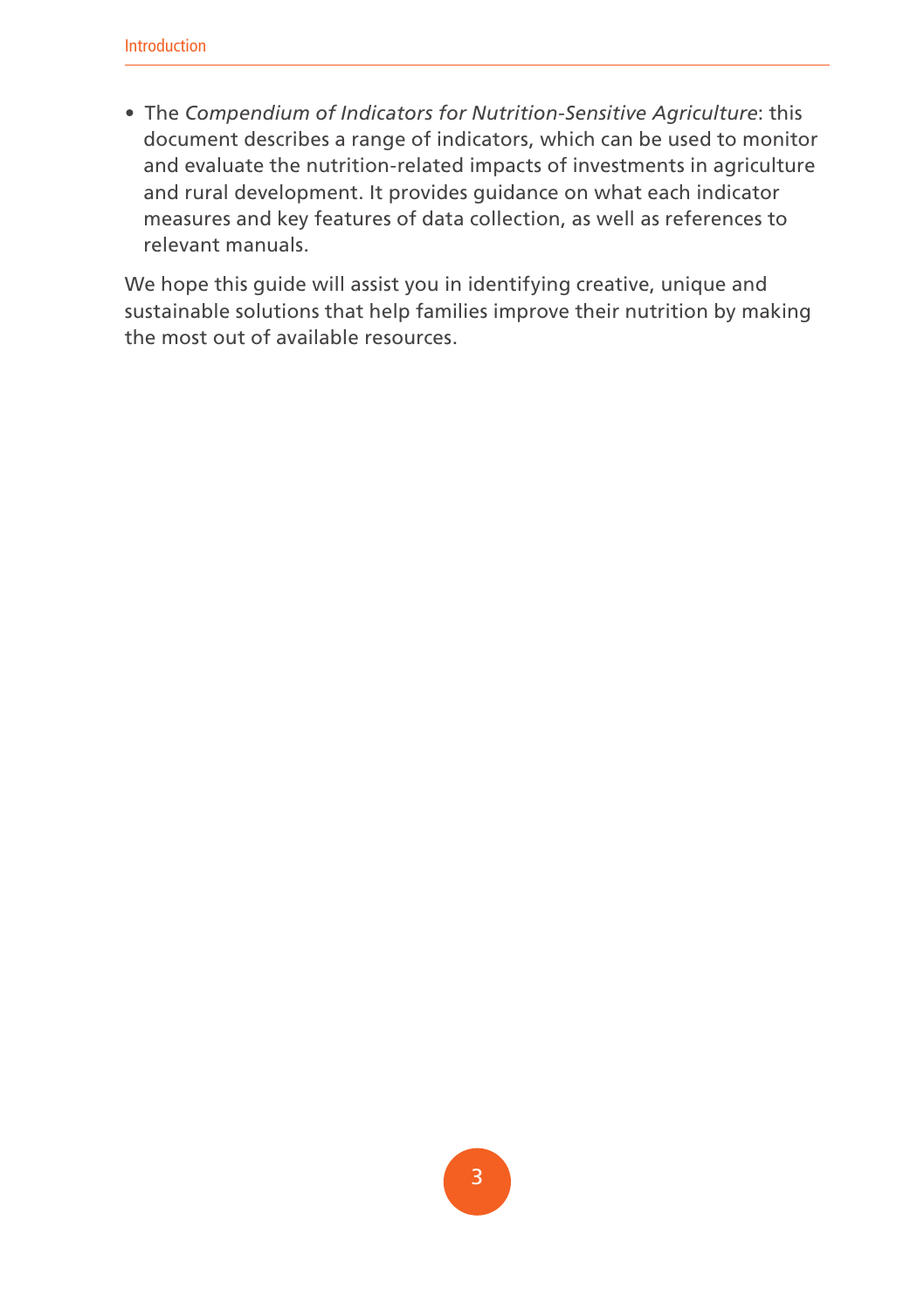### KEY RECOMMENDATIONS FOR IMPROVING NUTRITION THROUGH AGRICULTURE AND FOOD SYSTEMS

1

2

3

4

5

Food systems provide for all people's nutritional needs, while at the same time contributing to economic growth. The food and agriculture sector has the primary role in feeding people well by **increasing availability, affordability, and consumption of diverse, safe, nutritious foods and diets** aligned with dietary recommendations and environmental sustainability. Applying these principles helps strengthen resilience and contributes to sustainable development.

### **Agricultural programmes and investments can strengthen impact on nutrition if they:**

**Incorporate explicit nutrition objectives and indicators into their design,** and track and mitigate potential harms, while seeking synergies with economic, social and environmental objectives.

**Assess the context at the local level, to design appropriate activities to address the types and causes of malnutrition,** including chronic or acute undernutrition, vitamin and mineral deficiencies, and obesity and chronic disease. Context assessment can include potential food resources, agro-ecology, seasonality of production and income, access to productive resources such as land, market opportunities and infrastructure, gender dynamics and roles, opportunities for collaboration with other sectors or programmes, and local priorities.

**Target the vulnerable and improve equity** through participation, access to resources, and decent employment. Vulnerable groups include smallholders, women, youth, the landless, urban dwellers, the unemployed.

**Collaborate and coordinate with other sectors** (health, environment, social protection, labour, water and sanitation, education, energy) and programmes, through joint strategies with common goals, to address concurrently the multiple underlying causes of malnutrition.

**Maintain or improve the natural resource base** (water, soil, air, climate, biodiversity), critical to the livelihoods and resilience of vulnerable farmers and to sustainable food and nutrition security for all. Manage water resources in particular to reduce vector-borne illness and to ensure sustainable, safe household water sources.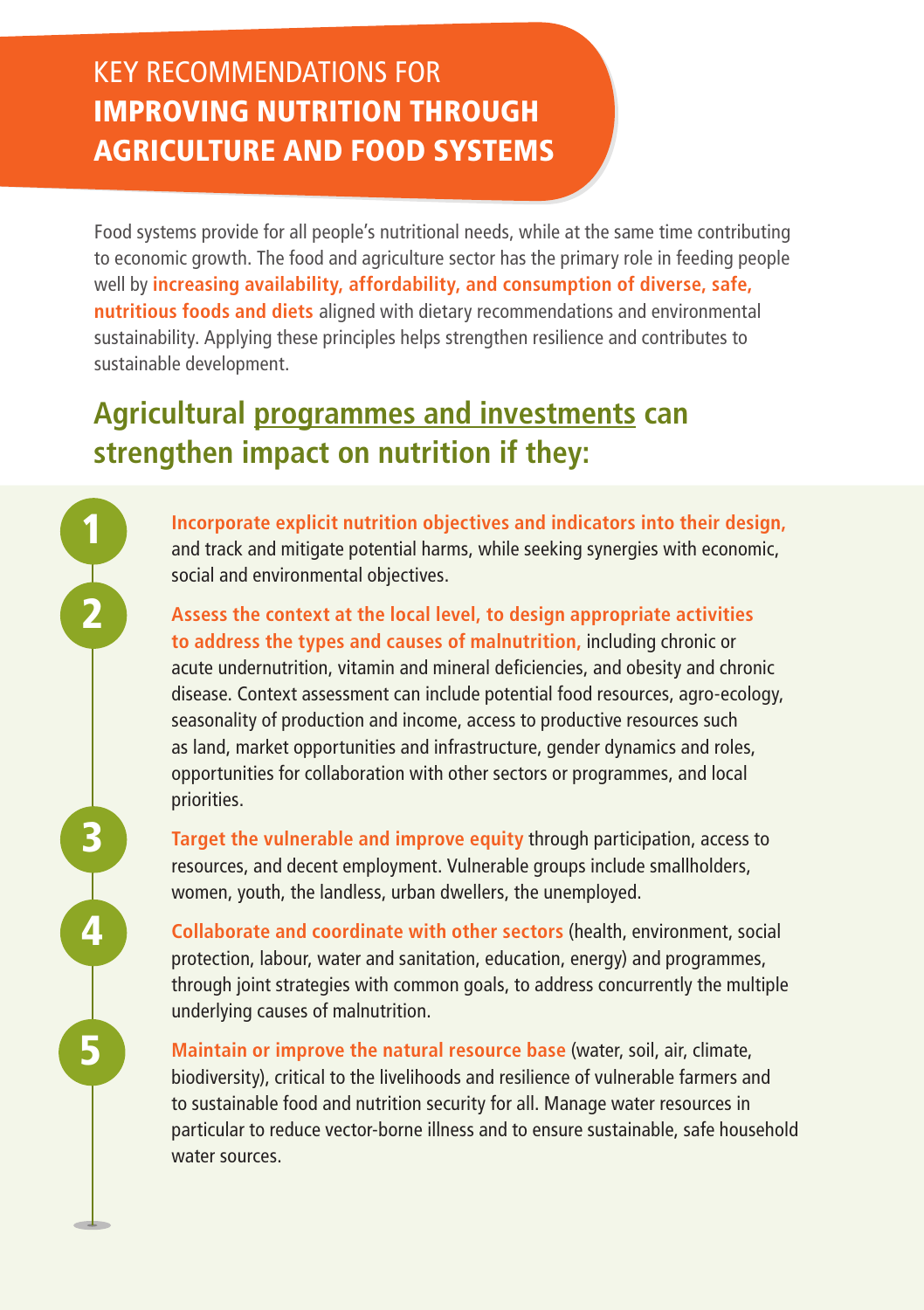**FAO. 2015. Key Recommendations for Improving Nutrition through Agriculture and Food Systems. Available at: www.fao.org/3/a-i4922e.pdf**

6

7

8

9

10

**Empower women** by ensuring access to productive resources, income opportunities, extension services and information, credit, labour and time-saving technologies (including energy and water services), and supporting their voice in household and farming decisions. Equitable opportunities to earn and learn should be compatible with safe pregnancy and young child feeding.

**Facilitate production diversification, and increase production of nutrientdense crops and small-scale livestock** (for example, horticultural products, legumes, livestock and fish at a small scale, underutilized crops, and biofortified crops). Diversified production systems are important to vulnerable producers to enable resilience to climate and price shocks, more diverse food consumption, reduction of seasonal food and income fluctuations, and greater and more gender-equitable income generation.

**Improve processing, storage and preservation** to retain nutritional value, shelf-life, and food safety, to reduce seasonality of food insecurity and postharvest losses, and to make healthy foods convenient to prepare.

**Expand markets and market access for vulnerable groups, particularly for marketing nutritious foods** or products vulnerable groups have a comparative advantage in producing. This can include innovative promotion (such as marketing based on nutrient content), value addition, access to price information, and farmer associations.

**Incorporate nutrition promotion and education** around food and sustainable food systems that builds on existing local knowledge, attitudes and practices. Nutrition knowledge can enhance the impact of production and income in rural households, especially important for women and young children, and can increase demand for nutritious foods in the general population.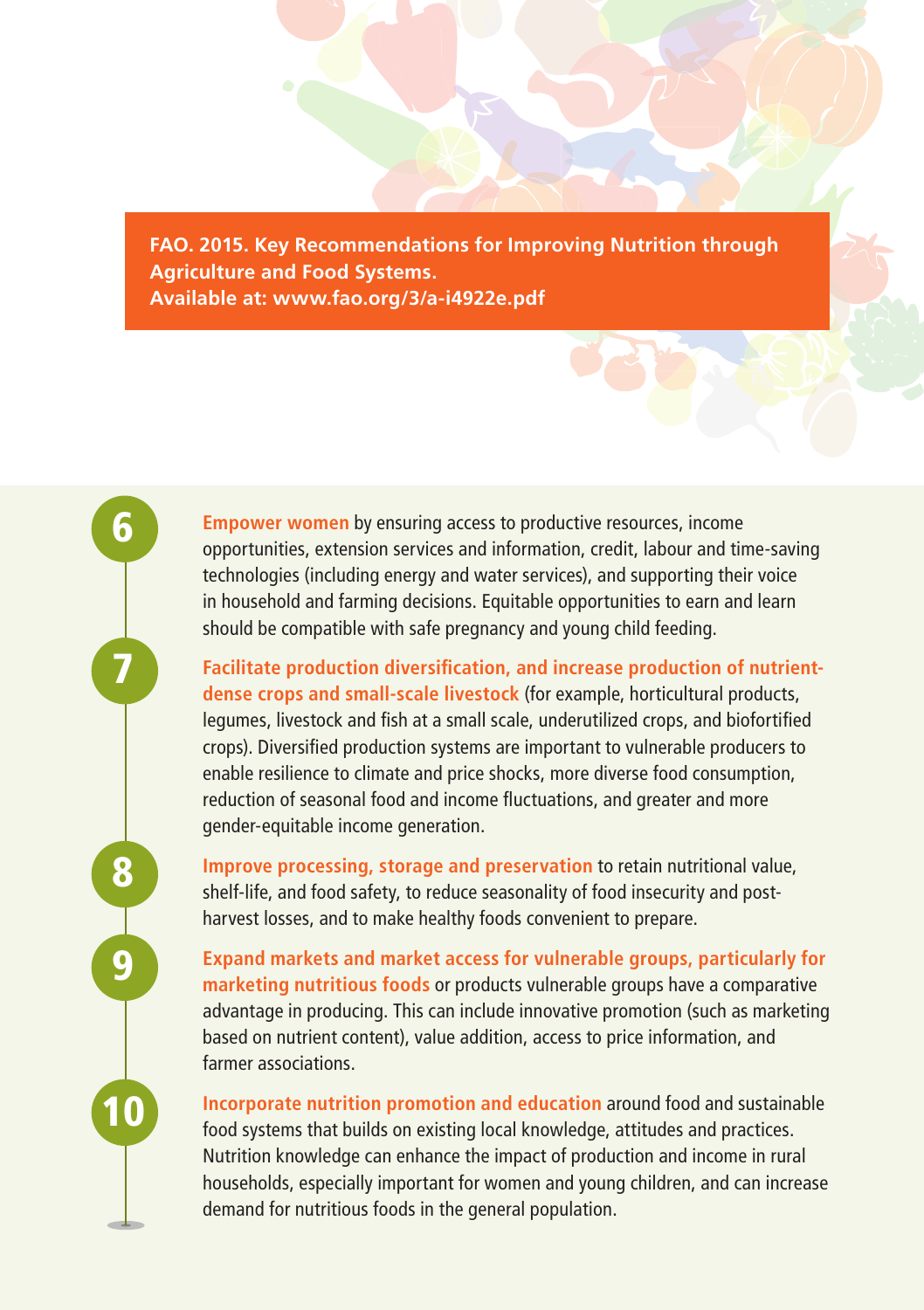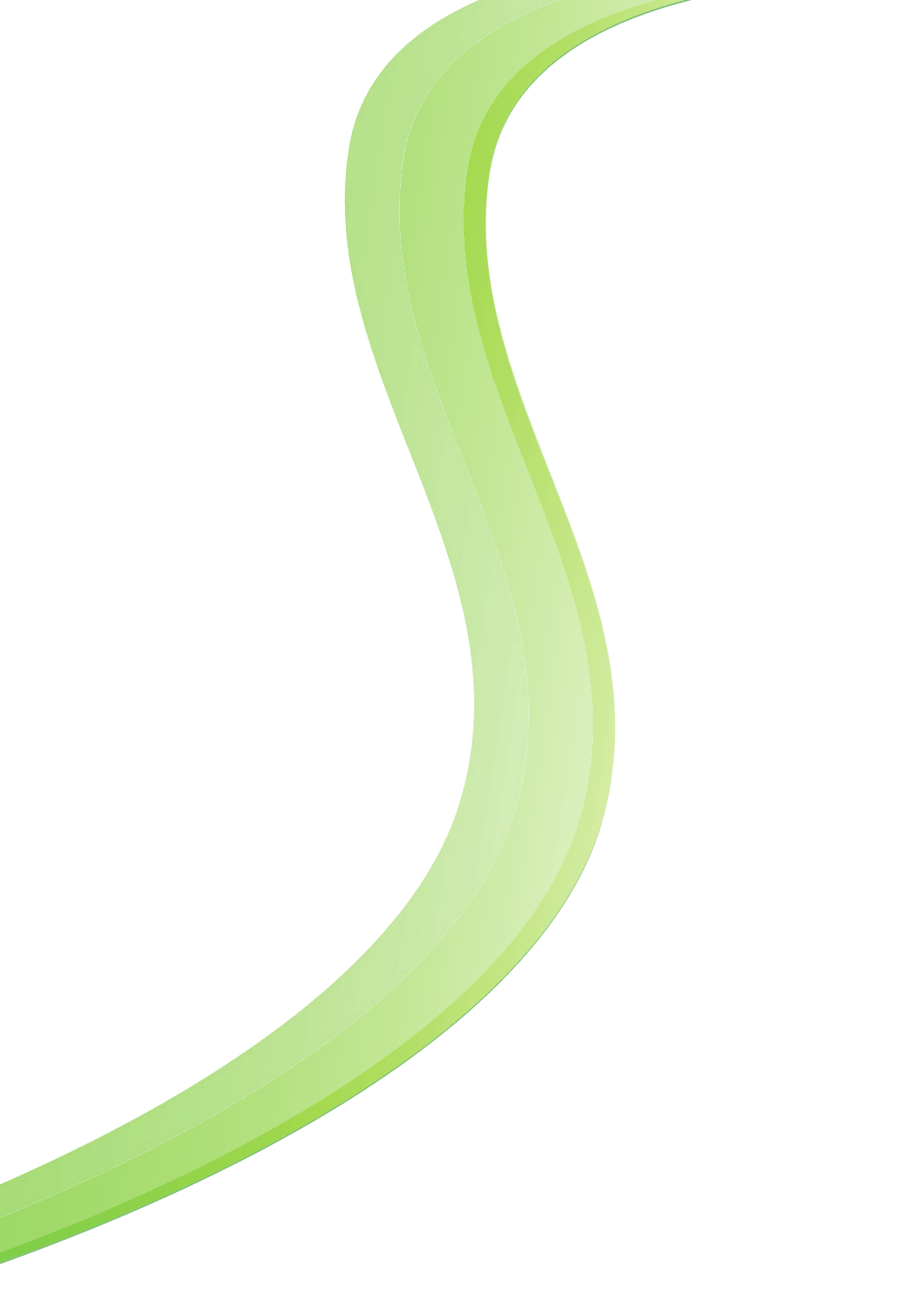<span id="page-16-0"></span>The first step in designing a nutrition-sensitive intervention consists of a thorough analysis of the context, in particular of the nutritional problems that affect different parts of the population, their multiple causes, and the social and institutional contexts that shape the food and nutrition security situation. This first section therefore corresponds to the application of Key Recommendation 2. The situation appraisal should also include information that facilitates the application of the other nine key recommendations.

**Key recommendation 2:** 

**Assess the context at the local level, to design appropriate activities that address the types and causes of malnutrition**

### **Institutional, policy and programme context**

Improving nutrition requires investing in different sectors, including food and agriculture, health, water and sanitation, education and social affairs. Interventions in the food and agriculture sector need to be coordinated with those in other sectors to meet the various basic needs of vulnerable populations.

Identifying which institutions are responsible for, or involved in, food and nutrition security interventions is the first step of a situation analysis, as it enables the programme formulation team to identify sources of information and partners. Furthermore, in most – if not all – contexts, many interventions have already been implemented and any new programme should build on lessons learnt and complement those already on the ground.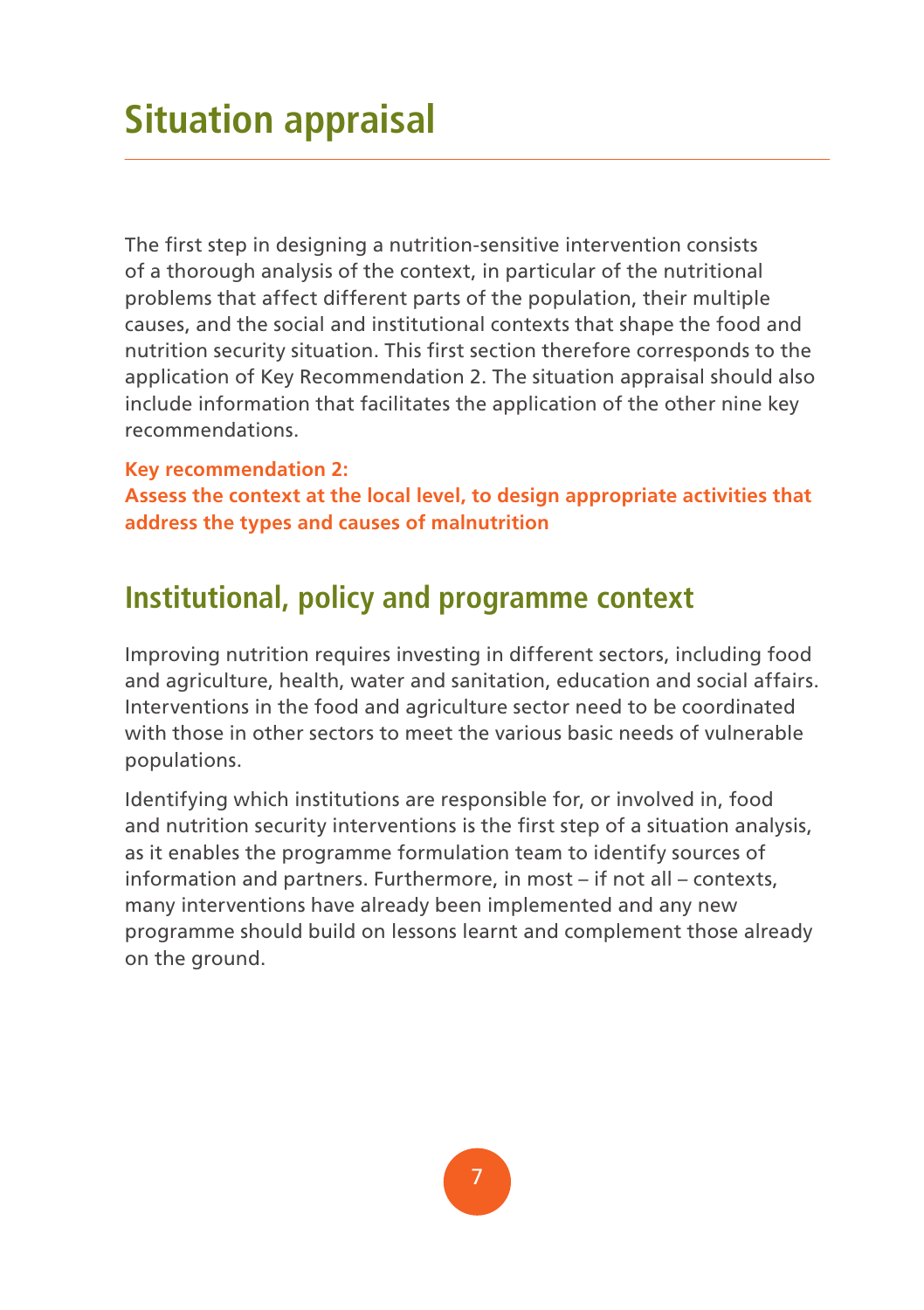#### **Questions:**

- Which are the main ministries and other governmental institutions involved in food and nutrition security policies and programmes, at the central, district and local level?
- Which are the main development partners donors, UN, NGOs, academia, CSOs - involved in food and nutrition security and what are their areas of work?
- Which are the main private sector entities (including farmers' organizations) involved in food and nutrition security interventions and how are they engaged?
- Which are the main guiding policy and programming frameworks related to food and nutrition security? What is their status of application and implementation?
- Which coordination mechanisms deal with food and nutrition securityrelated issues?

#### **Tips**

- Ministries that are usually involved in food and nutrition security include: Ministry(ies) of Agriculture, Livestock, Fisheries, Forestry; Health; Social Affairs, Women's Affairs; and Education.
- Where the Renewed Efforts Against Child Hunger (REACH) partnership and/or Scaling Up Nutrition (SUN) Movement are present, the facilitator(s) are useful key informants as they support the mapping of who does what in nutrition.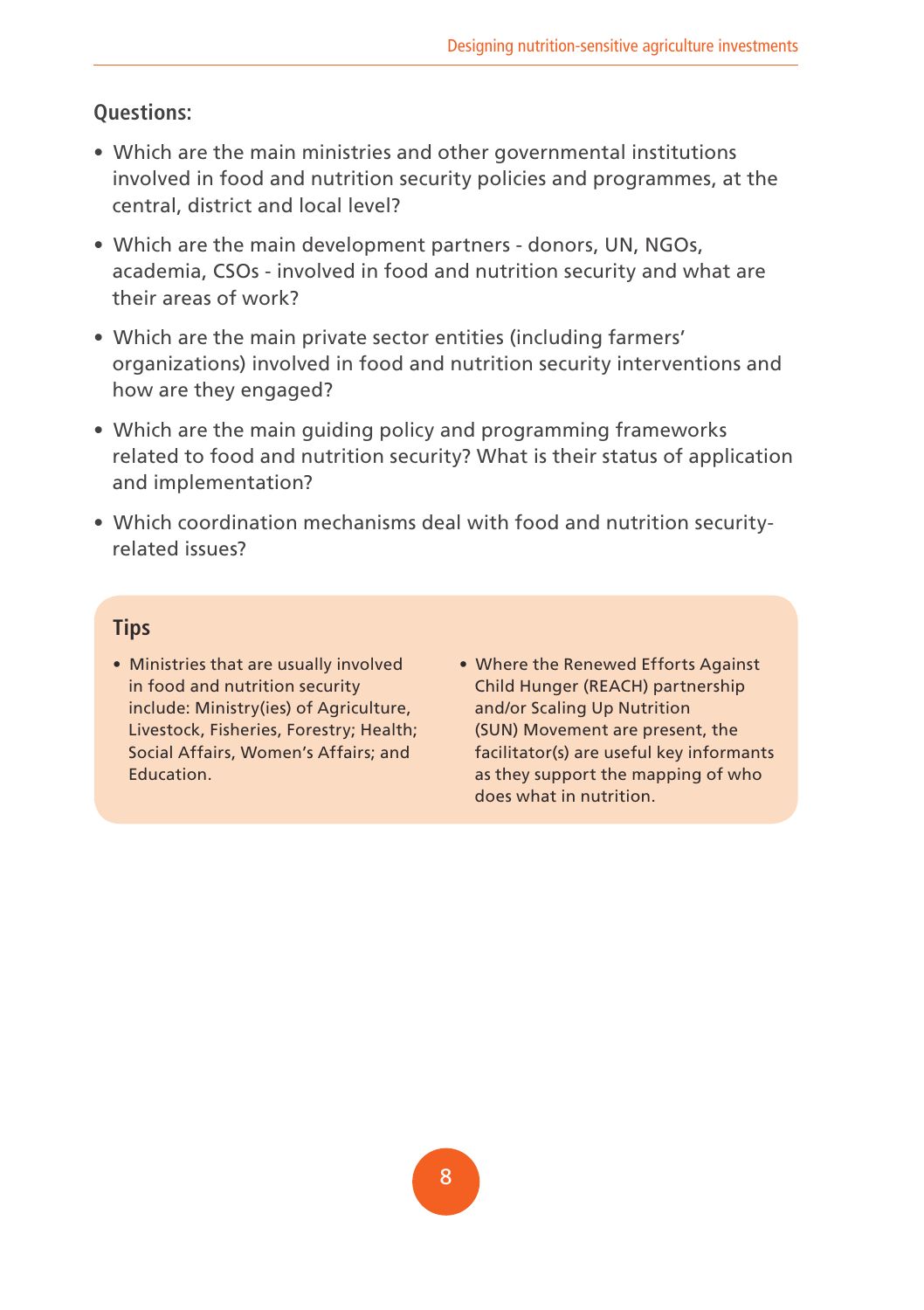### <span id="page-18-0"></span>**The nutritional situation in the country/programme area**

Understanding the nutrition profile of an area is essential to define programme objectives related to nutrition

#### **Questions:**

- What is the prevalence of malnutrition in the country/programme area?
	- –– Acute malnutrition/wasting (severe and moderate);
	- –– Chronic malnutrition/stunting;
	- –– Micronutrient deficiencies among preschool-age children and women, especially iron (anaemia), iodine, vitamin A and zinc;
	- –– Overweight among children and adults;
	- –– Underweight among women.
- Are there any seasonal or gender patterns in rates of acute malnutrition? How are these explained?
- Are certain geographical areas more affected by malnutrition than others? (If so, which ones and why?)
- Are certain livelihood groups and/or socio-economic groups, such as smallholders, landless, urban residents, unemployed, ethnic minorities, more affected by malnutrition than others? What forms of malnutrition, and why?

Once rates of malnutrition are identified, it is important to determine its major causes in the area or population group that may be targeted by the project. These may be related to diet and food access, but also to issues of infectious diseases or feeding and caring practices. They could be related to women's workload. Ideally, a nutrition situation report would already be available and the project team could refer to it. If not, addressing the questions presented in the following sections may help determine some of the major determinants of malnutrition.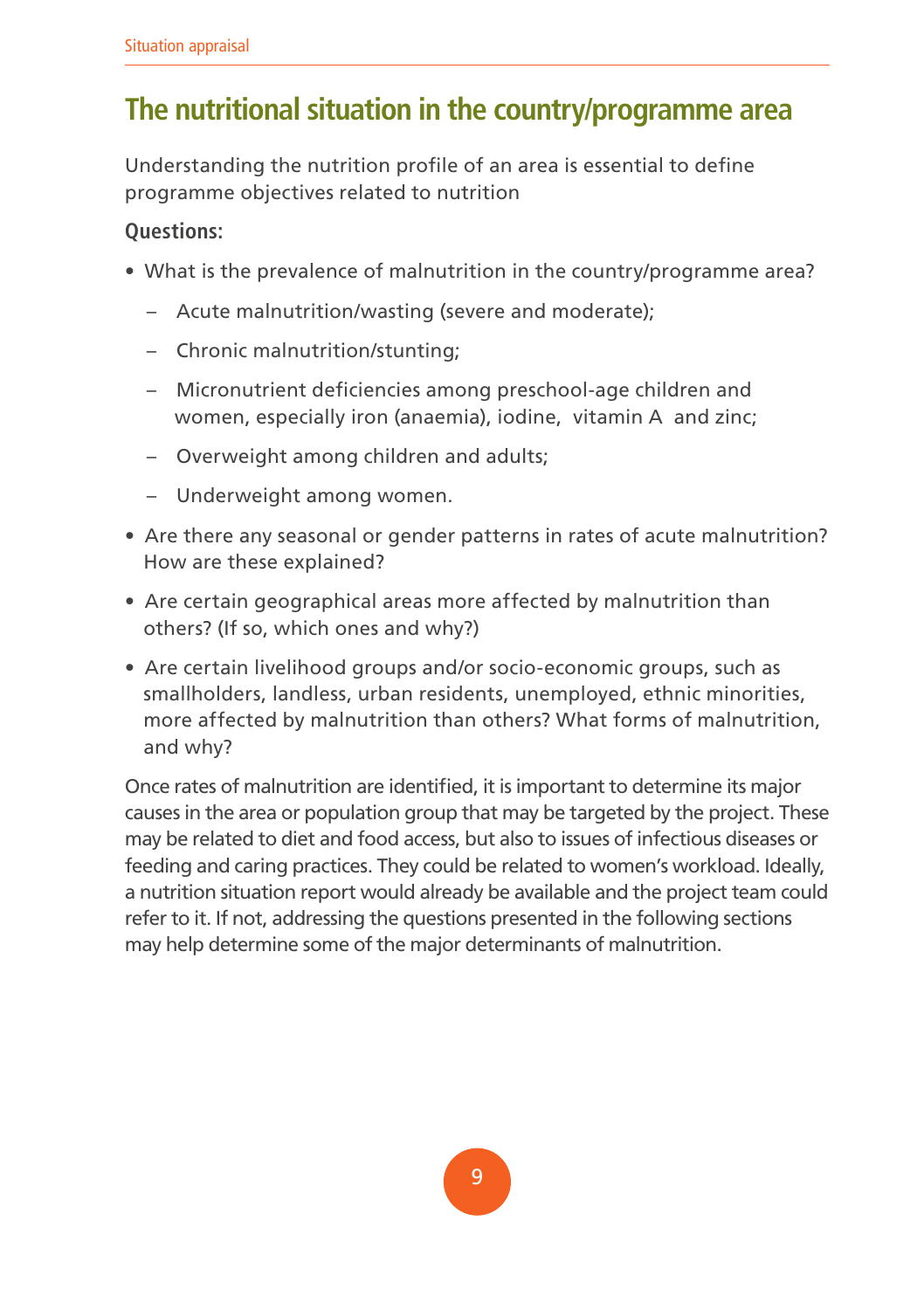- Nutrition surveys, disease surveillance, nutrition policy and strategy documents, and attendance records of nutrition rehabilitation centres, usually available from the Ministry of Health, the United Nations Children's Fund (UNICEF) and/or the World Health Organisation (WHO)
- The following websites:
	- –– The Global Nutrition Report: [globalnutritionreport.org](http://globalnutritionreport.org)
	- –– UNICEF ChildInfo: www.childinfo. org/malnutrition\_nutritional\_ status.php
	- –– World Bank World Development Indicators: http://data.worldbank. org
	- –– WHO nutrition databases: www. who.int/nutrition/databases/en/ index.html
	- –– WHO Non-Communicable Diseases country profiles (2011) www.un.org/en/ga/ ncdmeeting2011/pdf/ncd\_ profiles\_report.pdf
	- –– UNICEF Tracking Progress on Child and Maternal Undernutrition (2009) www.unicef.org/ publications/files/Tracking\_ Progress\_on\_Child\_and Maternal Nutrition EN 110309. pdf
	- –– World Bank Nutrition Country Profiles (2010-2011) www. worldbank.org/nutrition/profiles
- –– FAO (2014) Food and nutrition in numbers - pocketbook (www.fao. org/3/a-i4175e.pdf)
- Key informant interviews with professionals from the Ministry of Health, UNICEF, NGOs working in nutrition programmes; local clinics; professionals from the Ministry of Agriculture, FAO, the Famine Early Warning Systems Network, and the World Food Programme's Vulnerability Assessment and Monitoring units may also have information on livelihood zones and groups which susceptible to malnutrition.
- Consultation workshops with stakeholders working in food and nutrition security. Refer to the FAO guidelines and e-learning module on *Agreeing on Causes of Malnutrition for Joint Action* (www.fao.org/3/ai3516e.pdf and http://www.fao.org/ elearning/#/elc/en/course/ACMJA)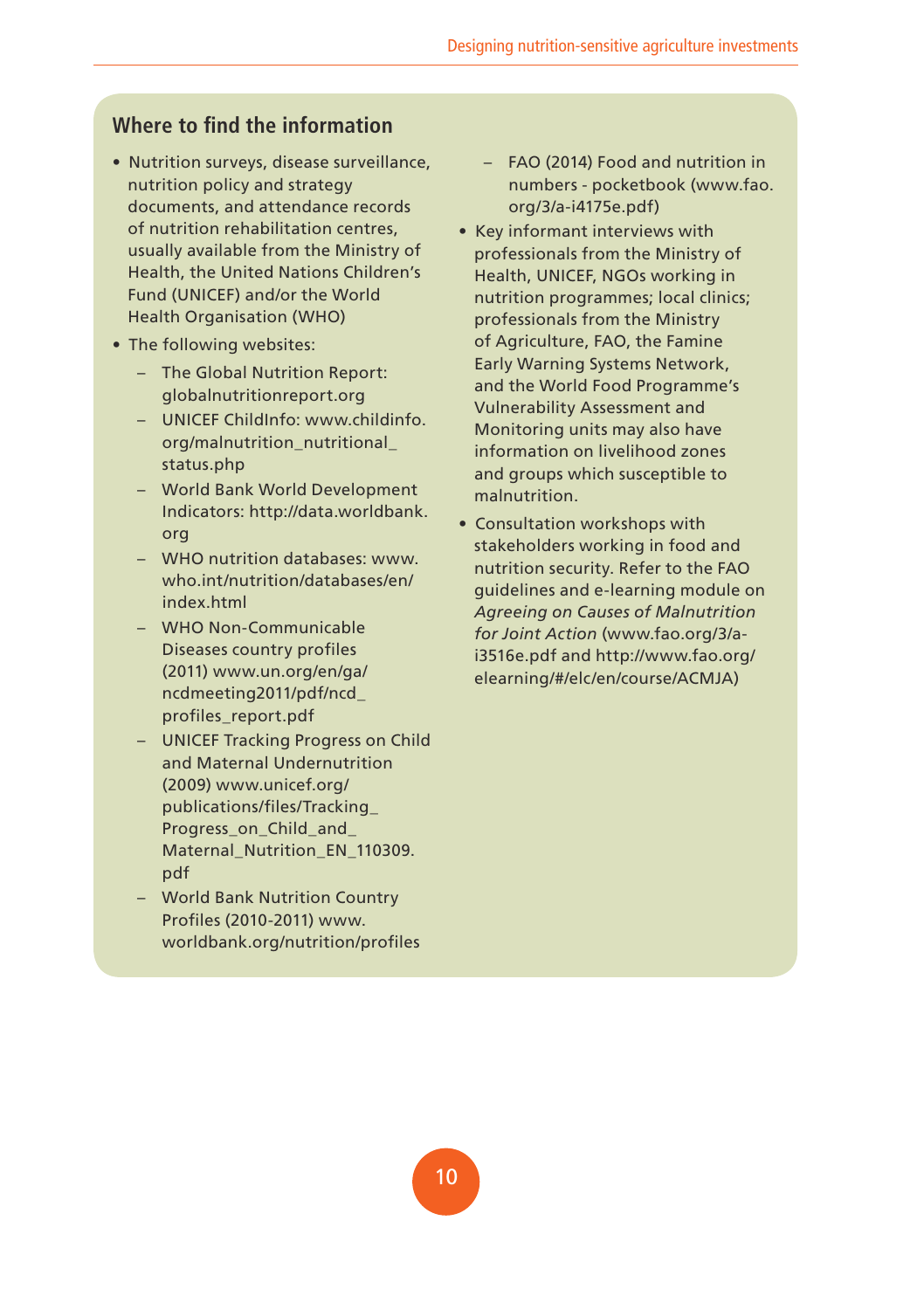### <span id="page-20-0"></span>**Health and sanitation environment, including food safety**

#### **Questions:**

- What are the most prevalent diseases (e.g. malaria, HIV/AIDS, diarrhoeal diseases, acute respiratory infections (ARI), chronic diseases)? Specify the prevalence and severity of major diseases, if possible.
- Where do households access drinking water? Is there a piped water supply? Is the water clean or contaminated (with biological or chemical contaminants)?
- Who collects water, for agricultural and household use?
- Do agricultural or agro-industrial activities influence the water supply, either in quantity or quality?
- Do animals live in or near the household (especially where young children may be playing)?
- Are there risks of zoonotic disease?
- Do households have access to and practice regular deworming?
- Do households have access to latrines? Do households use the latrines?
- Do households have access to soap? Is hand washing practiced, i.e. before handling, preparing and eating food, feeding children, using the latrine, touching and handling animals?
- Are there differences between localities, socio-economic status or gender?
- Are there any food safety issues, such as chemical or microbiological contaminants, in the food supply?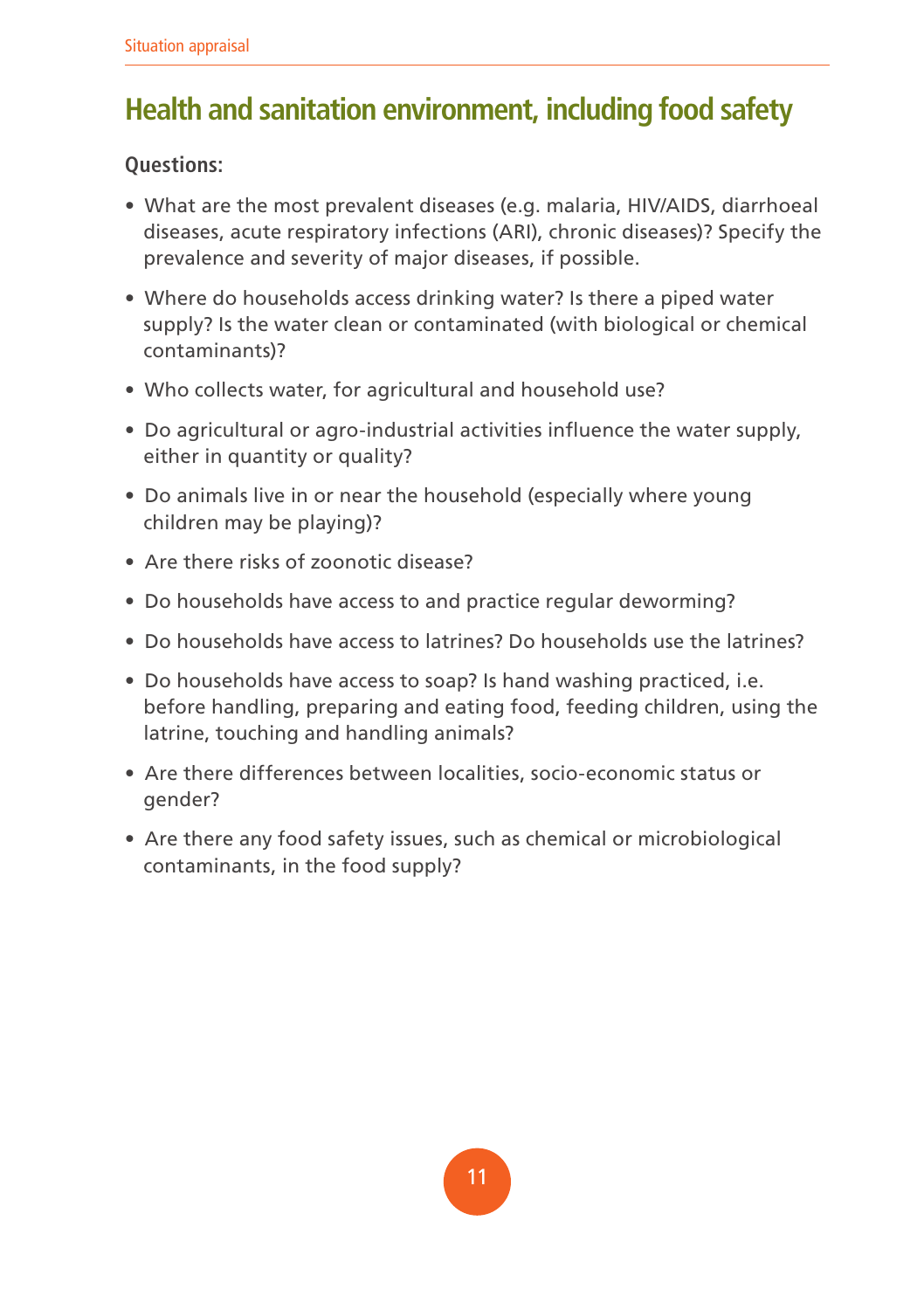- Demographic and Health Surveys (DHS) or Multiple Indicator Cluster Surveys (MICS) or other health surveys that include data on water supply.
- Depending on the strength of surveillance and monitoring systems, data on zoonotic diseases and food microbiological and chemical contamination at the national or regional level may be found from the World Health Organization Global Environment Monitoring System on Food Contamination Monitoring and Assessment Programme.
- Observation.
- Key informant interviews, with Ministry of Health personnel, NGOs, local research institutes, and focus group discussions.
- UN-Water Global Analysis and Assessment of Sanitation and Drinking Water (GLAAS) www.who. int/water\_sanitation\_health/glaas
- WHO/UNICEF Joint Monitoring Programme (JMP) for Water Supply and Sanitation www.wssinfo.org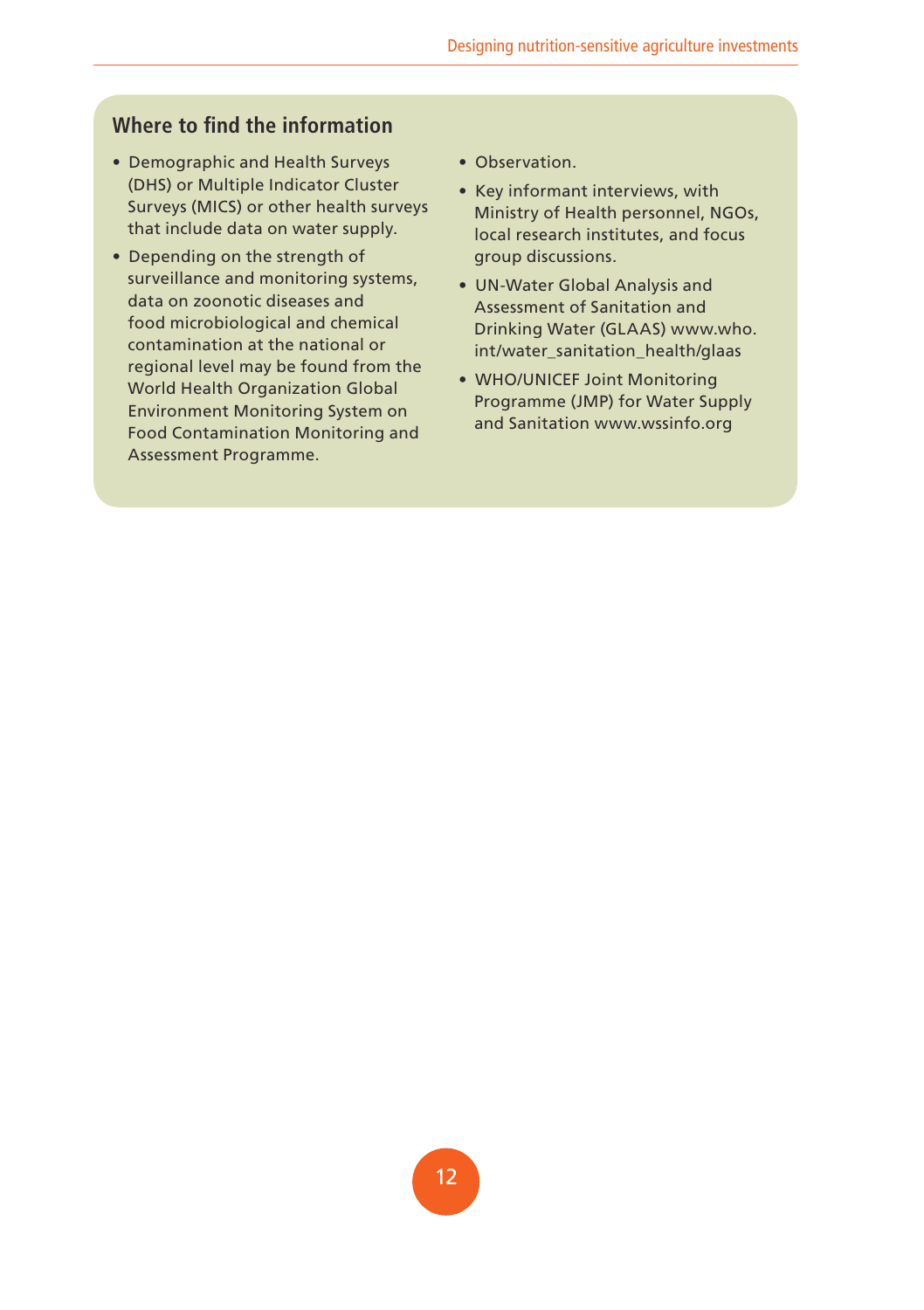### <span id="page-22-0"></span>**Food consumption patterns and dietary needs**

#### **Questions:**

- Does the local diet allow people to meet their nutritional needs, in terms of diversity, energy, protein and micronutrients? If not, which foods, food groups or nutrients seem to be lacking in the local diet?
	- –– What are the most commonly eaten foods in the local diet?
	- –– What does the typical local food plate look like? For instance, how much of it is taken up by cereals, and how does it compare to the local dietary guidelines?
	- –– Are specific foods processed and consumed (including cultivars, varieties or breeds, or wild or underutilized foods), which could be used to solve existing nutritional problems, especially if produced in greater quantities? Are they accessible to the population? Can they be grown in the area or transported into the area?
- Are there disparities among sub-populations in terms of meeting nutritional needs?
	- –– Are there geographic or ethnic differences in food consumption? Gender differences? Which are the vulnerable groups in the population in terms of nutrition?
	- –– Are breastfeeding and complementary feeding practices for children under two years of age adequate, in terms of frequency of feeding, energy density and diversity?
	- –– Are pregnant and lactating women able to meet their heightened dietary needs?
	- –– Do any cultural practices and food taboos limit consumption of certain foods by particular groups or individuals?
- Are food consumption patterns changing? If so, in what way: for example increasing demand due to population increase; changes in diet linked to urbanization and growing reliance on markets, increased consumption of imported foods?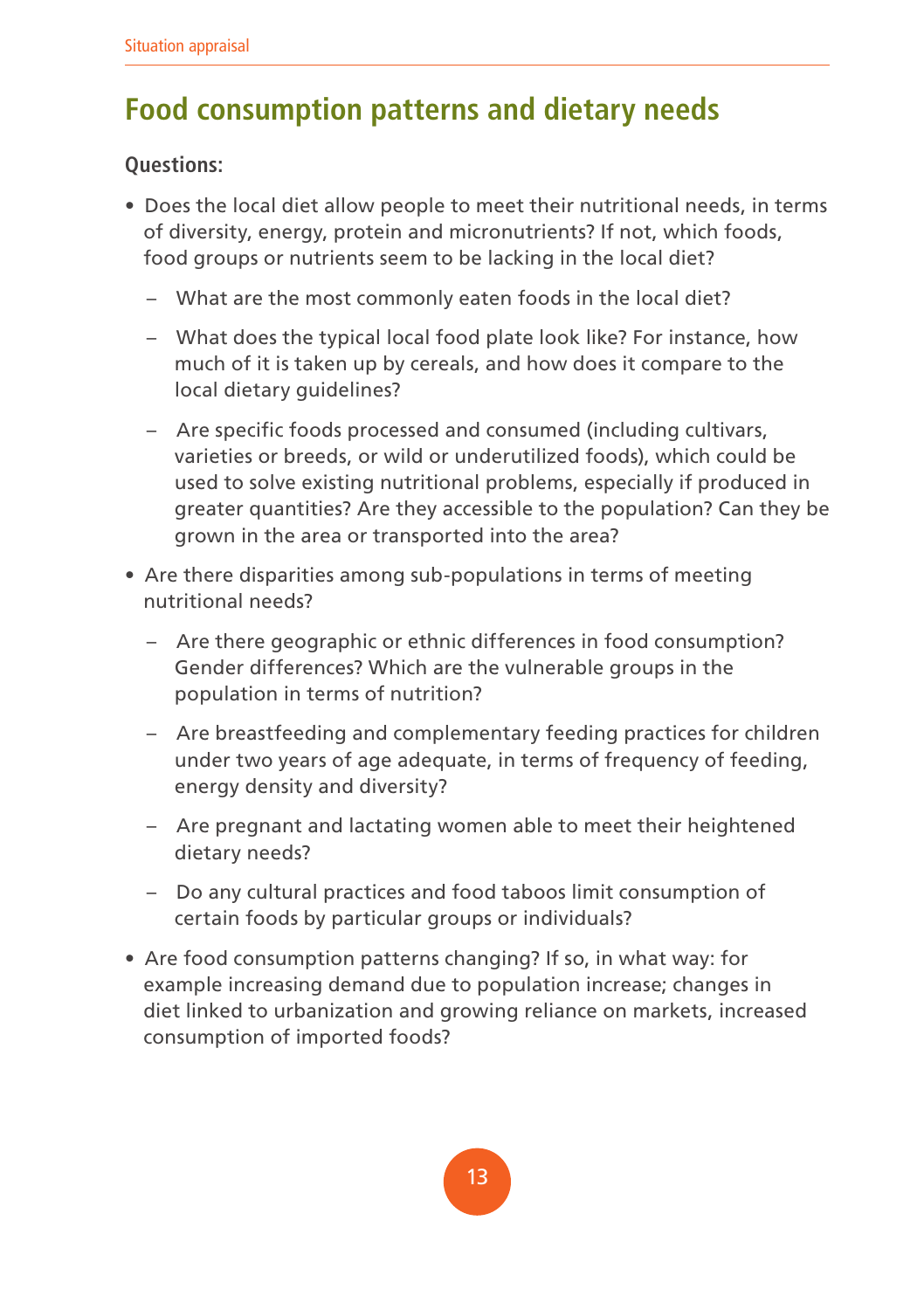–– What proportion of the diet is composed of industrially processed ultra-processed foods like soft drinks and refined starch-based snacks or alcoholic beverages?

#### **Where to find the information**

- National, regional or local dietary guidelines (if available).
- Surveys: Household Consumption and Expenditure Surveys, other dietary surveys that may have been conducted by local or regional universities or other researchers. Note that the type and quality of information available will depend on the survey methodology.
- DHS or MICS or other nutritional surveys that include data on child feeding practices.
- Food composition tables and databases - repository on the International Network of Food Data Systems (INFOODS) website www. fao.org/infoods/infoods/tables-anddatabases
- –– Does a national or regional food composition table exist? Is it up-to-date and of good quality? Does it contain all foods consumed by the population including wild foods or frequently consumed varieties?
- Nutritional requirements: www.fao. org/ag/humannutrition/nutrition
- Key informant interviews and focus group discussions.
- Information on demographic trends - increase rate, composition, urbanization, migration - can usually be collected from a national institute of statistics.
- Research reports on local food consumption patterns.

#### **Tips**

- Information on food consumption patterns is often unavailable. In such cases, it may be relevant to include a study of food consumption patterns in the project area during project preparation or as part of the project inception to establish a baseline, in view of future impact evaluations, and to inform the implementation of certain project activities like choice of crops to be promoted; content of nutrition education, etc.
- Often food consumption surveys do not include questions on foods consumed in small quantities, infrequently or by certain cultural groups. If so, data on their consumption may not exist, although such foods may be important sources of nutrients and dietary diversity. Keep in mind that wild or underutilized foods may be underreported in existing data.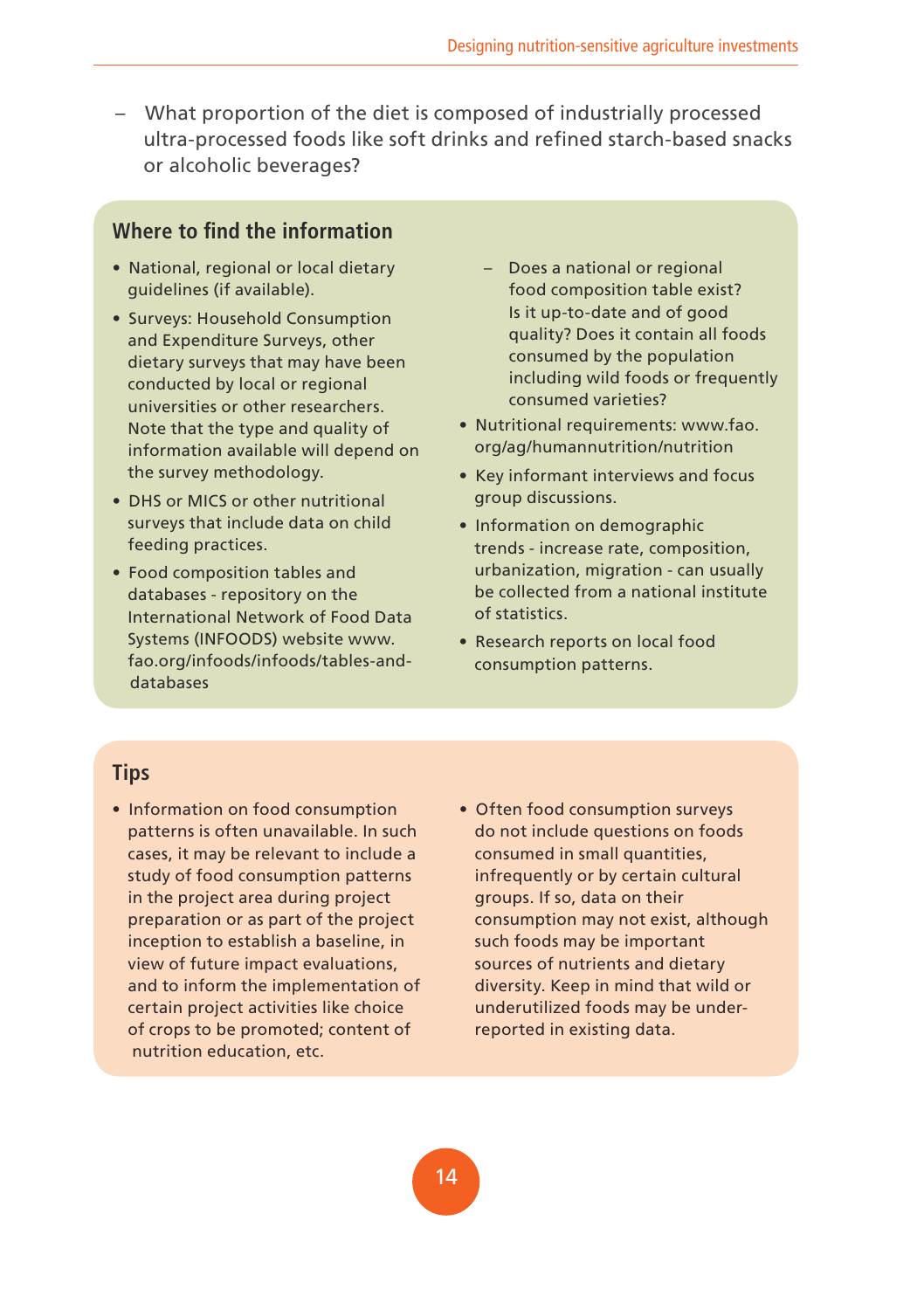### <span id="page-24-0"></span>**Food availability and seasonality**

#### **Questions:**

- What foods are produced in the country/programme area, and during which season? Are foods from all food groups produced: cereals, tubers/ starchy roots, fruits, vegetables, legumes, nuts, dairy products, eggs, meat and fish, oil and fat? What are the seasonal patterns of food availability? Are there times of food scarcity; if so, for which foods and for how long?
- Are produced foods mostly consumed by the household, sold, or both?
- What kinds of foods can be produced in local agro-ecological conditions, considering climate, soil health, rainfall, etc.? What are the most climateresilient crops that can be grown? What are the main constraints to food production?
- What foods are most commonly available in the markets, stores and from street vendors? How does availability vary by season?
- What foods are typically purchased and what are the main constraints to accessing them (income, distance, scarcity, etc.)? How does this vary by season?
- Are foods stored and/or processed to increase availability throughout the year? If so, which ones? Is food stored or processed at household, community or industrial level? What are the major challenges to storing and preserving foods?

- Reports of crop assessments and livestock censuses.
- Market price data collected periodically by agricultural extension agents, department of agriculture marketing, or the bureau of statistics.
- Visits to local markets.
- Key informant interviews with local producers, processors and retailers.
- Comprehensive Food Security and Vulnerability Assessments.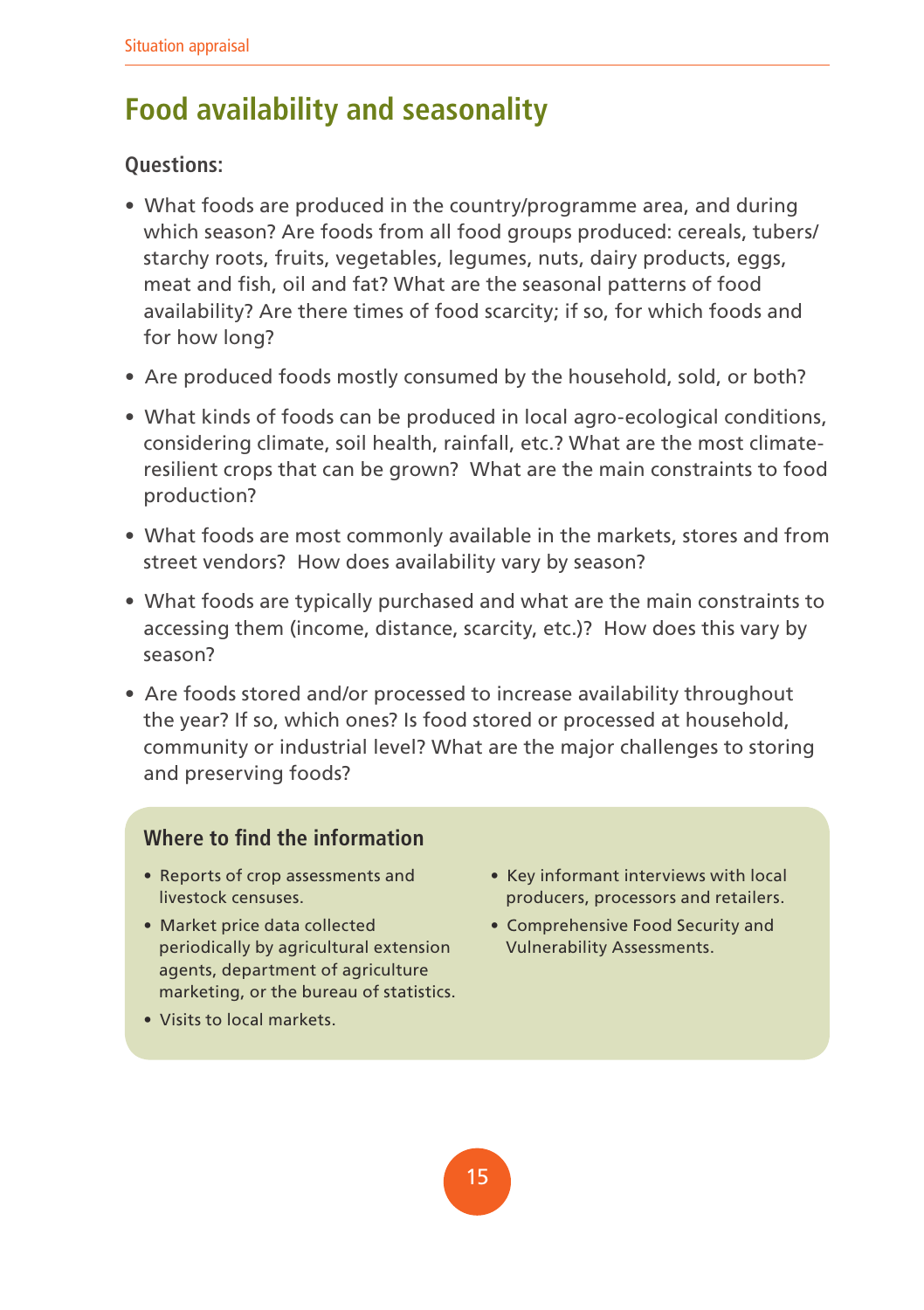#### <span id="page-25-0"></span>**Tips**

- Use existing charts or prepare an agricultural calendar with local agronomists and a calendar of local food availability (including both local production and market availability) through a participatory exercise with local professionals or communities.
- Compare the calendars with seasonal patterns of acute malnutrition and/or illness, if available.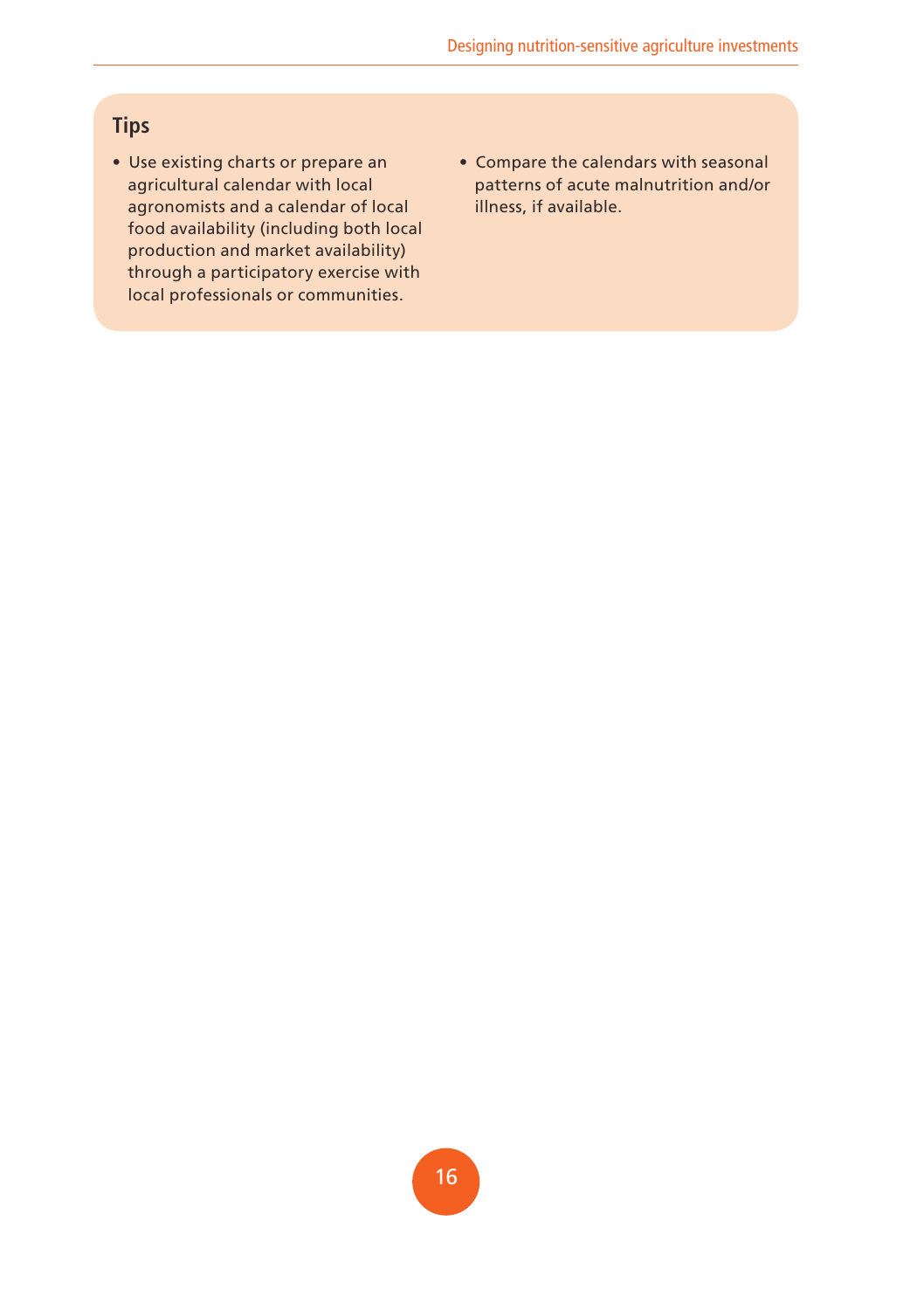### **Household access to food**

#### **Questions:**

- How do households access food: through homestead production, purchase, collection, barter, gifts and food aid? What is the relative importance and reliability of each source?
- Do middle- and low-income households have sufficient purchasing power to buy sufficient food and other essential items?
- What are the prices of the major food items? Are there differences by location and season?
- Are certain food groups, such as animal products, fruits and vegetables, too expensive for middle- and low-income households? Are food prices increasing or likely to increase?
- What are the main sources of income of local households: e.g. employment, sale of own production, remittances, loans, incomegenerating programmes, etc., and how reliable are they?
- Do households have safe access to food markets in terms of distance, transportation means and cost?
- Are household strategies for accessing food changing? If so, how: for instance, increasing reliance on purchased foods and supermarkets?

- Surveys: Household Consumption and Expenditure Surveys, Comprehensive Food Security and Vulnerability Assessments and other food security or livelihoods assessments. Note that many food security assessments primarily track the quantity of staple grains or dietary energy. Other information sources are needed to track availability and affordability of particular varieties of foods.
- Key informant interviews and focus groups with local community members and professionals from the food and agriculture sector.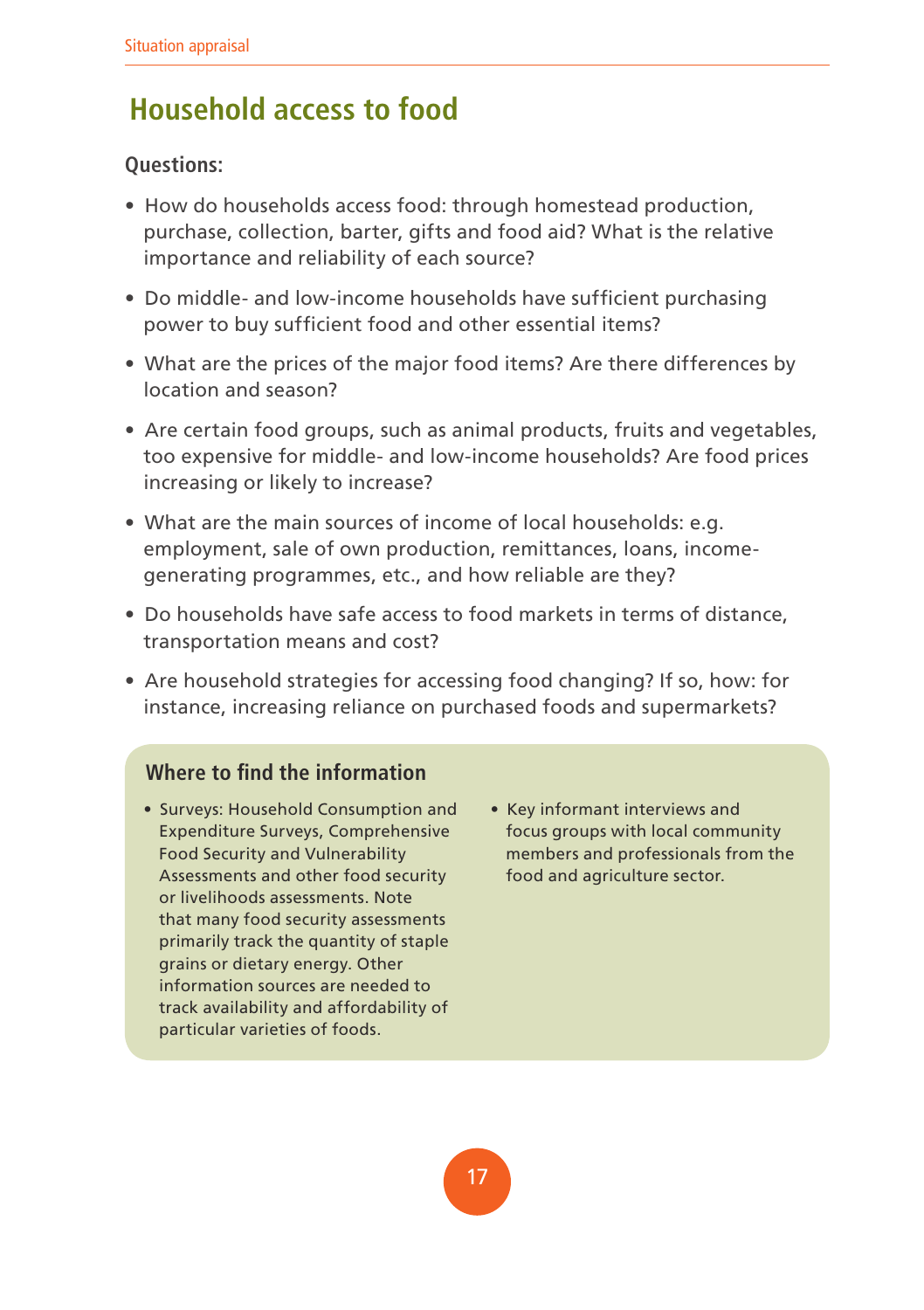### <span id="page-27-0"></span>**Gender and care practices**

#### **Questions:**

- How do women compare with men regarding educational status, rights, access to resources and decision-making power?
- What are the roles and responsibilities of different household members?
- Related to agricultural work, what is the largest labour burden for women? What are the opportunities for, or obstacles, to increasing their income and reducing drudgery?
- What constraints do women face in securing adequate food for their family?
- Who takes care of dependents children, the elderly, the sick in the household, and at community level: community structures and kinship networks?
- How much time do mothers devote to child care and feeding?
- Do women have access to reproductive health services and family planning?
- Which households face problems providing adequate care for all family members: for example, households with a high number of dependents compared to the number of working or able individuals?

#### **Tips**

• Women's workload often constrains the quality of care they are able to provide (e.g. it is difficult to feed children frequently if busy in the fields, fetching water, etc.). ► It is useful to construct a daily or weekly agenda of women's activities. This

helps assess the risk of a project potentially increasing women's workload which could have negative impacts on care, and to identify opportunities for reducing workload, such as labour-saving technologies.

- 
- Gender studies. Compared to the Key informant interviews and focus groups.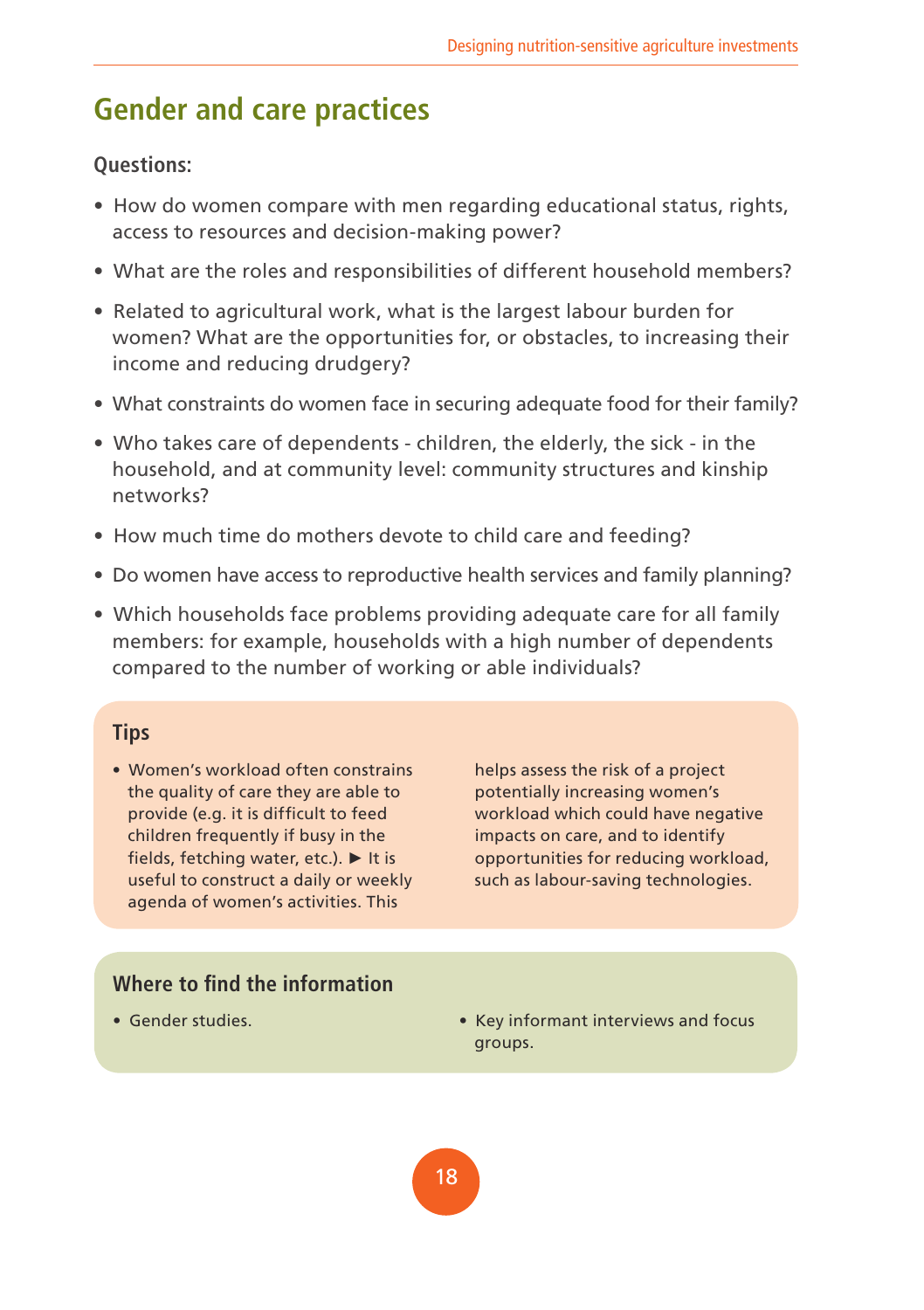### <span id="page-28-0"></span>**Access to productive assets and marketing opportunities: equity issues**

#### **Questions:**

- Do identified vulnerable households or groups have access to productive assets, namely land, water, agricultural inputs and extension services?
- Do they have the possibility to engage in small-scale gardening or small livestock-raising or pond aquaculture/fish ponds?
- Do they have the opportunity to engage in off-farm activities, such as food processing and retail?
- What are the constraints to market access among various population groups?
- Does the existing infrastructure and security enhance or hinder access to productive assets, income-generation activities or marketing of foods?
- Note: the answers to these questions may vary by group or community.

- 
- Food security surveys and studies. Key informant interviews and focus groups.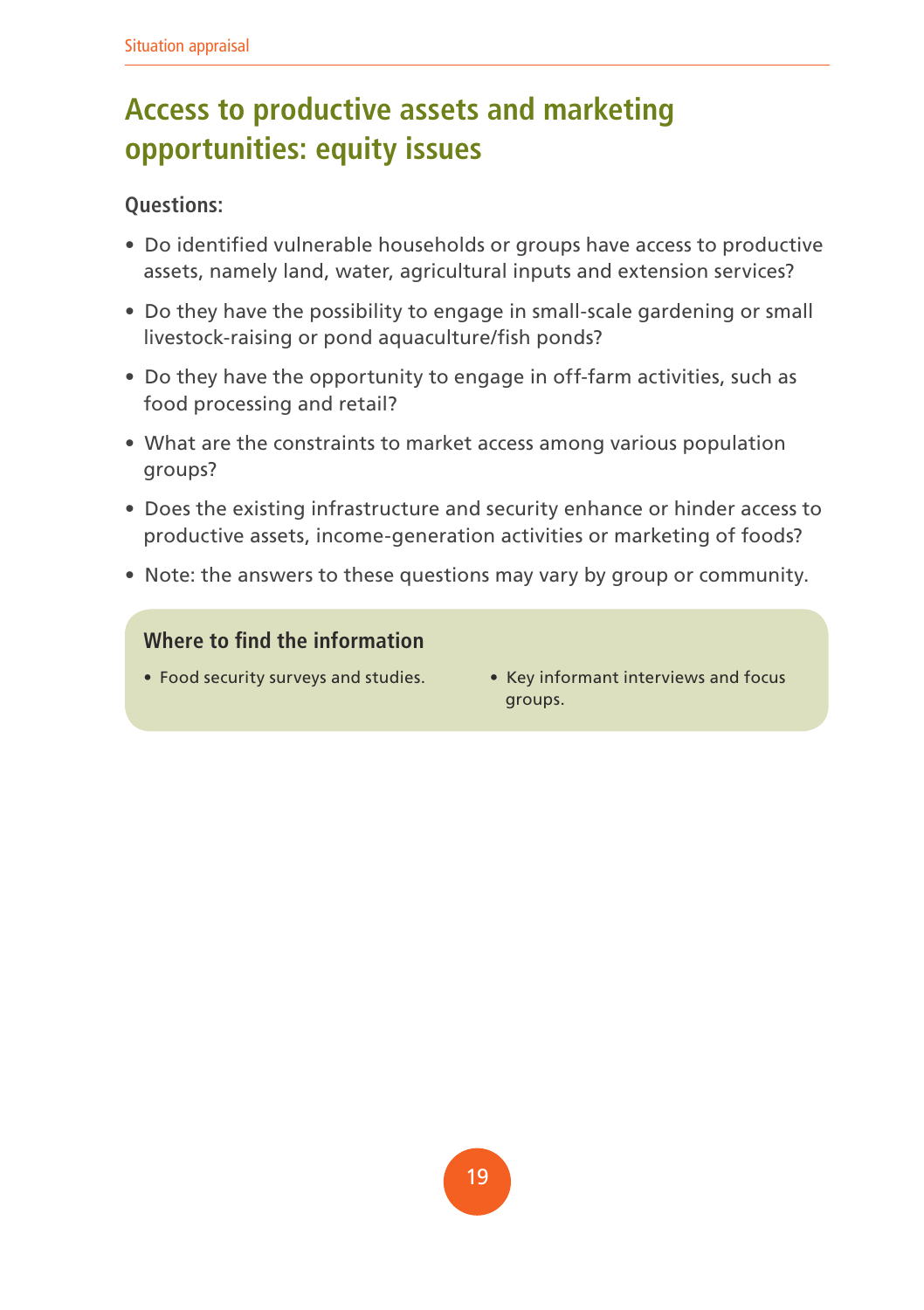### <span id="page-29-0"></span>**Policy frameworks and regulations**

*Note: Many of the following questions may be very difficult to answer, as there are very few studies on the nutritional impact of food and agriculture policies, and even limited data, notably on food consumption, that would make such analyses possible. However, it can be useful to have these questions in mind and there may be rare cases where such research has been carried out!*

#### **Questions:**

- Which policies exist in nutrition, food, agriculture or other sectors that mention explicitly nutrition as target, means or as entry point for policies?
	- –– Are policy frameworks designed to increase the production of a wide variety of micronutrient-rich foods, make them available at affordable prices and/or increase intakes of micronutrient-rich foods?
	- –– Are policy frameworks designed to support informed food choices, namely nutrition labelling, school meal standards, national dietary guidelines, nutrition education for the public and schoolchildren?
- Do any policy frameworks or regulations have a significant impact on household food consumption patterns and strategies for accessing foods? If so, which ones? Examples may include food subsidies, agricultural input subsidies, social protection programmes - in the form of vouchers, cash and/or food - trade policies, regulations on food quality and safety or absence thereof. What are the positive and negative impacts of these policies on household consumption patterns?
- Are there any major policy issues (e.g. food safety regulations; nutrition composition of food rations given through social protection programmes) that are not addressed by current policy frameworks?
- What implications may these policies or lack thereof- have for programme formulation?
- How will the programme interact with existing policies?
- How can programmes influence the policy and decision-making process? What are the most pertinent arguments that policy-makers may raise to change national or international policies?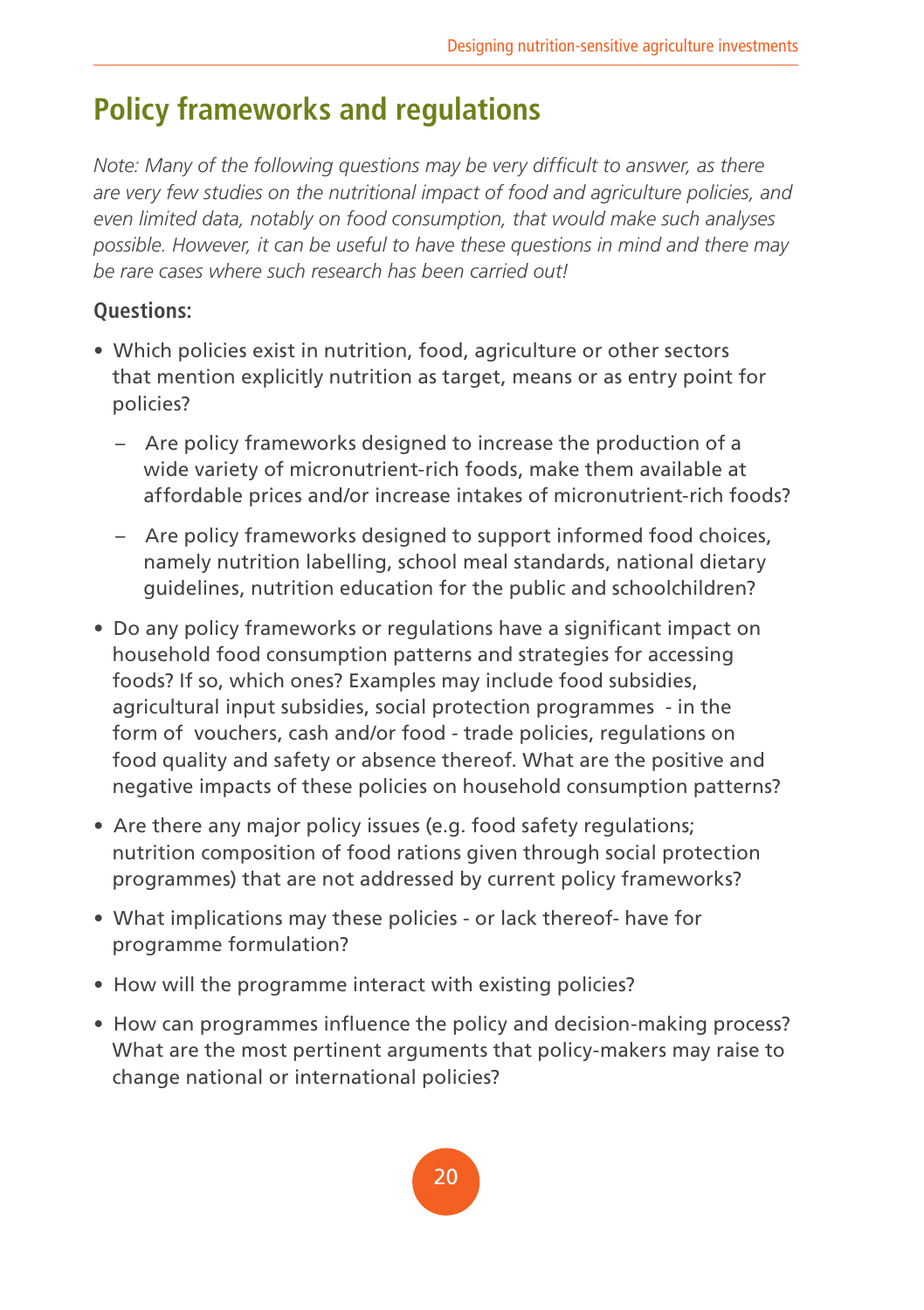#### **Tips**

- It is often the case that policies and regulatory frameworks have both positive and negative impacts, and/or have different impacts on various population groups. For example, subsidies on staple foods can lighten household expenditures but lower dietary diversity as households increase the proportion of carbohydrate-rich foods at the expense of other food groups. The balance of positive/negative impacts should be evaluated taking into account a variety of issues such as economics, environmental implications, etc., including the major nutrition and health problems of the population.
- If projects are to be scaled up or become sustainable, they may need a policy framework.

#### **Where to find the information**

- Review of major policy documents.
- Key informant interviews with policymakers, professionals from the food

and agriculture sector, civil society, consumer organizations and local households.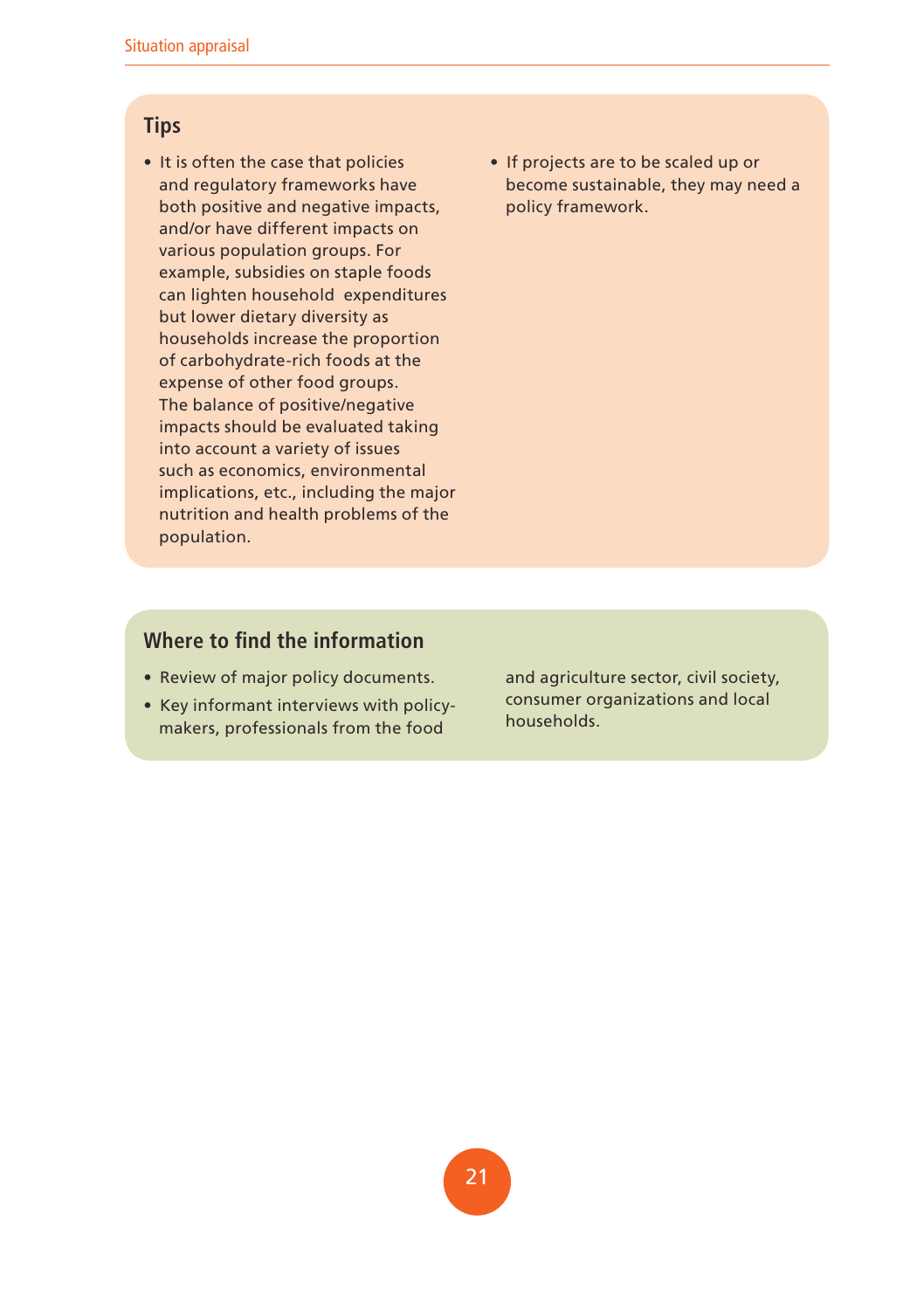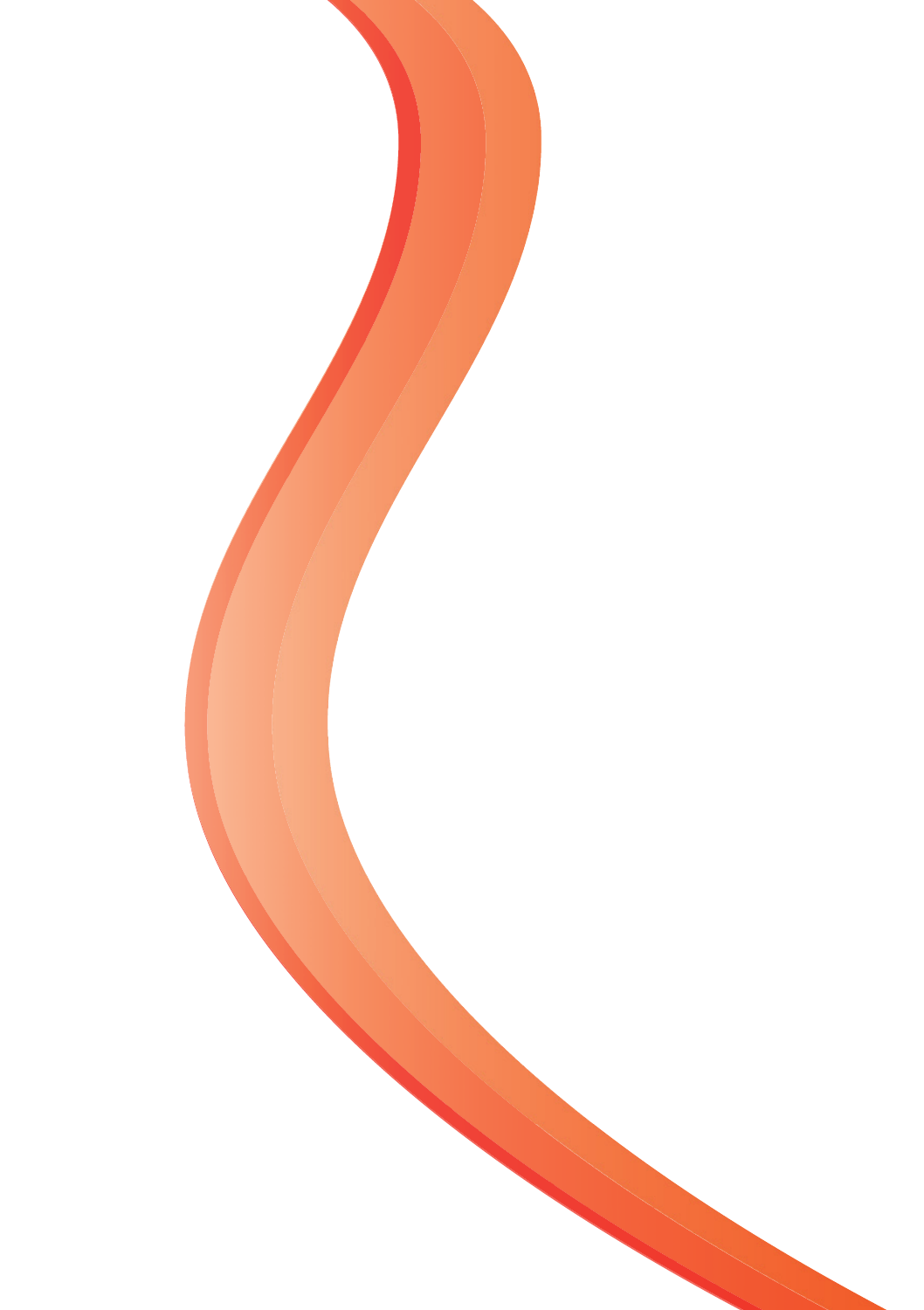# <span id="page-32-0"></span>**Programme Design: Operationalizing the Key Recommendations**

This section provides guidance on how to design a nutrition-sensitive agricultural investment: definition of objectives, impact indicators, operations and how they are implemented in regard to nutrition. Guidance is provided for each of the 10 Key Recommendations.

### **Defining project objectives and impact indicators**

#### **Key recommendation 1:**

**Incorporate explicit nutrition objectives and indicators into their design, and track and mitigate potential harms**

#### **Questions:**

- What is/are the programme's main objective(s)?
- Is nutrition considered as part of the objective(s)? How?
- Which determinants of nutrition is the project most likely to impact?
- What is/are the impact pathway(s) through which the programme is likely to impact nutrition - in particular, links between increased production and income, and household food access and food consumption, including biodiversity?
- What specific nutrition objectives are relevant to the nutrition problems that have been identified during the situation appraisal, and are realistic based on programme impact pathways?
- What nutrition indicators can be used to measure the achievement of these objectives?
	- –– Are baselines available that allow you to set realistic targets?
	- –– Which factors, if measured, would help to attribute any changes in nutrition to project activities?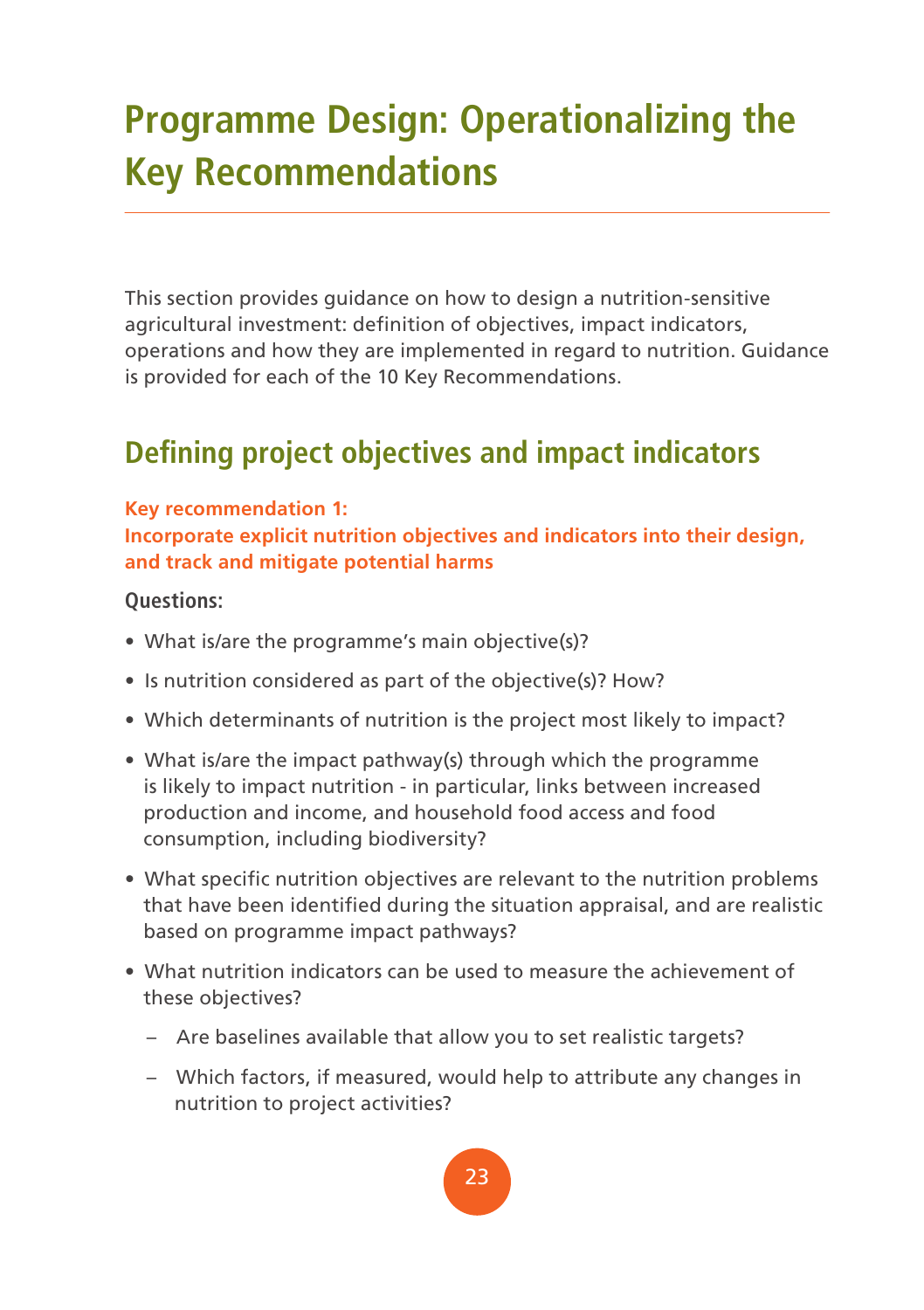#### **Tips**

- On the use of nutritional status as an impact indicator: considering that health and care have a strong influence on nutritional status, it can be difficult to aim for improvements in nutritional status unless an agricultural intervention is part of a wider, multisectoral programme.
- Food and agriculture interventions can aim to improve the quality of diets (in adequacy, diversity, moderation, and safety), but the impact pathways describing how this will be achieved need to be clear.
- Nutrition-relevant impacts may occur in non-food outcomes, such as women's empowerment, reduction

in disease risk or improved care practices. Monitoring and evaluation should include at least a qualitative assessment of these to ensure no harm.

- Several indicators may be needed to measure impact and understand impact pathways. Information on feeding behaviours, especially of young children, is particularly important.
- It is recommended to call upon evaluation experts to determine the choice of indicators, methods of data collection and sampling, and to assist in setting targets.

#### **Commonly-used indicators**

*Note: see FAO Compendium of Indicators for Nutrition-Sensitive Agriculture (2015) for further information.*

#### **Diet and food consumption**

- **• Individual Dietary Diversity Scores** to assess dietary quality. These are commonly collected for women and children.
	- –– New validated indicator for minimum dietary diversity for women: www.fao.org/food/ nutrition-assessment/women
- **• Household Dietary Diversity Score** to assess household access to food
	- –– www.fao.org/fileadmin/user\_ upload/wa\_workshop/docs/FAO-

guidelines-dietary-diversity2011. pdf

- Frequency of consumption of target foods, i.e. number of days in the previous week where any amount of a particular food was consumed.
- Infant and Young Child Feeding (IYCF) indicators
	- –– www.who.int/maternal\_ child\_adolescent/ documents/9789241596664
- Consumption of vitamin A-rich foods for young children or women.
- Consumption of iron-rich foods for young children or women.
- Food Insecurity Experience Scale (FIES) (FAO).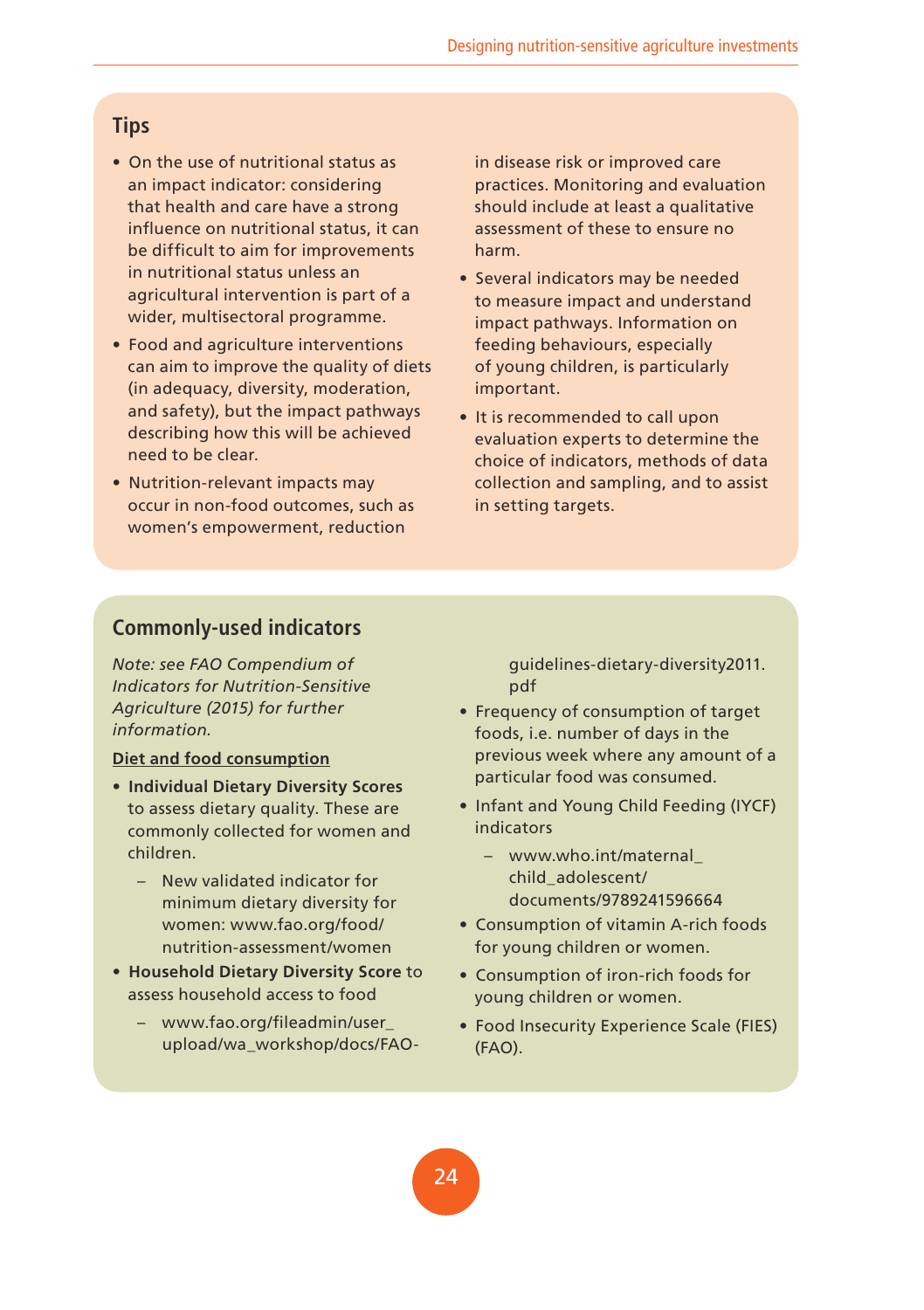- Household Hunger Scale (HHS) (Food And Nutrition Technical Assistance, FANTA) – only for highly foodinsecure/hungry areas.
- Months of adequate household food provisioning (MAHFP) (FANTA).

#### **Sickness and health**

- Sanitation, health, home facilities.
- Water quality.
- Incidence, prevalence and severity of illness.

#### **Gender**

- Gender of project participants.
- Women's access to land and other productive assets.
- Women's control over cash from agricultural activities and intra-

household allocation of income between men and women, or the extent of women's ability to make decisions about purchases.

- Women's Empowerment in Agriculture Index (WEAI) (USAID, IFPRI, *et al.*).
- Qualitative assessments of gender equity and norms.

#### **Other**

- Changing seasonality of income, labour use and micronutrient-rich food availability.
- The Nutritional Functional Diversity Index, developed by the Earth Institute at Columbia University (Remans *et al.*, 2011), which quantifies the depth and breadth of agro-biodiversity according to dietary usage.

Nutrition-sensitive agricultural investment programmes should not only seek to improve nutritional outcomes, they should, at the very least, ensure that they *do no harm* to the nutritional status of the project stakeholders, including producers and consumers.

#### **Types of harm that may arise from agricultural interventions:**

- Giving priority to particular staple foods or cash crops may lead to a decrease in the production of other, micronutrient-rich crops, and thus to a loss of dietary diversity and over-consumption of carbohydrate-rich foods (see section 6 on diversification).
- Over-burdening women who are also responsible for the care of young children, can have negative effects on optimal infant feeding (see section 3 on gender).
- Projects that require participants to make an initial investment may exclude smallholders and widen the resource gap between wealthy and poor farmers (see section 2 on equity).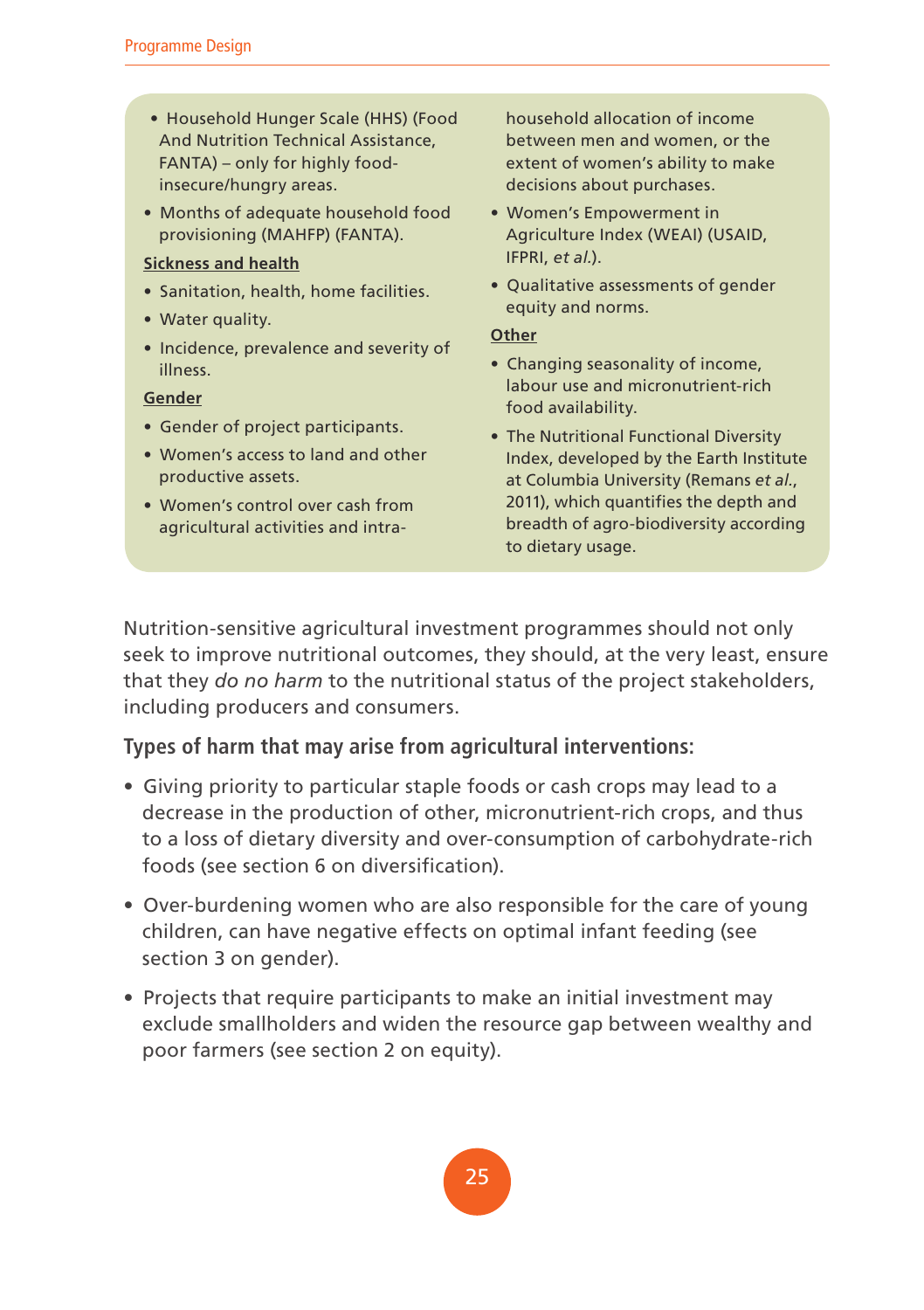- Agrochemicals can have serious health consequences. Danger could be mitigated through the use of protective gear and training, or agroecological methods (see section 5 on natural resources).
- Agrochemicals may also reduce biodiversity, decreasing opportunities for agro-ecological soil and pest management and with potential consequences to productivity.
- Water use for agriculture can increase the risk of disease, such as malaria transmission, microbes and pollutants in wastewater, and zoonotic disease and parasites. These risks could be mitigated with bed nets, improved wastewater management, and veterinary services (section 5 on natural resources).
- Some agricultural interventions can negatively affect soil quality, biodiversity and water availability. Such harmful impacts could be mitigated by sustainable production techniques (see section 5 on natural resources).
- Depending on the variety chosen, cultivation of single varieties could reduce consumption of cultivars otherwise beneficial for various reasons, including nutrient content (see section 5 on natural resources).

#### **Tips**

Overall strategies to avoid causing harm:

- Go through a systematic process in the planning phase to identify potential unintended negative impacts on nutrition, based on the context within which the programme is operating, and develop a mitigation plan.
- Have a well-functioning monitoring system to detect negative effects, to ensure timely mitigation solutions to unforeseen negative impacts.
- Have a clear, nutritional goal to start with.
- Collaborate with health officials to provide information on health risks and solutions (which could be considered a specific type of mitigation plan).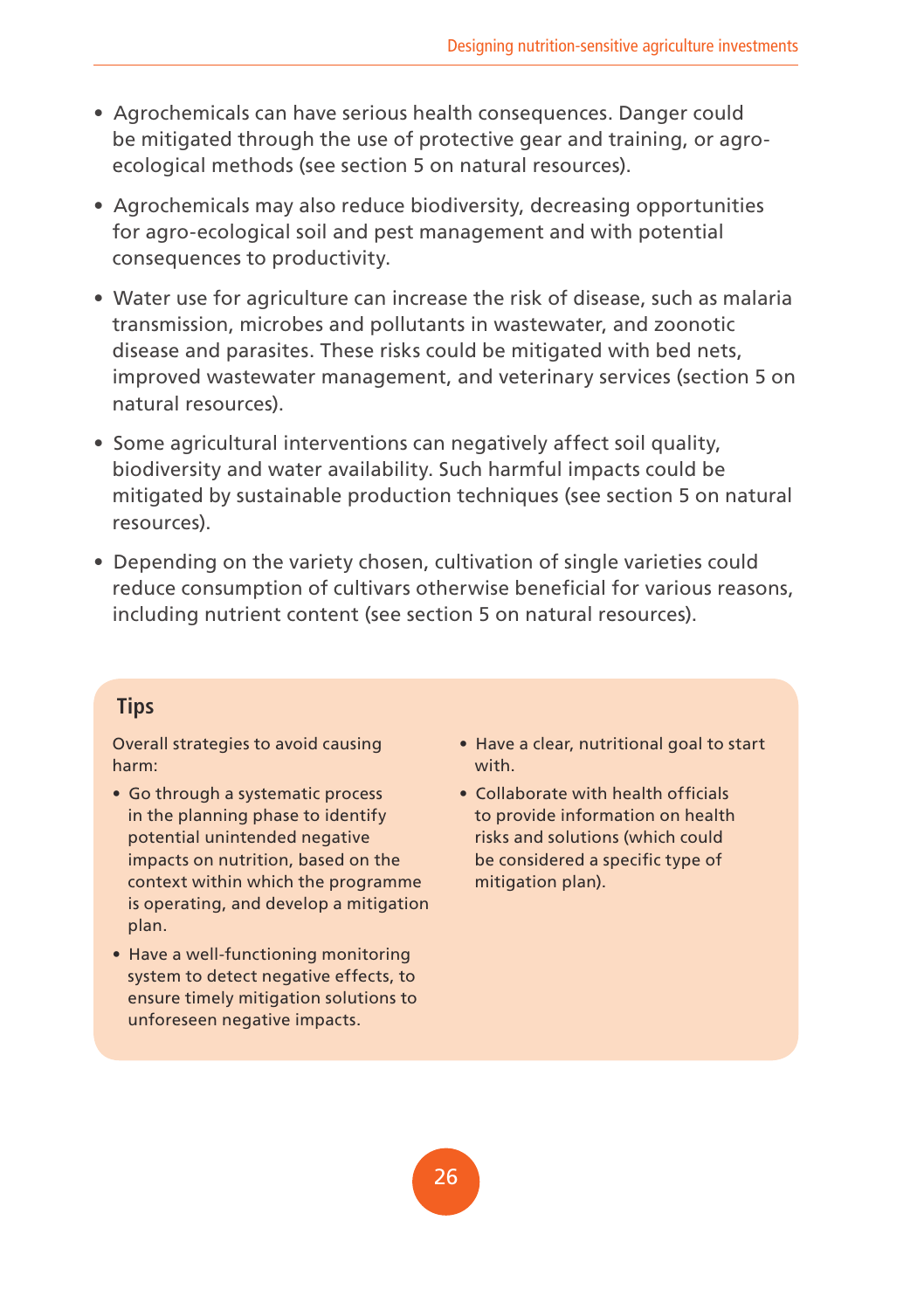#### **Additional information**

- FAO impact evaluation course: www.fao.org/spfs/learning-fromresults/e-learning
- report by the Centre de coopération International en Recherche Agronomique pour le Développement (CIRAD): *"What risks do agricultural interventions entail for nutrition?"* www.spring-nutrition.org/

publications/resource-review/ updates/what-risks-do-agriculturalinterventions-entail-nutrition

• IYCN *"Nutritional impact assessment tool"* www.manoffgroup.com/4IYCN\_ Achieving-nutritional-impact-andfood-security\_0211.pdf.pdf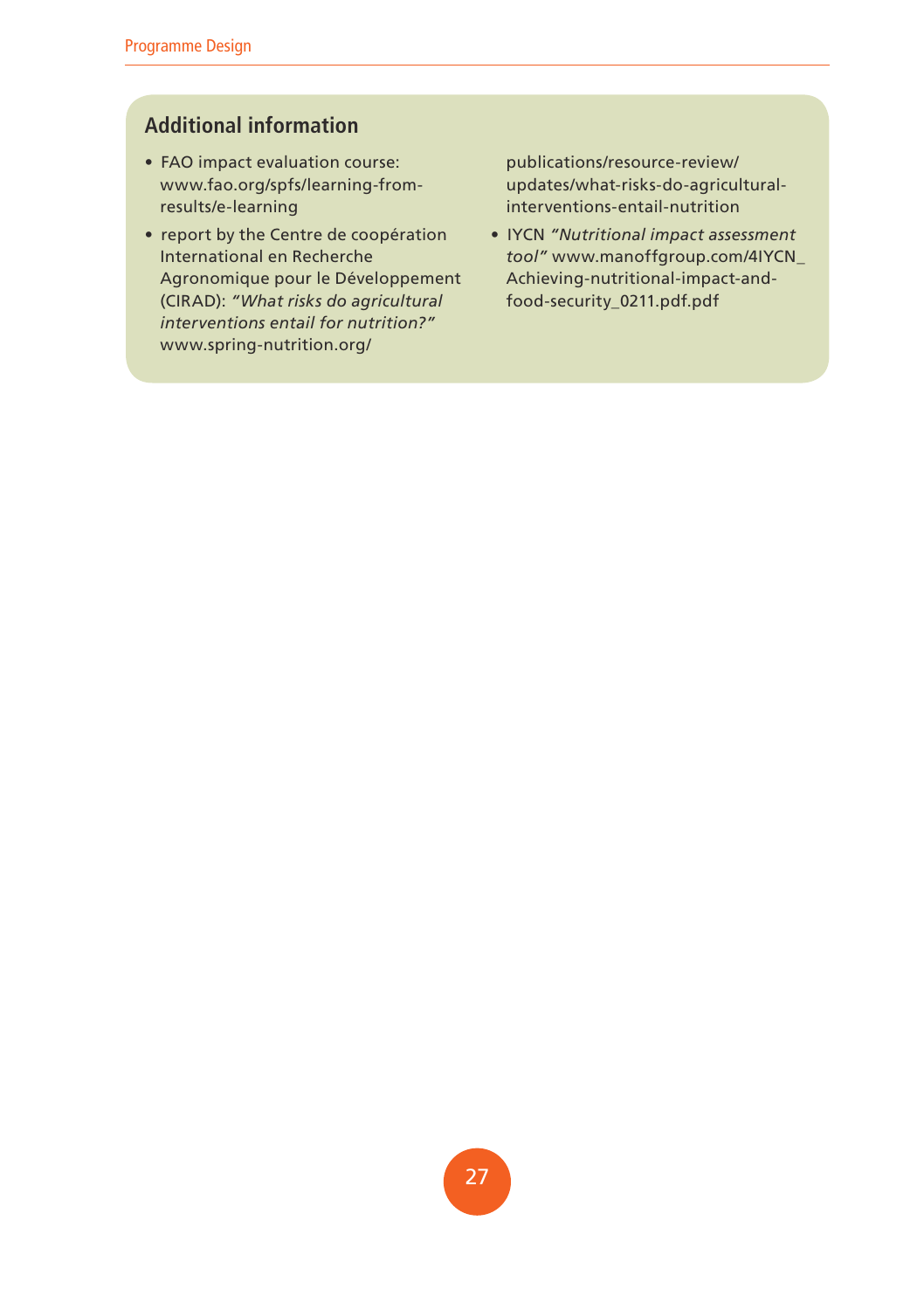### <span id="page-37-0"></span>**Target areas and populations and equity considerations**

#### **Key recommendation 3: Target the vulnerable and improve equity**

#### **Questions:**

- Who will benefit from the programme?
- If vulnerable households are not the main beneficiaries, are there possibilities for them to benefit indirectly from the programme? (e.g. more food may be available at reduced prices at local markets; there may be employment opportunities along the value chain)
- How is the project or investment expected to reach women of childbearing age and young children?
- Is it possible that the intervention may benefit one group while harming another?
- Are there special considerations for indigenous peoples? Tribal communities?
- Are target groups also part of other programmes or interventions in the area? Could group meetings be combined or synergized in any way?

#### **Tips:**

Types of groups targeted may be:

- urban and peri-urban food producers to increase access to nutritious diets ;
- smallholder farmers, possibly through promoting appropriate, such as microirrigation;
- poor and/or food-insecure households;
- landless labourers, by avoiding labour displacement and increasing job opportunities along the value chain;
- marginalized groups, such as indigenous and nomadic peoples;
- youth, by training in new technologies and gender role;
- women (see Key recommendation 6).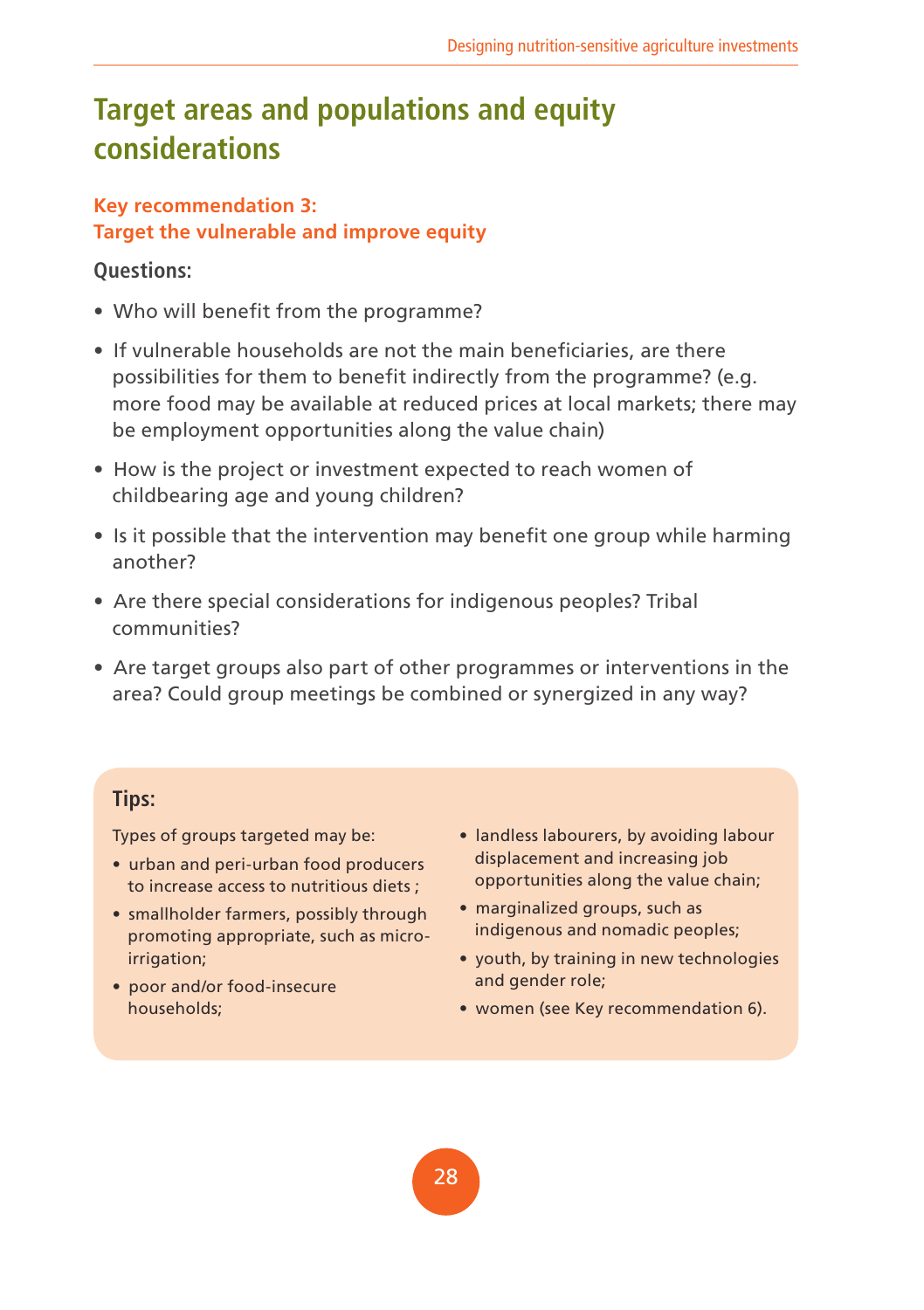Programmatic approaches to improved equity include:

- credit and financial services, including insurance;
- increasing smallholders' and women's in particular - access to markets through transport, information and farmers' organizations or cooperatives;
- increasing access to productive assets such as livestock, seeds and storage facilities;
- improved access to water resources ;
- facilitating access to extension services and technology, especially for women;
- social protection measures such as cash, food transfers and child care services;
- investment in agricultural research that reflects the interests of smallholders, particularly women;
- land tenure rights and policies;
- water policies;
- policies to increase extension services, financing, access to inputs and appropriate technologies for smallholders;
- creating decent employment opportunities for landless and food insecure households.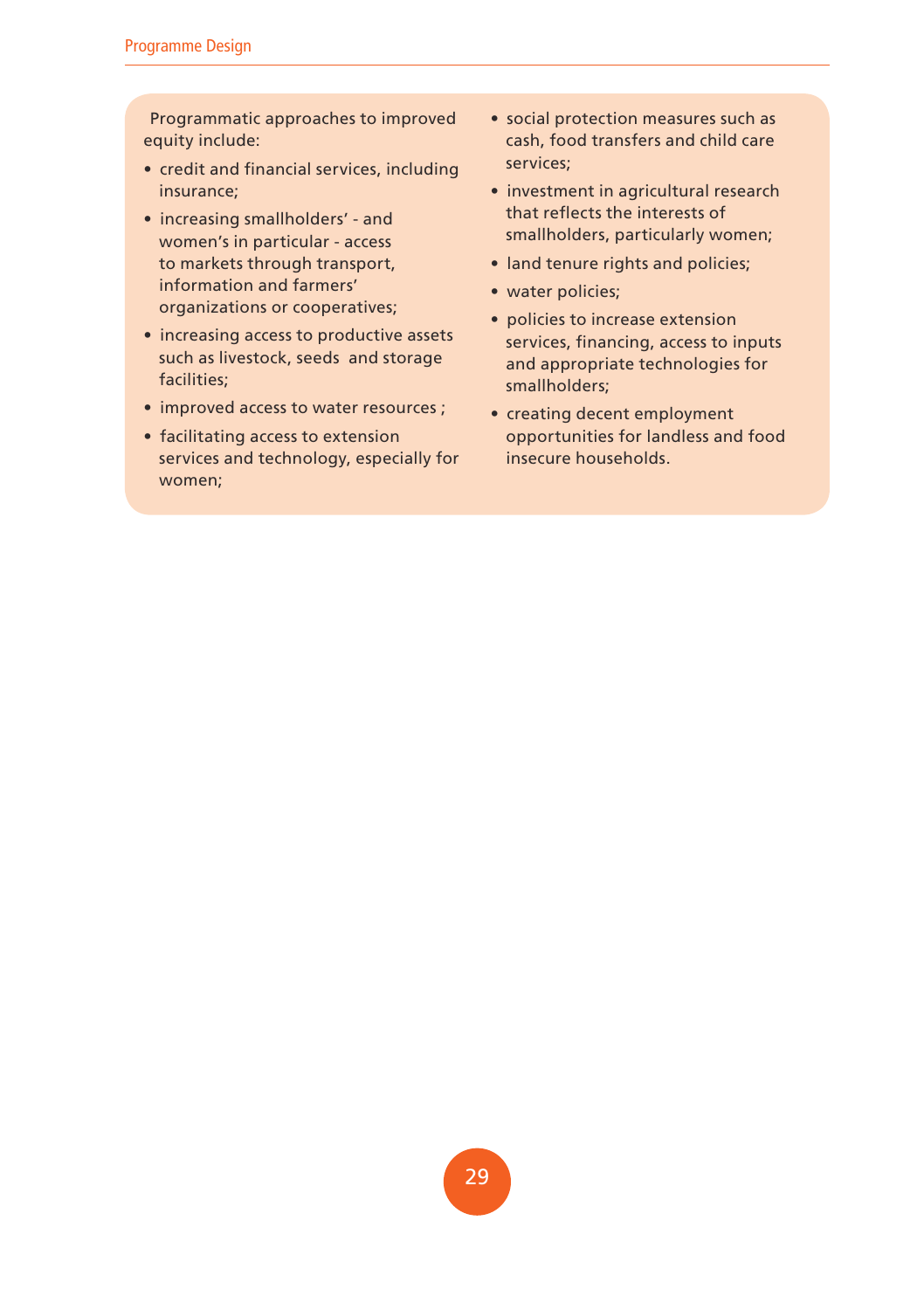### <span id="page-39-0"></span>**Linking to other programmes and sectors**

#### **Key recommendation 4: Collaborate and coordinate with other sectors**

Impact on nutritional status cannot necessarily be achieved by food and agriculture programmes alone. Access to health, water and sanitation, education and social protection programmes are usually required. It is therefore important to seek synergies with operations from other sectors, for example by targeting the same areas, or harmonizing activities such as purchasing from local farmers to supply local school canteens, school feeding/midday meal programmes.

#### **Questions:**

- Is it possible to link activities with existing programmes and ongoing work of groups?
- Are existing or proposed mechanisms for facilitating coordination and communication among stakeholders available? At what level do they operate? Who is involved in this process?
- Could agricultural investment take place in the same geographic area as other health, water and sanitation, and social protection programmes which are also important for reducing malnutrition?
- Could staff in the agriculture project refer clients to those other resources, and vice-versa? Would it be possible for agriculture, health, and social protection staff to combine field visits?
- Are there any opportunities for public-private partnerships to address food and nutrition security?
- Could the project include alternative income-generating activities or link with social safety nets for hungry seasons?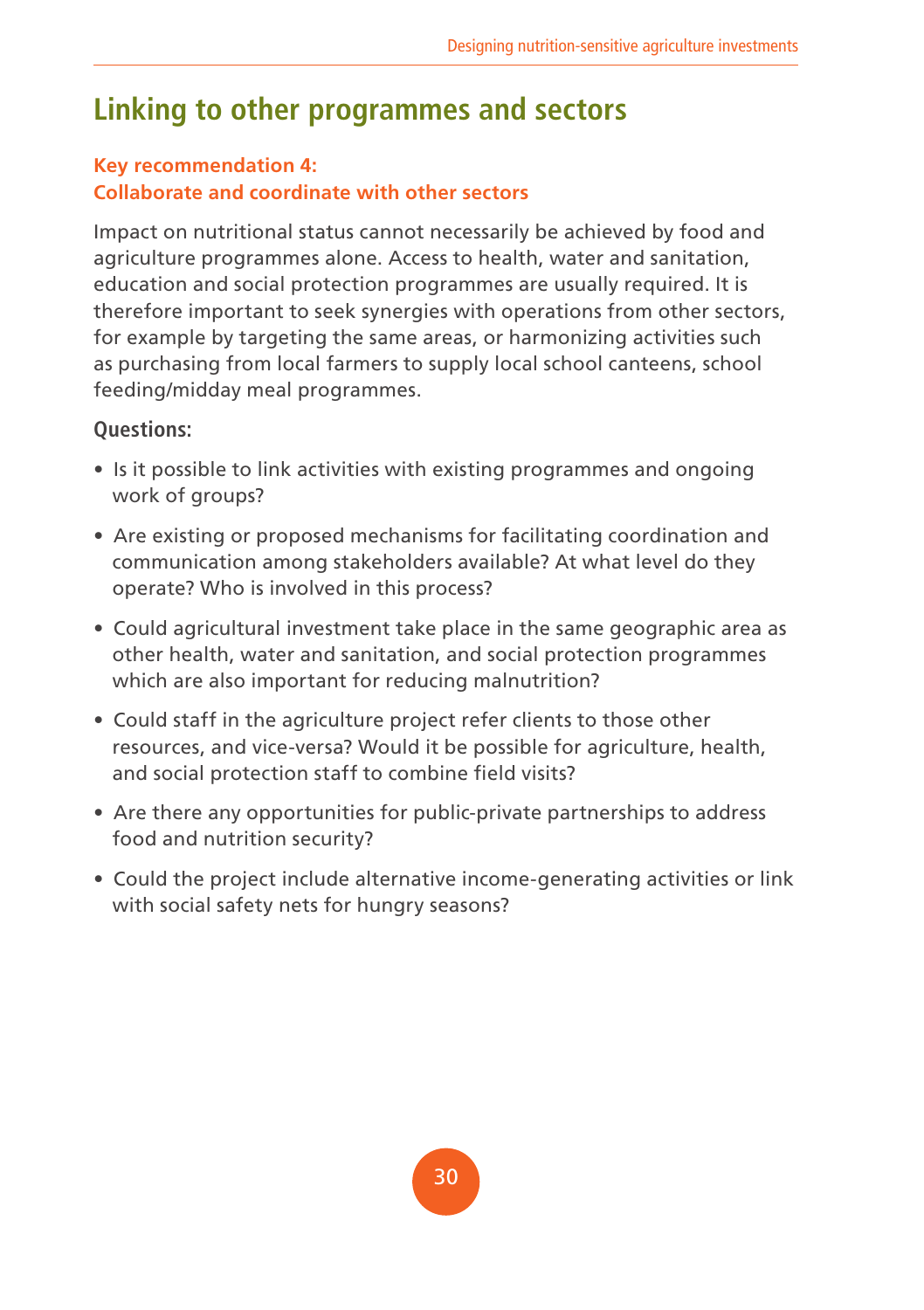#### **Tips:**

Multisectoral linkages may be strengthened through:

- shared indicators and accountability mechanisms;
- shared funding for co-implemented projects;
- multisectoral structures such as a national nutrition council or a multisectoral, multi-institution task force for joint investment planning:
- consultation with nutrition or water and sanitation colleagues for technical expertise or collaboration on a baseline survey;
- improved professional training through problem-based learning, i.e. building capacity for multisectoral

assessment and activities among sector staff;

- overlapping sector programmes in the same geographic area;
- linking smallholder production to social protection schemes, for example through involving local producers in food-based safety nets;
- specifying cross-sectoral collaboration as a condition in requests for proposals, and requiring identification of potential collaborators in the field;
- multidisciplinary extension teams, and increased communication among nutrition, home economics and agricultural extension staff: through workshops, for example.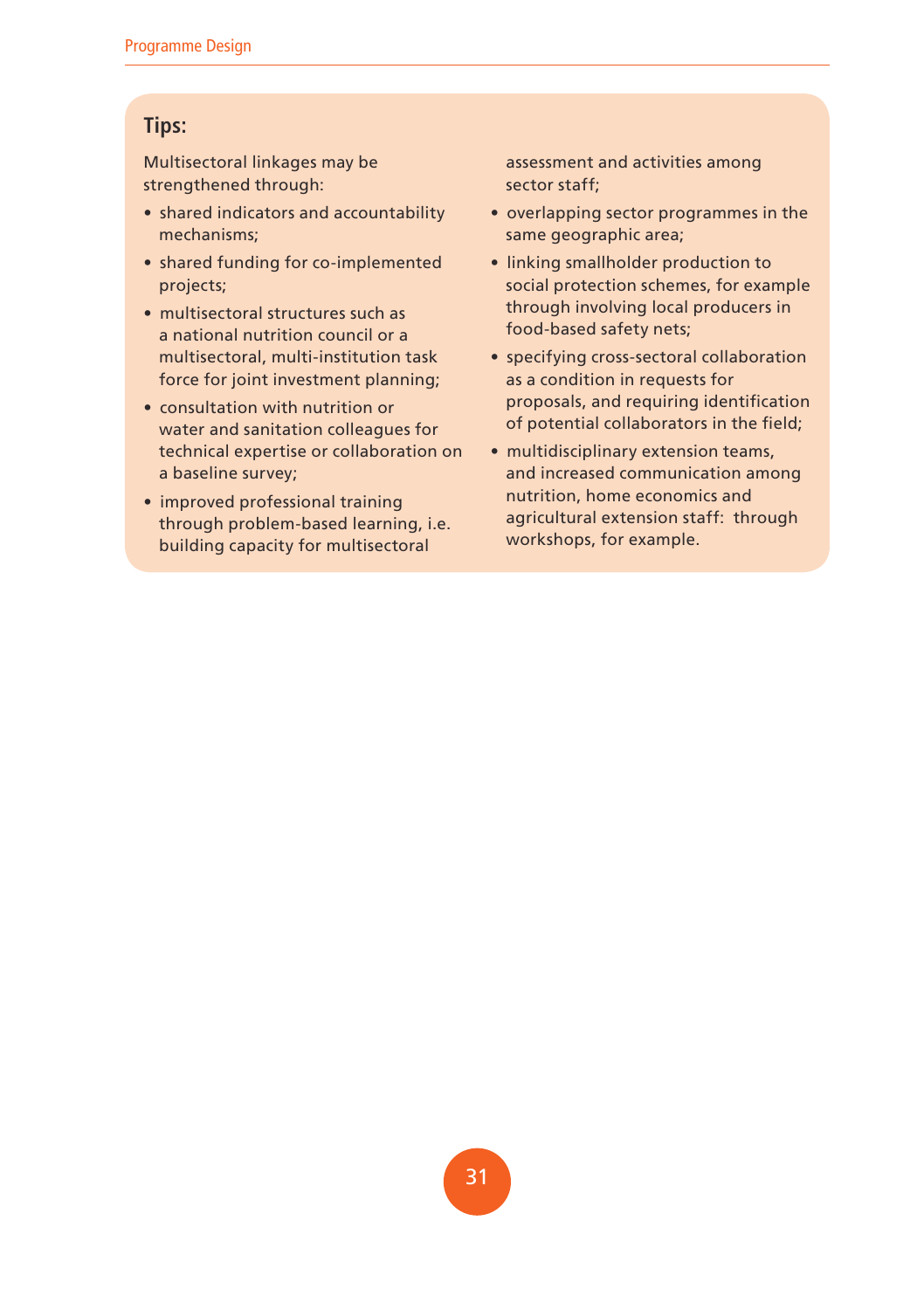### <span id="page-41-0"></span>**Maintaining and improving the natural resource base**

#### **Key recommendation 5: Maintain or improve the natural resource base**

Activities should use natural resources in a sustainable way, contribute to climate change adaptation, and take measures to ensure that wild biodiversity is maintained and neither crops nor agricultural practices degrade the natural resource base. Water, soil, air, climate and biodiversity are critical to the livelihoods and resilience of vulnerable farmers and to sustainable food and nutrition security for all. Water resource management is of particular importance to reduce vector-borne diseases and ensure sustainable, safe household water sources.

#### **Questions:**

- Does the project include measures to protect or improve soil quality and biodiversity? (see tips below)
- Is the project likely to affect the quantity and quality of water available to households with malnourished individuals?
- Are increases in water use sustainable, without harming water supply for neighbours or future generations?
- How will the project affect women's workloads related to water procurement and use?

#### **Tips:**

Examples of natural resource management methods relevant to nutrition include:

**• Improving soil health** through soil fertility and control of erosion. Suggested mechanisms include legume production and intercropping, integrated crop-livestock systems, economic support for inputs such as fertilizers, organic manure

and composting that improve soil organic carbon and biodiversity, and sustainable land management techniques. Iodine, zinc and iron fertilizers can improve soil fertility and increase micronutrients in food crops grown in the soil, if soils are deficient in those nutrients. These measures can be a triple win for environment (better soil health), economics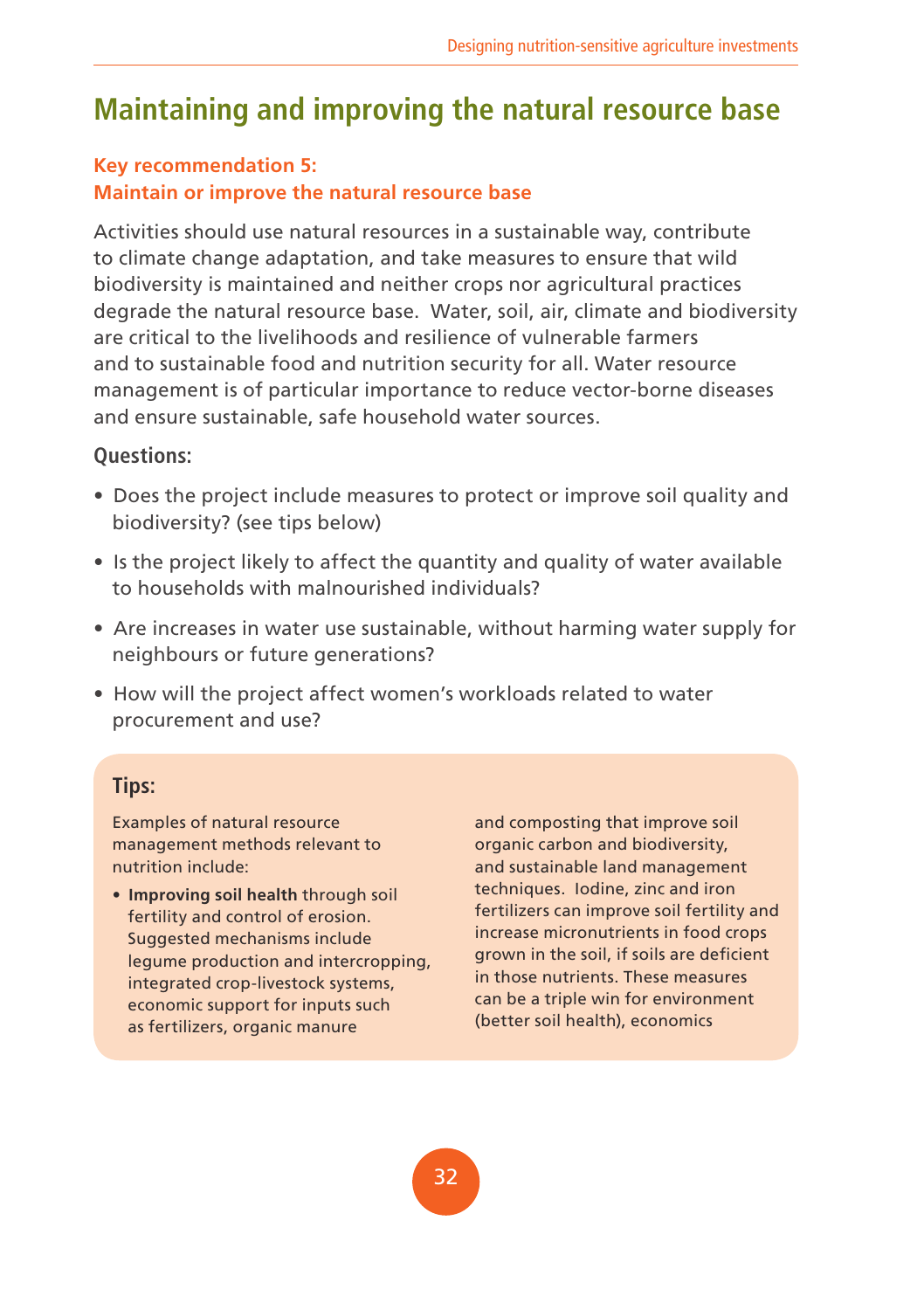(greater yields), and nutrition (better nutritional content of foods).

- Equitable **access to water** and sustainable, pro-poor management of water resources. Micro-irrigation, such as rainwater harvesting, low-cost drip systems and treadle pumps, may be useful.
- **• Biodiversity conservation** is an ecosystem service for nutrition. Wild foods may contribute significantly to nutritional needs and income, and also to risk reduction and resilience. Multiple varieties of the same species can also differ significantly in nutrient content and preferences that affect consumption. Conservation activities include agroforestry, using locally adapted varieties, promoting the use of multiple varieties, and strengthening indigenous food

systems and the use of underutilized foods. Efficient cooking stoves, or the use of biogas for cooking and other purposes, can reduce the need for wood-gathering, thereby conserving trees and forests.

- **• Risks** to water quality and biodiversity **from pesticides** can be reduced through pest bio-control using natural pesticides like neem leaves or slaked lime, and natural predators or parasitoids.
- Some possibilities for **natural resource conservation incentives** include pricing and distributing inputs according to local conditions and natural capacity of ecosystems; paying farmers for ecosystem services they provide; and well-functioning governance of land, plant genetic resources, irrigation and fisheries.

#### **Additional resources:**

*• Voluntary Guidelines for Mainstreaming Biodiversity into Policies, Programmes and National and Regional Plans of Action on Nutrition* adopted by the Commission on Genetic Resources for Food and Agriculture (CGRFA) (CGRFA-15/15/ Report Appendix C. www.fao.org/nr/ cgrfa/cgrfa-meetings/cgrfa-comm/ fifteenth-reg).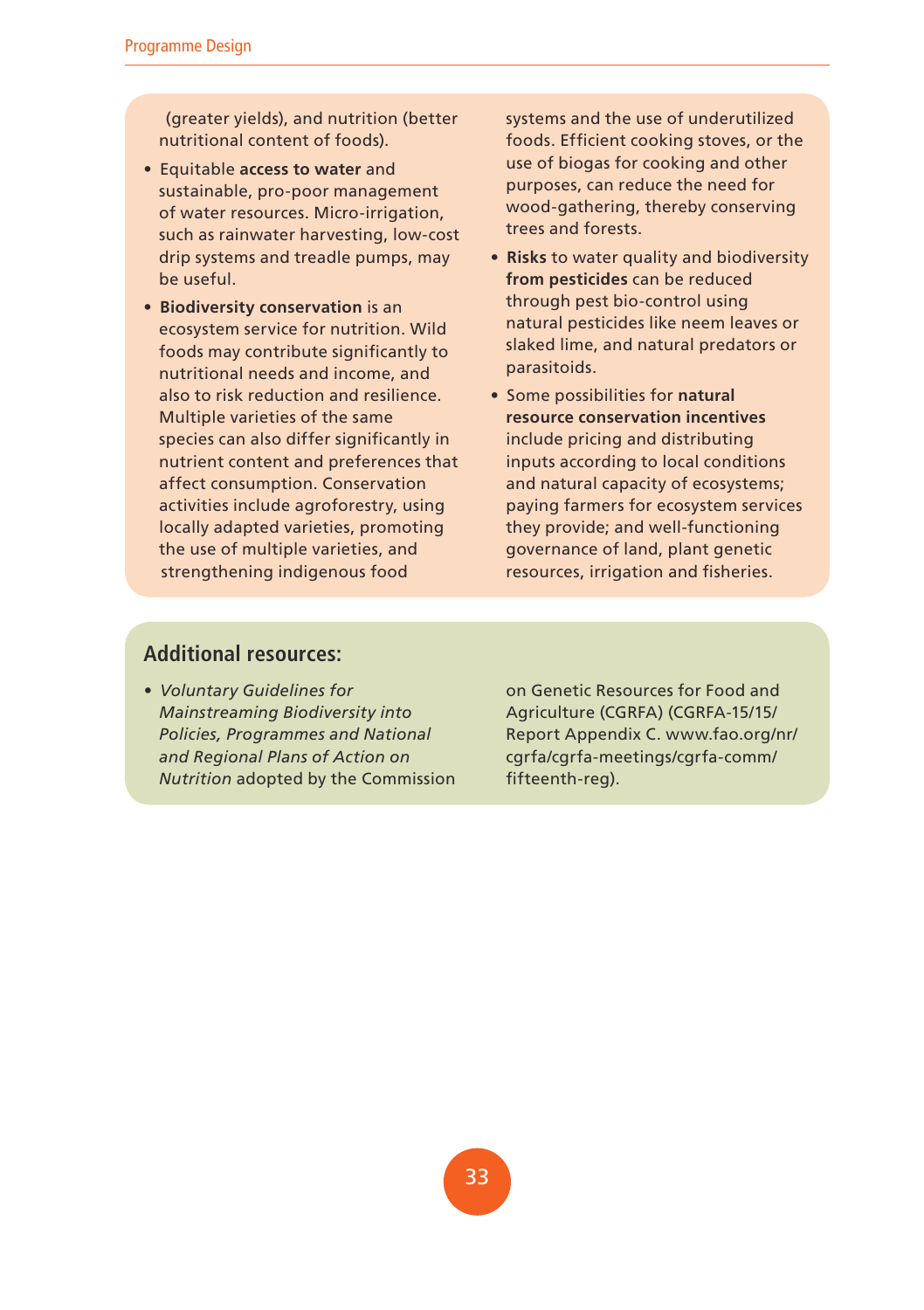### <span id="page-43-0"></span>**Gender considerations and women's empowerment**

#### **Key recommendation 6: Empower women**

Women's income and decision-making power is linked to improved nutrition for household members because of the role women play across cultures as providers and gatekeepers of household nutrition, child care, and health. Furthermore, gender equity takes into account women's central role in translating agricultural inputs and outputs into nutrition impacts, and most fundamentally is a basic human right.

#### **Questions:**

- How will women be involved/benefit from the programme?
	- –– Are they likely to control income generated by the programme?
	- –– How is the project expected to influence gender-specific time demands?
	- –– Are time demands for women likely to reduce the quality of child care?
	- –– Are time demands for women likely to result in their increased income and decision-making power?
	- –– Are there labour-saving technologies for women's tasks that could be included in the project to reduce the time women spend on agricultural or household tasks?
- How are men included in discussions to ultimately allow for changes to take place?

#### **Tips:**

Ways to enable women's empowerment through agricultural programmes.

• In the planning stages of a programme, assess the trade-offs between child care and agricultural production. Time and labour demands should be evaluated.

• Specific agricultural activities to reach women include: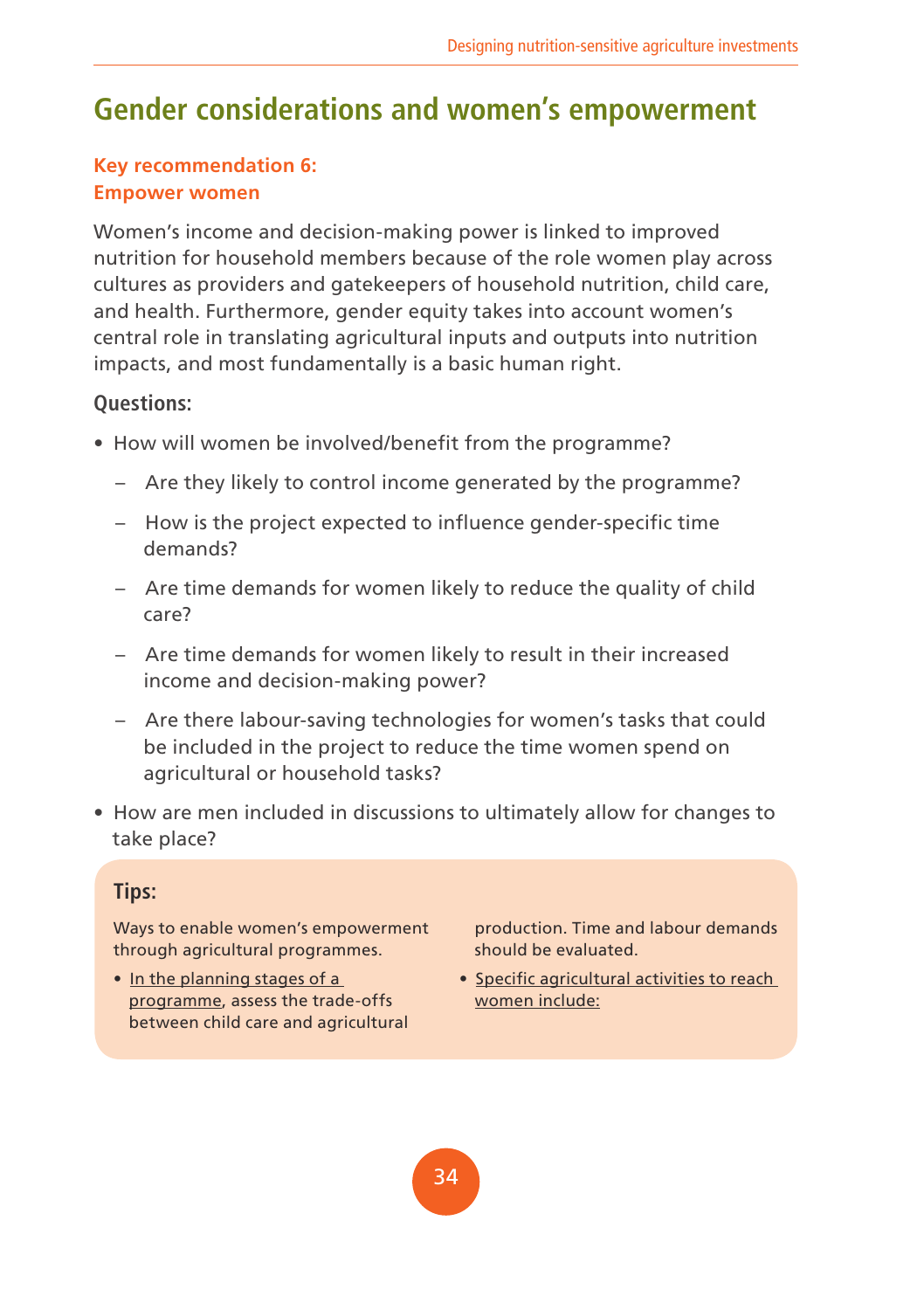- –– Focusing on food crops grown by women. Non-staple minor crop production, including vegetables, fruit, legumes and traditional and indigenous food crops, and/or animal husbandry may be more likely to be female-controlled, depending on the local context. Home gardens are usually looked after by women and can therefore increase women's decision-making power about food consumption. *Caution: experience shows that when minor crops become a source of income, men may seek to control these resources. Involving men and women together in the process through a comprehensive community-based approach, and empowering women through strengthening women's producer groups, for example, can help ensure that both men and women benefit from these activities.*
- –– Training and market opportunities for crops and animal products that women sell.
- –– Improving women's access to extension services, technology, inputs, markets and information.
- –– Investing in technologies to reduce labour and time costs, especially for typically women's tasks such as weeding, harvesting, processing and food preservation. Some examples include lighter farm tools, drum seeders that allow for mechanized weeding, mechanized mills and waterharvesting technologies such as treadle pumps.
- Strengthening women's income control through the above activities.
- Other potential components of agricultural programmes related to women's empowerment:
	- –– Creating an enabling environment for child care. Consider child care during training for women: this would include breastfeeding spaces for lactating women, the engagement of fathers, senior female family members and other authority figures, and support to day care centres or the like for working women, especially urban women. Support men to increase their participation in care-giving.
	- Improving access to financial services.
	- Including gender-sensitive social protection measures, such as providing extra food rations or coupons, vouchers for services and multiple micronutrient sachets.

Strategies to engage women in activities such as those listed above:

- Involve women at the design stage, and continue working with them directly during implementation. That way, women can identify appropriate mechanisms for addressing labour and other time constraints.
- Positive deviance as an approach to empower women directly through confidence in their own knowledge and abilities, so that they can translate opportunity into action (www. positivedeviance.org).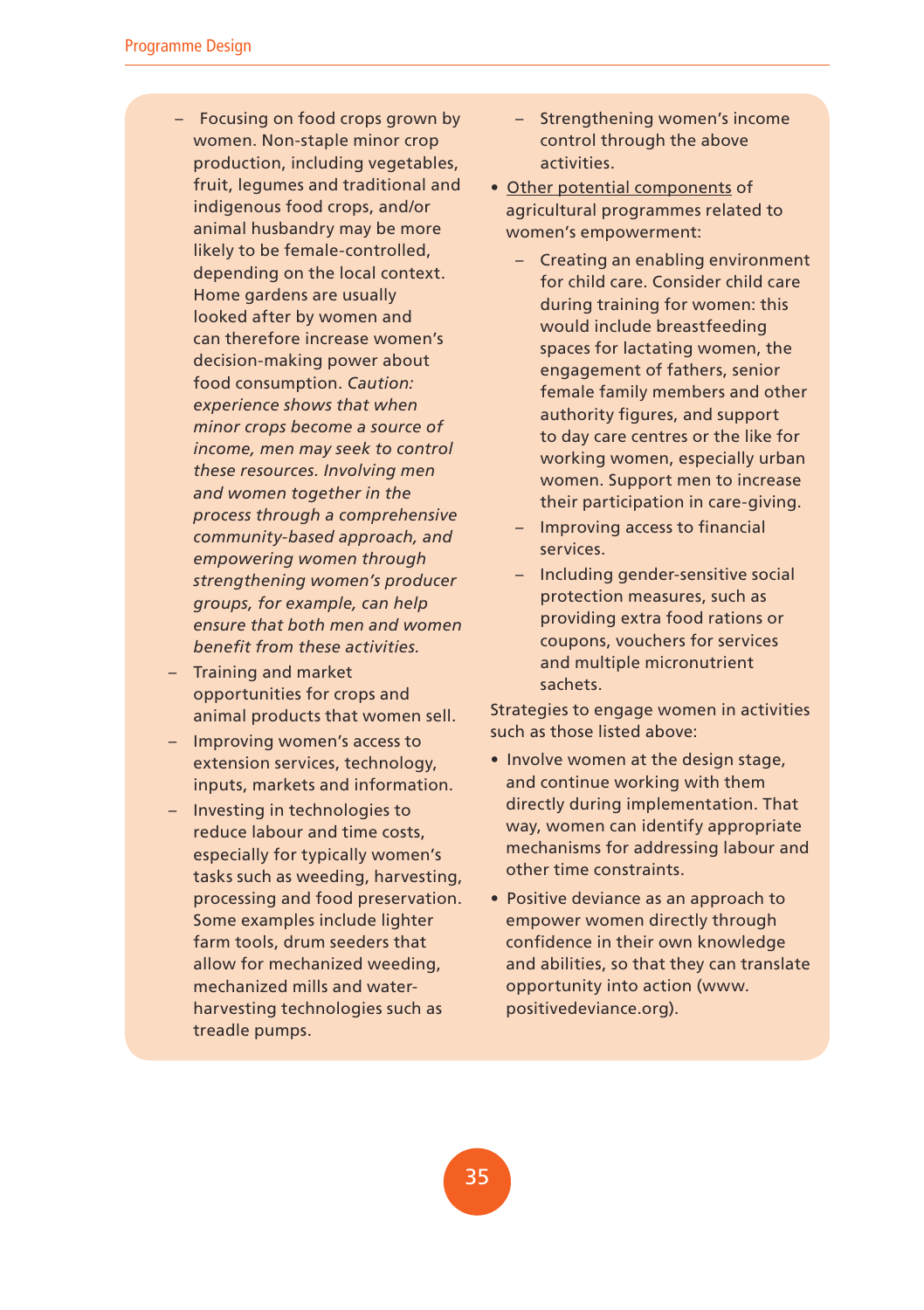### <span id="page-45-0"></span>**Programme options to increase access to diverse and nutritious foods**

#### **Key recommendation 7:**

#### **Facilitate production diversification, and increase production of nutrientdense crops and small-scale livestock**

Diversified production systems can be important for vulnerable producers to ensure resilience to climate and price shocks, more diverse food consumption, reduction of seasonal food and income fluctuations, and greater and more gender-equitable income-generation.

#### **Questions:**

- Would diversification at household, community and/or market level improve access to nutritious diets?
	- –– Do farmers reside close enough to their fields that diversifying production is likely to influence own-consumption?
	- –– Do farmers reside close enough to markets that they would be able to purchase all foodstuffs, including perishables, on a regular basis?
	- –– Do farmers have access to markets/traders where they would be able to sell perishable foods?
- Are there specific micronutrient-rich foods that are unavailable or too expensive?
	- –– How is the programme expected to influence the absolute and relative prices of the foods available to the target group(s)?
- If they are available, are they given to young children (6 to 23 months)?
- What local resources or underutilized foods could be grown to improve diets and nutrient intake?
- How can market access to nutritious food be increased for both local rural and urban populations?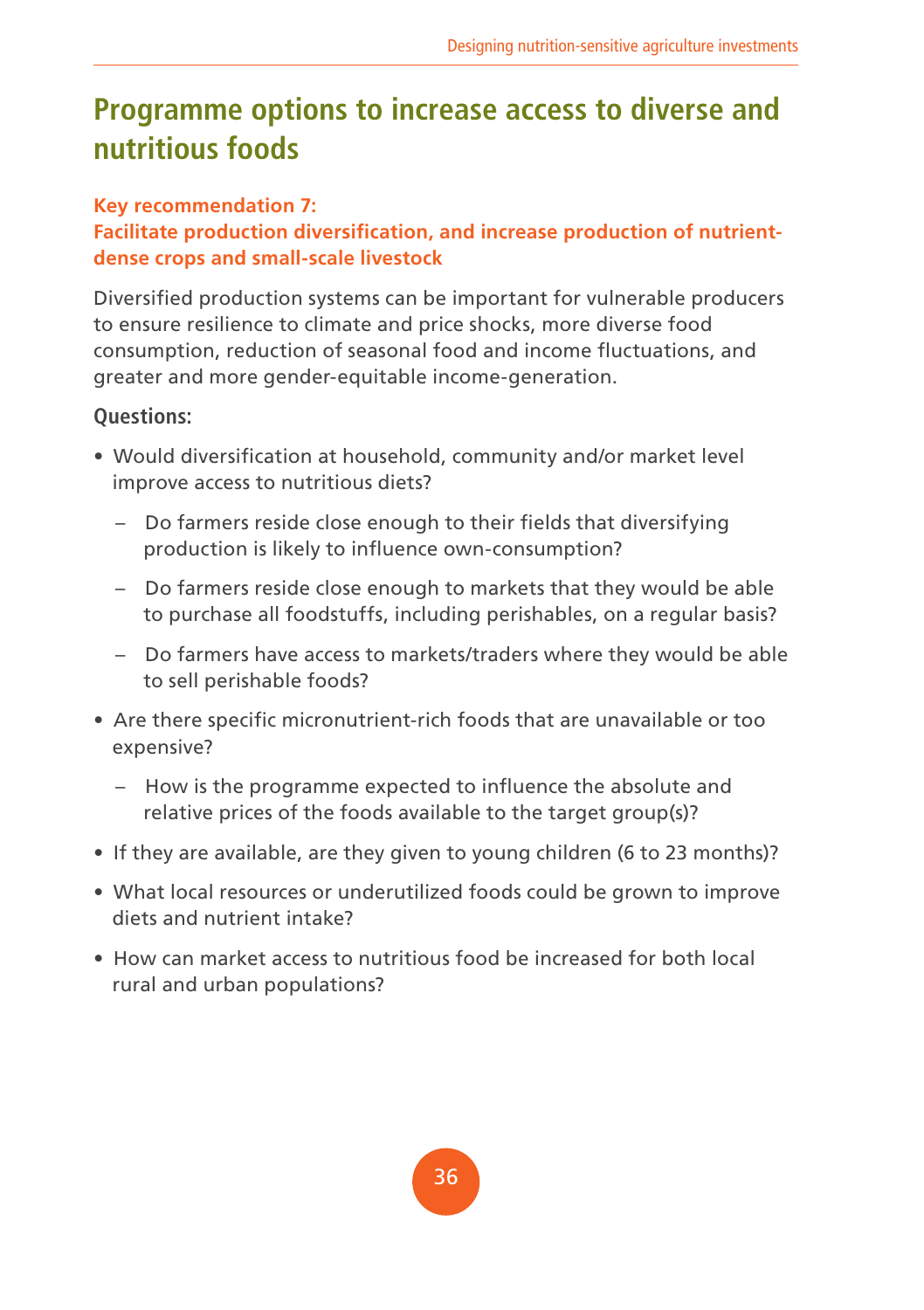#### **Note on biodiversity:**

• There can be significant variation between varieties of the same species in macro- and micronutrients and other beneficial bioactive constituents. Data show that intraspecific differences in nutrient content are sometimes as high as 1 000-fold; for example, one banana can provide between 1 percent or 200 percent of the RDI for vitamin A. High nutrient-content varieties can be selected, if they are known; but because nutrient content of each variety is not often known, it can also be nutritionally advantageous to promote the use of multiple varieties.

#### **Where to find information on intraspecies nutrient content:**

- The INFOODS website is a repository of food composition tables and databases. Some of these tables have information on nutrient content by variety www.fao.org/infoods/infoods/ tables-and-databases
- Scientific journal articles can be searched for information on nutrient content of specific varieties within a species, for example those published in the *Journal of Food Composition and Analysis*.

#### **Tips:**

Agricultural interventions that aim to achieve the following outcomes are recommended as means to improving access to nutritious foods:

- **• Diversify production and livelihoods** for improved food access and dietary diversification, natural resource management and other purposes.
- **• Increase production of nutrient-dense foods**, particularly locally-adapted varieties rich in micronutrients and protein, chosen on the basis of context assessment and local nutrition issues.
	- – **Horticultural crops** are highly recommended to improve micronutrient intakes and dietary diversity, to increase income and

women's income control, and to reduce seasonality; options include homestead and marketoriented production.

- –– Produce **animal-source foods on a small scale** to improve intake of micronutrients, protein and fat; keep production small-scale to avoid harm to the natural resource base and loss of control by women.
- –– Promote the use of nutritious, **underutilized foods** to address malnutrition.
- –– Increase production of **legumes** for their nutritional value: they are rich in energy, protein and iron, and for their attribute of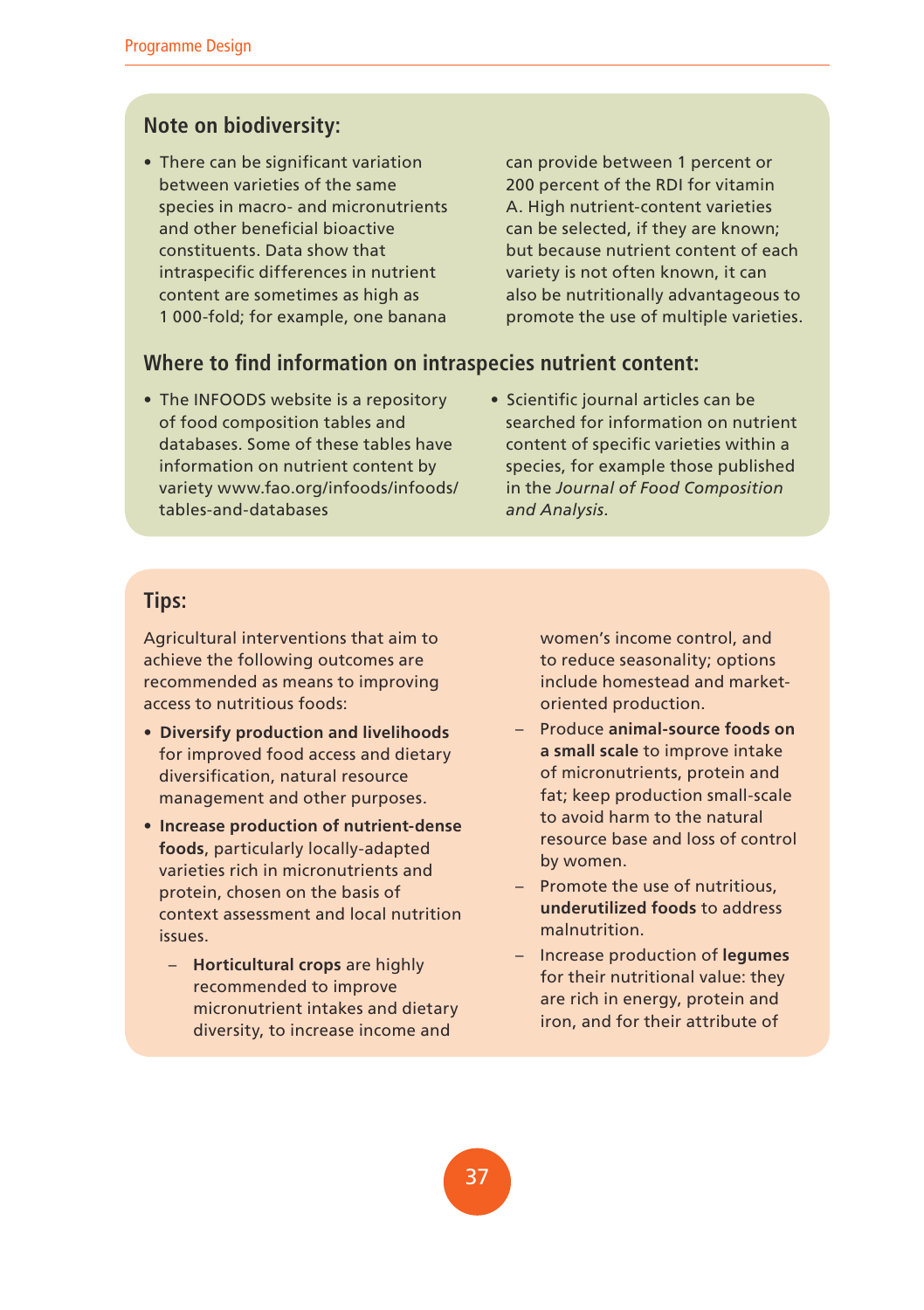nitrogen fixation, which can improve soil fertility and yield and reduce inputs.

- –– Invest in **biofortification**, especially through natural breeding, as a complement to other strategies.
- –– Staple crop production may be necessary but insufficient because

of its limited ability to improve dietary diversity.

–– Cash crop production carries the risk of unintended consequences, including a possible reduction in food security and dietary quality throughout the year and gender inequity; mitigation strategies can reduce these risks.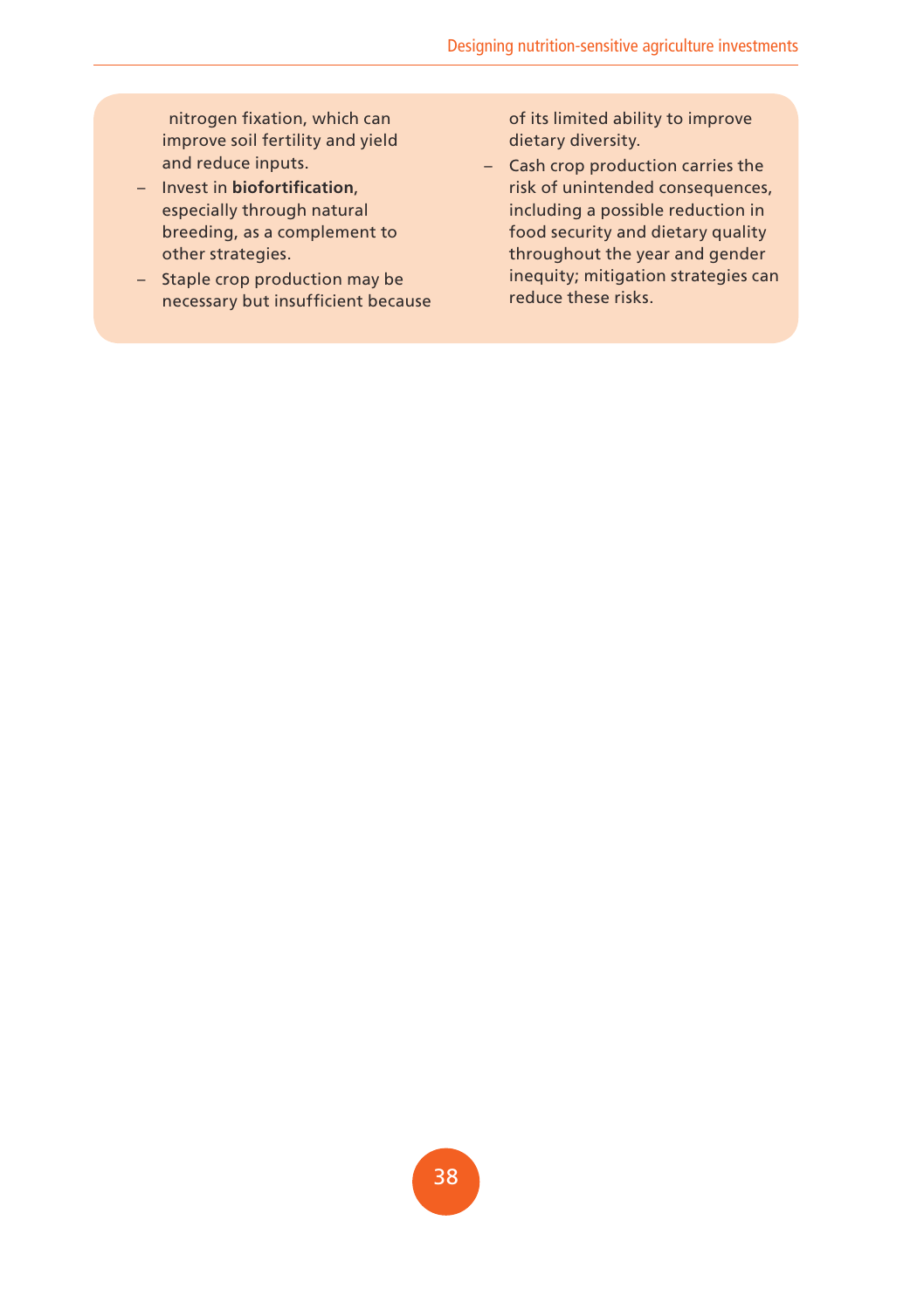### <span id="page-48-0"></span>**Improving processing, storage and preservation**

#### **Key recommendation 8: Improve processing, storage and preservation**

Appropriate processing, storage and preservation are essential to reduce post-harvest losses and improve or prolong access to and consumption of micronutrient-rich foods. Processing and storage techniques can preserve the nutrient content of food, and certain processing techniques can even increase it, e.g. roasting, germination and fermentation. Processing, storage and preservation can add value to crops and also increase income and profit margins, reduce seasonality of food insecurity, and improve food safety. Food processing and preservation can also help reduce food waste.

#### **Questions:**

- Does the programme change the quality, food safety or nutrient content of the food(s) targeted by the project?
- What crops might be appropriate for enhanced preservation?
- Are there entry points in the value chain for aflatoxin control?

Notes:

- –– The higher the initial nutrient content of the raw foods, the higher it is in processed food.
- –– Vitamin content diminishes through storage and cooking.
- –– Milling reduces nutrient contents, for instance, that of fat, fibre, minerals and vitamins, but often extends shelf life.
- –– Fermentation and germination can help enhance nutrient bioavailability.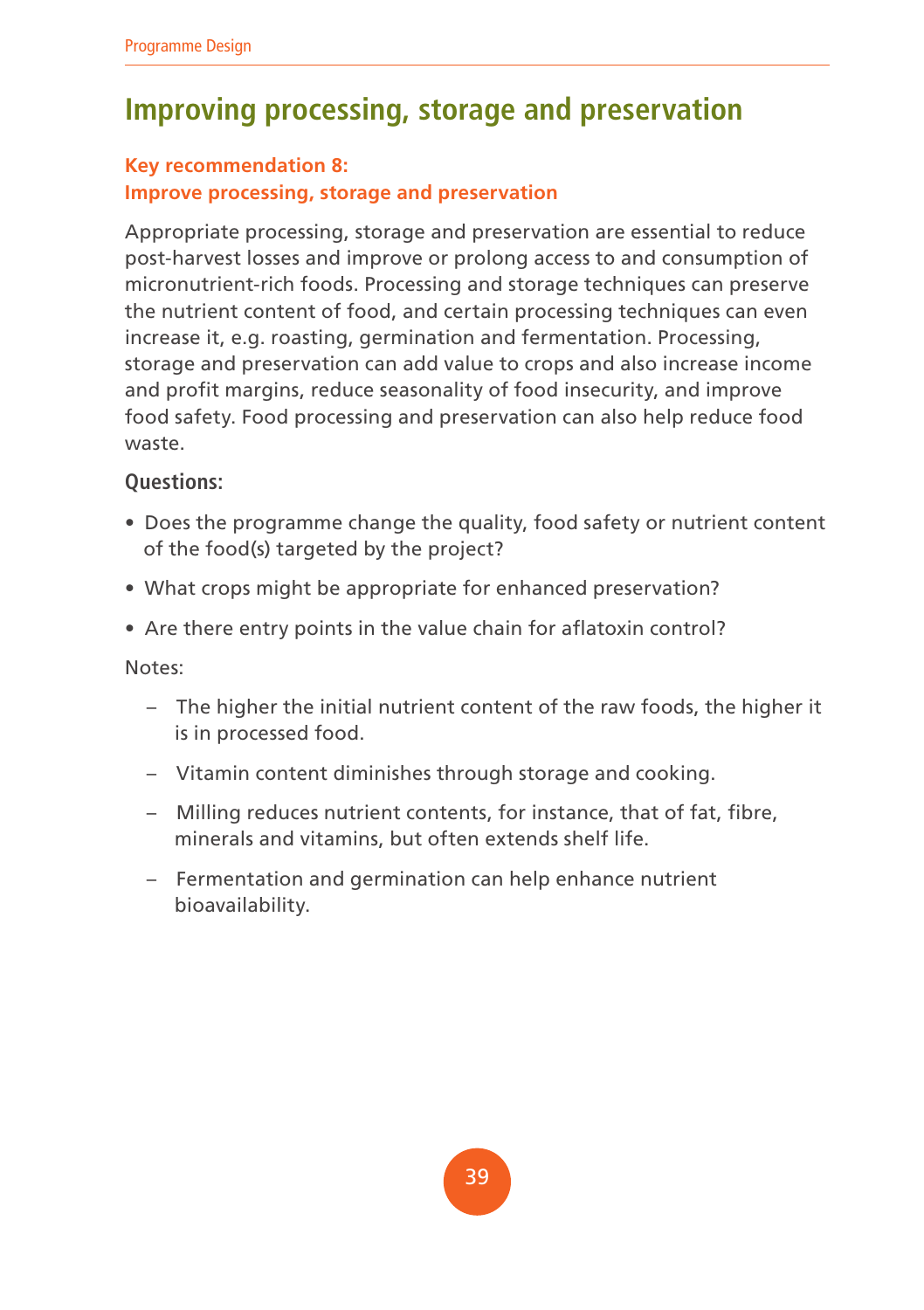#### **Tips:**

Types of techniques relevant to nutrition:

- Controlling pests and diseases, including aflatoxins, during postharvest management.
- Harvesting and handling
	- –– efficiency in post-harvest handling;
	- –– other "healthy harvesting" techniques, such as harvesting at maturity, avoiding damage and bruising, and not consuming or selling crops recently sprayed with pesticides.
- Preservation and processing
	- –– solar drying or shed-drying, with vegetables blanched before drying;
	- –– fortification or reduced milling;
	- –– pressing oilseeds;
	- –– roasting and grinding of cereals to reduce bulk and improve digestibility;
	- –– fermentation of flour, porridge and milk;
	- –– choice of processing method which conserves best micronutrient content.
- Transport and storage
	- –– washing and drying fresh produce before storage, where applicable;
	- –– using cool, dark, well-ventilated facilities protected against insects and rodents;
	- –– storage of seed and planting materials;
	- –– assuring sufficient and timely post-harvest transportation ;
	- –– exploring possibilities of better *in situ* storage to allow sale over a longer period after harvest to increase farmer's income and food availability, through cooperatives, for example.

Programmes can also invest in research to improve post-harvest management, including improved processing, storage and preservation techniques.

Conversely, food processing may sometimes also be detrimental to nutritional quality when the end products are high in added sugar, fat and salt/sodium.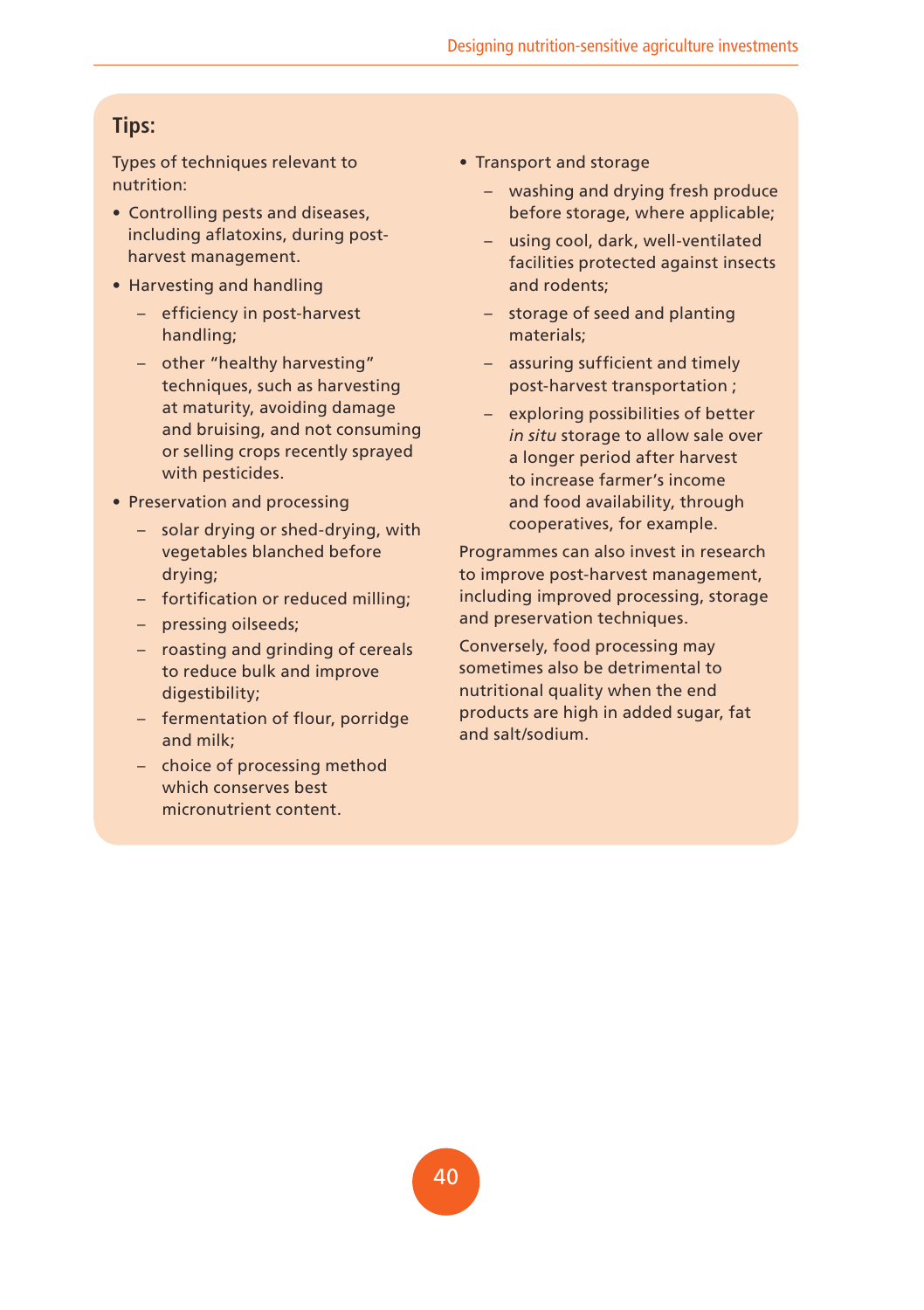### <span id="page-50-0"></span>**Making value-chains nutrition-sensitive and increasing market access**

#### **Key recommendation 9:**

#### **Expand markets and market access for vulnerable groups, particularly for marketing nutritious foods**

When working with individual value chains focused on products destined for markets, leeway for diversification is usually more limited. In some situations, however, market opportunities may be an incentive for farmers to produce and potentially consume nutritious foods they otherwise would not.

Value chain and marketing strategies usually target farmers, producers and retailers with sufficient assets for them to invest, produce at scale and be more competitive, and who are therefore not the most vulnerable population groups. This said, measures can be taken to enhance the nutritional contribution of investments in specific value chains, by making them nutrition-sensitive and yield nutritional benefits both for food suppliers - producers, processors and retailers - and consumers. Overall, it is important to consider individual value chains as part of the wider food system to determine how they can contribute to improving local diets.

#### **Tips:**

The following actions may be taken to enhance the nutritional impact of a value chain:

- Production:
	- –– choice of varieties that maximize nutritional content;
	- –– biofortification;
	- –– generation of on-farm employment for vulnerable groups.
- Processing:
	- –– choice of processing methods that enhance shelf-life with minimal nutrient loss;
	- –– fortification (e.g. of cereal flours);
	- –– generation of off-farm employment in processing.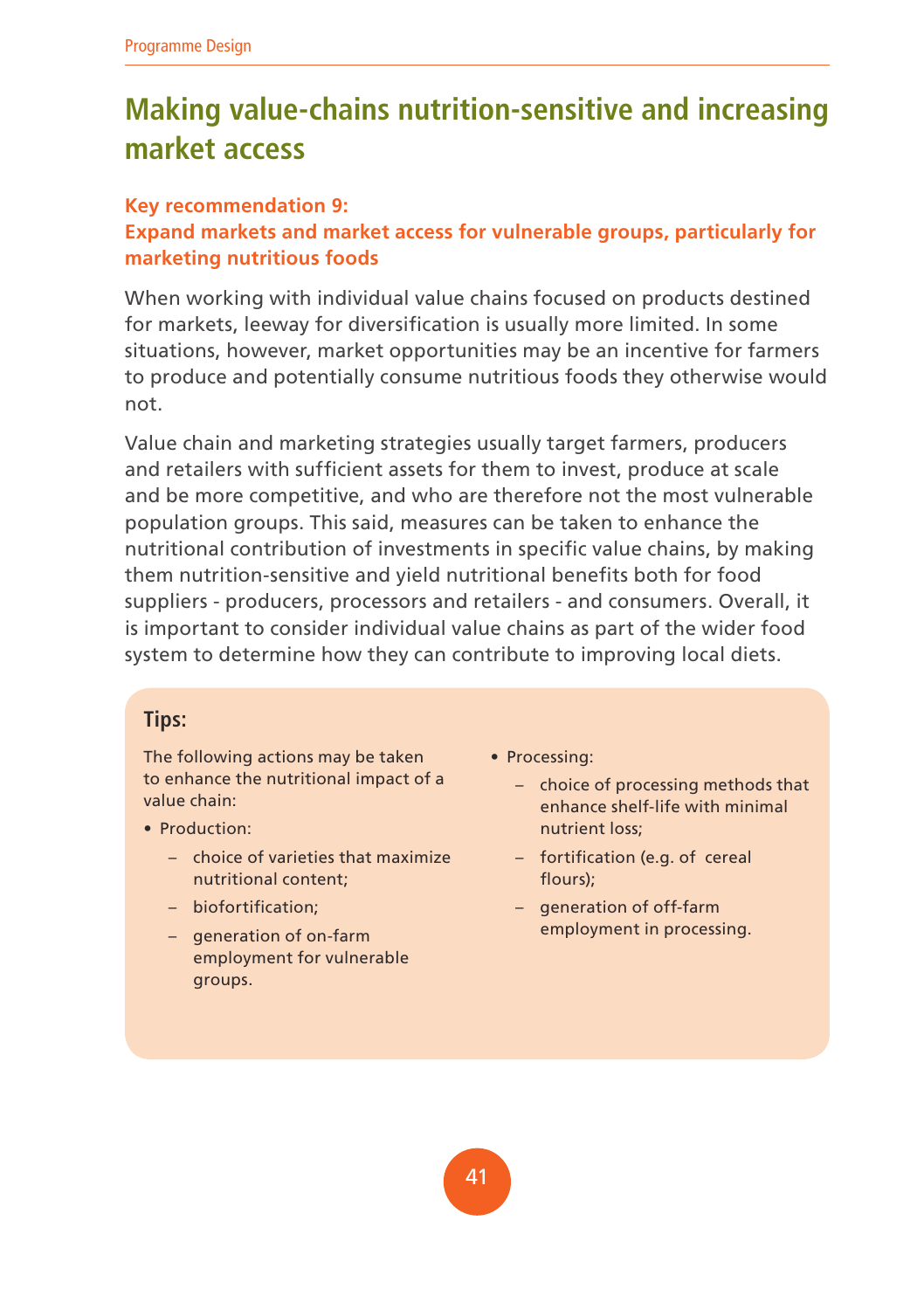- Marketing and retailing:
	- –– increased market availability of the goods produced can reduce their prices for consumers;
	- –– increased market access and opportunities;
	- –– generation of employment for vulnerable groups, particularly women.
- Nutrition education and consumer awareness:
	- –– social marketing and creation

of demand for foods among smallholders can be a powerful tool. Promote the purchase and consumption of nutritious foods and good health practices, so that income is used to improve household health and nutrition.

–– food-based dietary guidelines can serve as a useful planning tool in agriculture, health and education to sensitize and enhance supply and demand for healthy foods.

An important contribution that investments in agricultural value chains can make to nutrition is by improving market access:

- for producers, processors and retailers, to help them sell their products and generate income which can be invested in better health, care and food consumption; and
- for consumers, to improve availability and affordability of nutrient-dense foods.

#### **Tips:**

Ways to increase market access:

- Farmers' associations, business training and inventory credit schemes to help smallholders attain better prices, gain bargaining power and participate in decision-making processes.
- Small-scale processing and microenterprises, particularly for women; for example : jams, juices and dried fruits.
- Produce marketable foods, as market viability is central to meeting needs for income as well as food. Assess the market potential for wild and underutilized foods, especially of high-quality nutrient composition, and the domestication potential for wild foods.
- Market viability for nutritious foods that smallholders may have a comparative advantage in producing (e.g. low input) can be increased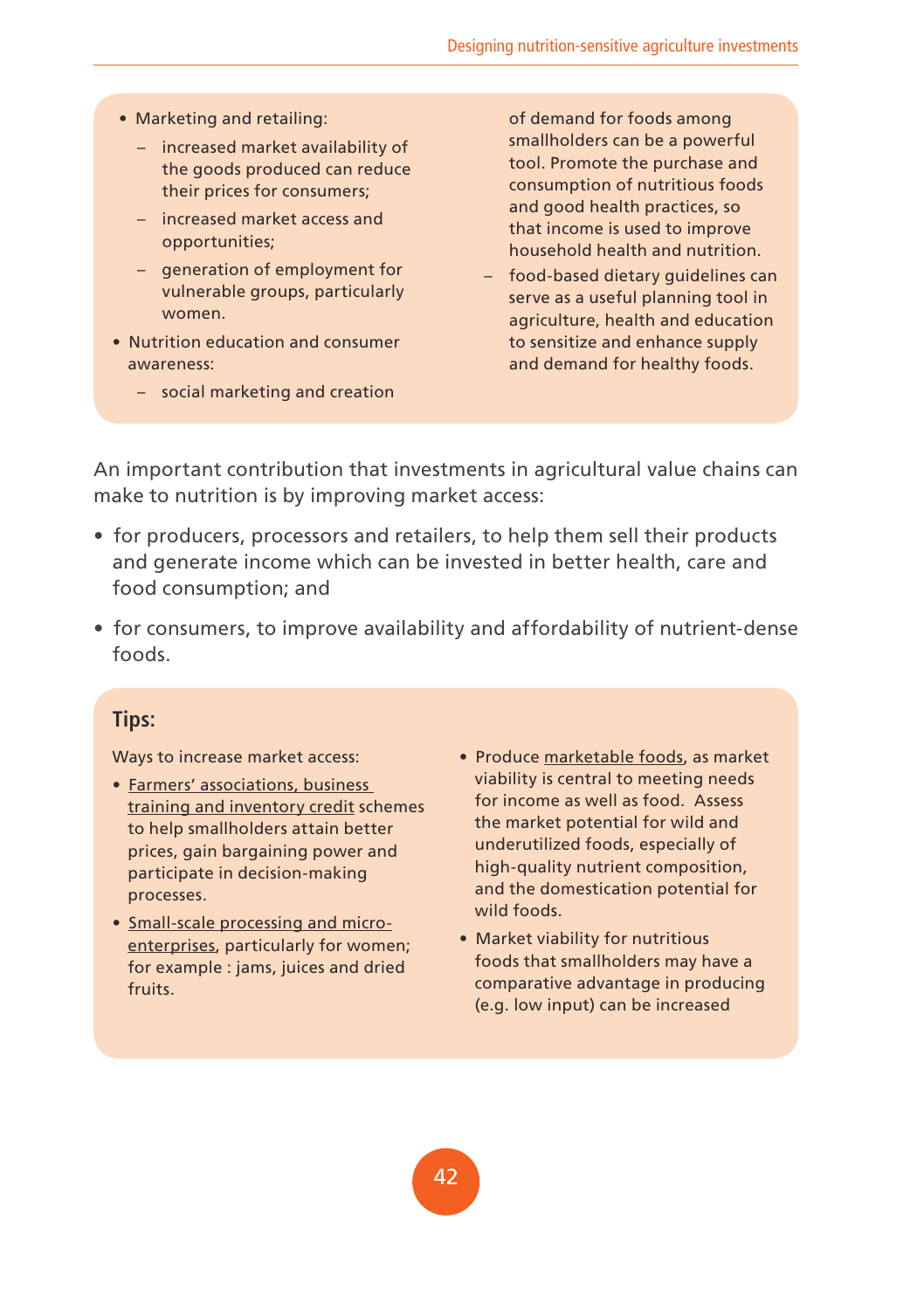through promotion and social marketing to increase demand.

- Improve infrastructure: . roads, irrigation, storage facilities, wholesale markets and electrification, to improve market access.
- Expand market information systems.
- Identify intra-household factors and bottlenecks to marketing and income for smallholders.
- Meet quality standards, such as through improved food safety (e.g. reducing aflatoxins).
- Food procurement operations by governments for stockholding or food aid as a potential market.
- Explore new markets through policies and programmes. For example, some school meal programmes include a certain percentage of locally produced foods.
- Strengthen functional linkages between farmers, food traders and processors, for instance, through enforceable contract farming systems.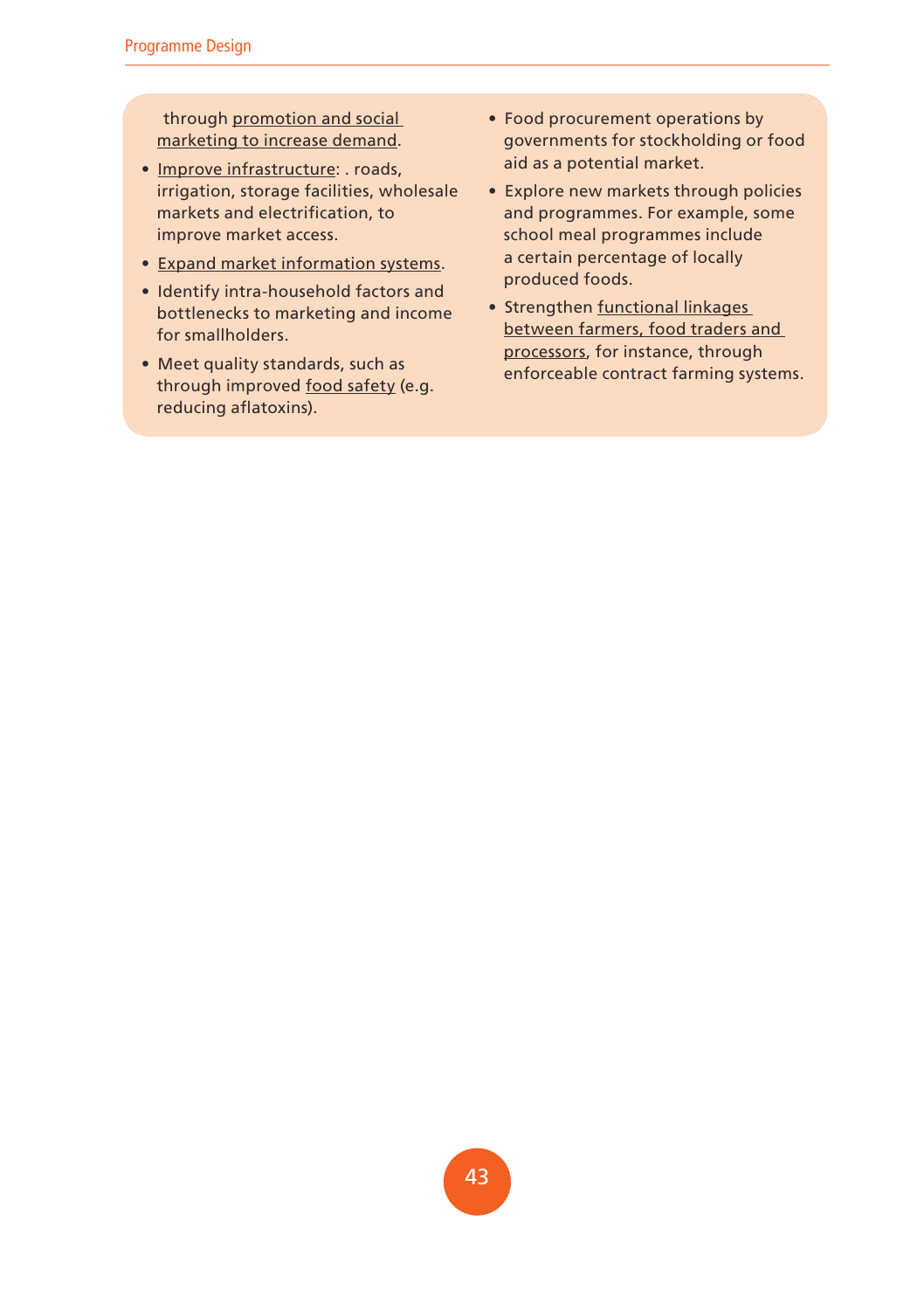### <span id="page-53-0"></span>**Incorporating nutrition education and consumer awareness**

#### **Key recommendation 10:**

**Incorporate nutrition promotion and education into food and sustainable food systems that build on existing local knowledge, attitudes and practices**

Nutrition education encourages people to adopt healthy diets, and is also a way to increase demand for local agricultural produce and encourage local suppliers, such as producers, processors and retailers, to supply nutrientrich foods.

- Could the programme be combined with nutrition education and dialogue to help assure that improved nutrition is given high priority by household decision-makers and individuals?
- Who controls and influences decision-making on food and child care, and are all relevant decision-makers included in nutrition education?
- What resources, knowledge, skills and support do programme staffs require to be successful agents of change?

To ensure effective nutrition education, the following factors should be taken into consideration:

- Nutrition education should use behaviour change theory, formative assessment and specific needs of the target population to design nutrition education strategies.
- Nutrition education should clearly identify the factors influencing eating behaviour, namely who in the family takes decisions about food, food traditions or feeding processes between mother and child, and make these factors the direct target of nutrition education rather than providing nutrition information in general.
- Nutrition education should include a systematically planned set of activities, which can be implemented using a combination of educational strategies such as cooking activities and school gardens, with the ultimate goal of promoting motivation and personal skills towards healthy eating practices.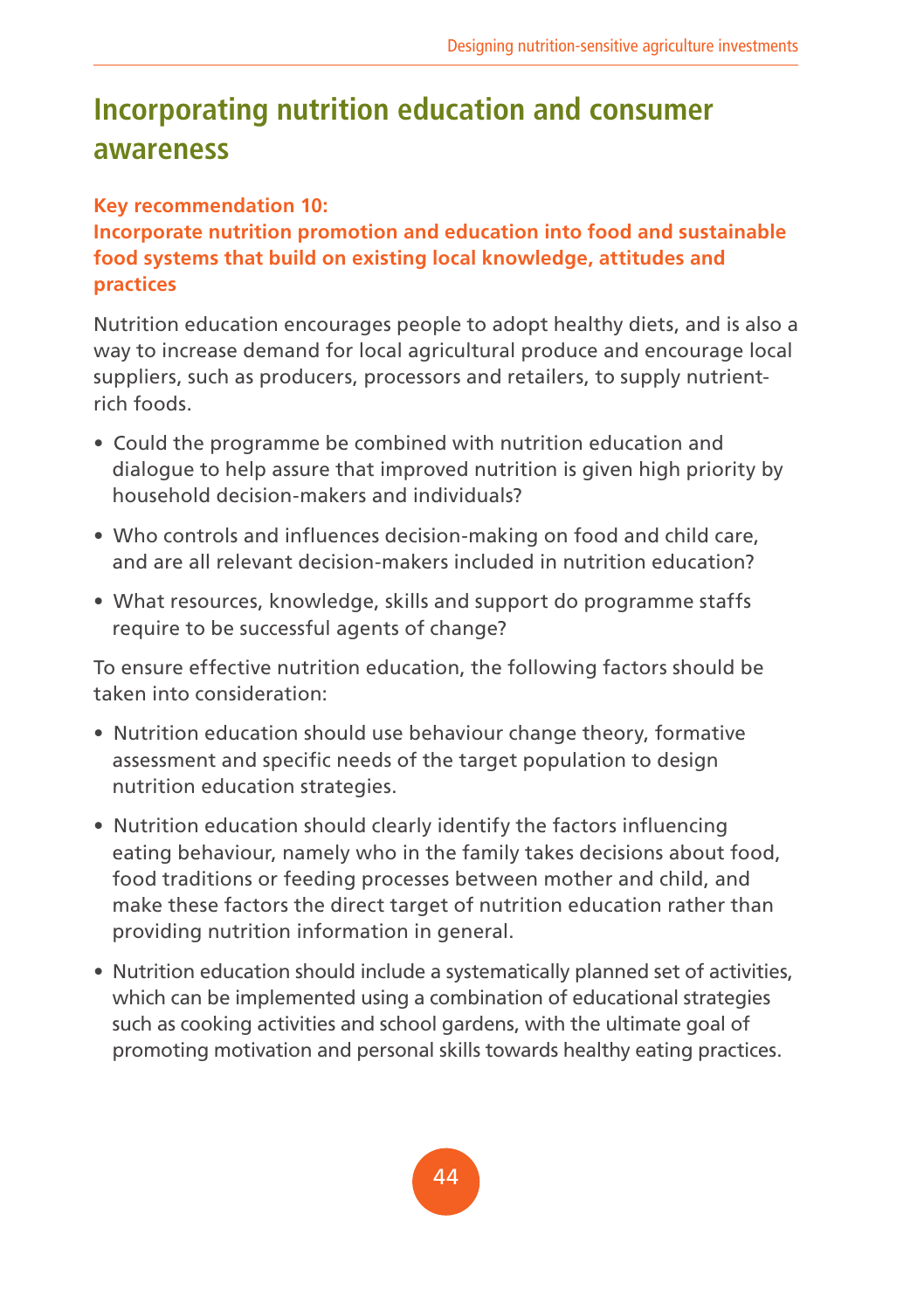• Nutrition education activities can also influence public policies and promote an enabling environment that makes it easier for people to adopt a healthy diet.

It is important to include measures in programme design to build capacity of local institutions working in the food and agriculture sector government, non-governmental and private sector - to address nutrition issues. This can be done through pre-service and in-service training and on-the-job learning and mentoring, during the programme.

#### **Key features to consider in the design of nutrition education activities:**

Potential target groups for nutrition education include women, men, and children.

What important topics education or training could address:

- awareness-raising on food handling and food safety;
- healthy food choices and balanced diets;
- nutritional requirements of different family members;
- encouraging cultivation and consumption of locally-available nutrient-dense food, even if available nutritious foods are low status;
- food preparation and storage, including cooking demonstrations;
- reduction of post-harvest losses and long-term storage to maintain nutrient content;
- strategies to increase and diversify family food supplies;
- encouraging environmentally sustainable food consumption patterns;
- health risks of highly processed foods and of obesity and chronic disease; and
- care practices, breastfeeding and addressing food taboos.

*Note: The focus and content of messages should be determined through an assessment of local knowledge, attitude and practices related to food and nutrition security.* 

*(See: www.fao.org/docrep/019/i3545e/ i3545e00.htm)*

How to achieve success in education and behaviour change:

• Base messages and strategies on an understanding of local perceptions about diet and nutrition, reasons for current behaviour and barriers to and opportunities for behaviour change. Positive deviance approach is one option.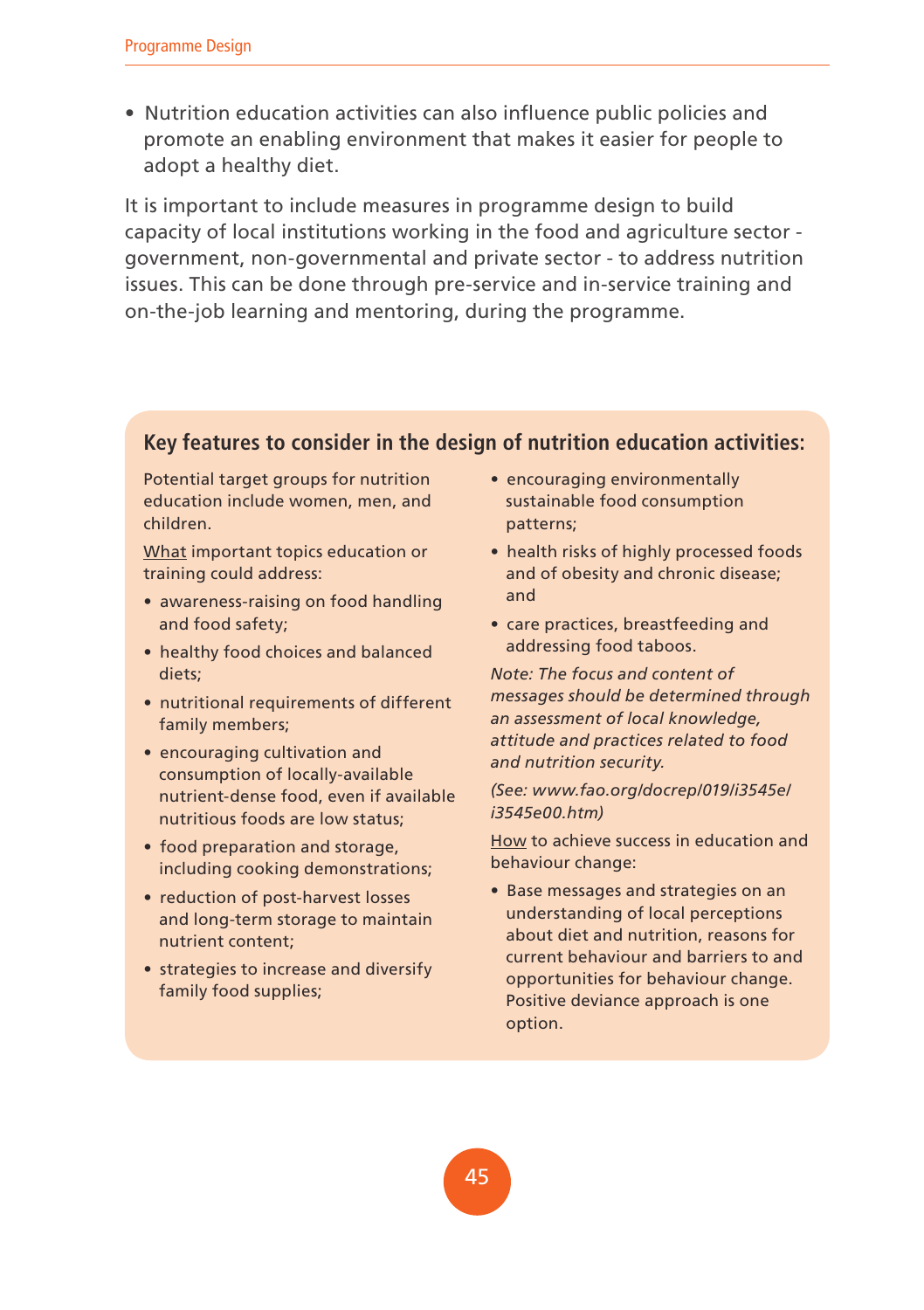- Have a concise set of clear, actionable messages.
- Build on existing messages and guidelines in-country, such as essential nutrition actions (ENAs) or national food-based dietary guidelines.
- Relate messages closely to the agricultural intervention, such as nutrition information about crops produced and ways of preparing and preserving them.
- Release information simultaneously through multiple channels.
- Build an enabling environment for nutrition education through: investing in capacity-development for nutrition education, including nutrition training for agriculture, health and education extension agents; nutrition curricula in primary schools, which may include school gardens; and increasing the availability of recommended foods such as fruits and vegetables.

#### Where to gather target communities:

- group-based activities like women's groups, marketing associations, microfinance clubs;
- schools;
- home visits;
- community gardens or other gatherings specifically organized for training sessions ;
- market days; religious centres; performances (e.g. dramas, storytelling); and mass media: radio, television, billboards and posters, etc.;
- social marketing and social networks.

Who could give nutrition education training sessions:

- programme staff;
- agricultural extension agents;
- collaboration with nutrition volunteers or health staff, such as community health workers, auxiliary nurses and birth attendants.

#### **Tips:**

- Ministries of health, agriculture and education and their development partners may be consulted to see which nutrition education programmes and materials already exist. If there is a need to develop new materials, it is important to do so with all three ministries and their partners to ensure participation by all sectors in designing context-relevant nutrition education strategies and messages.
- Nutrition education programmes and materials can be implemented through agriculture extension systems (including

Farmers' or Pastoral Field Schools), women's groups, producer organizations, primary and secondary schools, the health system and the media.

• School-based nutrition education activities including school gardens, nutrition education curricula, standards for school menus, and linking school meal programmes with local farmers are important ways of sensitizing children to the importance of diversified food production and consumption, and are key to reaching households and communities.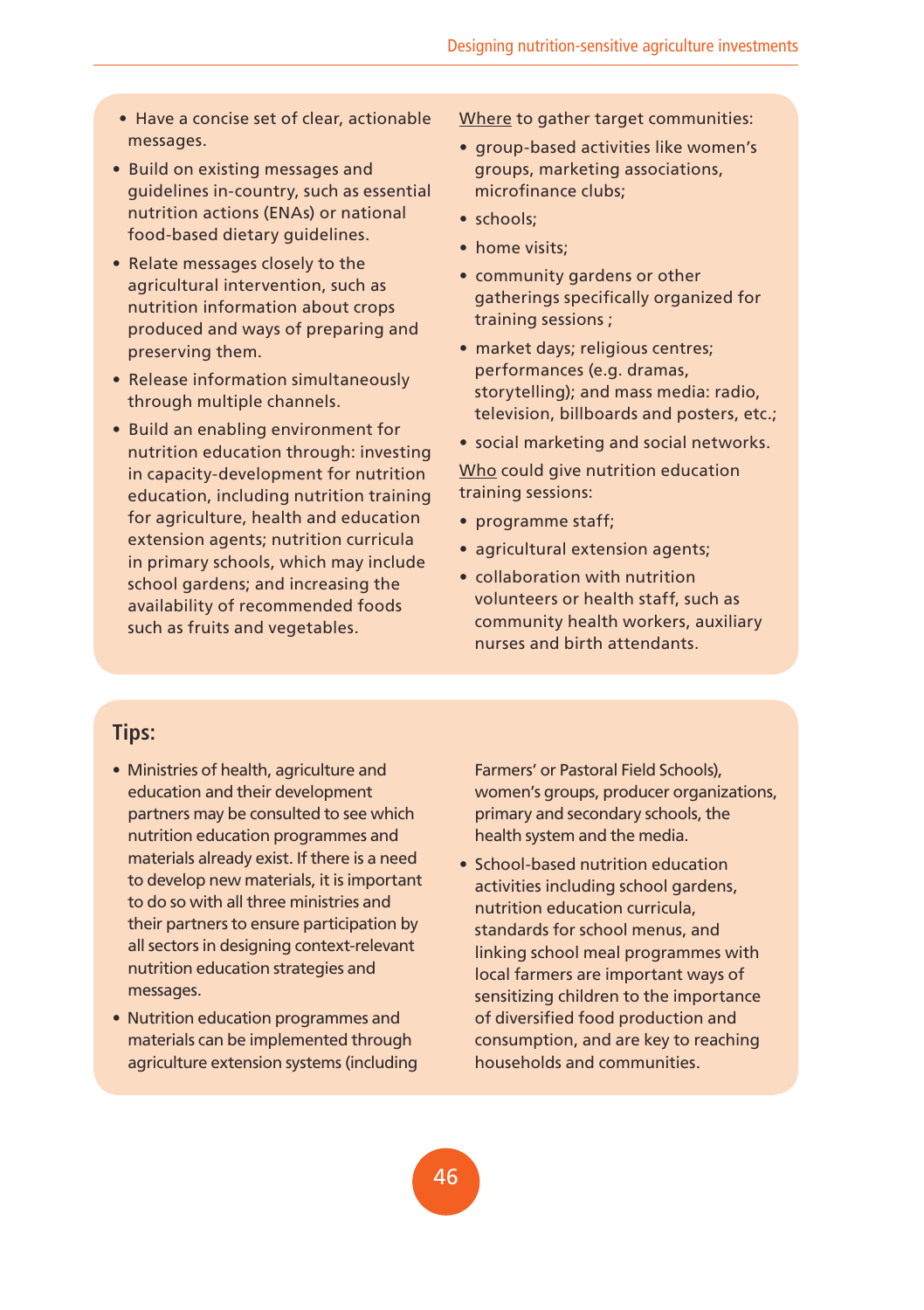#### **Additional information:**

- *• The Family Nutrition Guide*: ftp://ftp.fao.org/docrep/fao/007/ y5740e/y5740e00.pdf
- *• A New Deal for School Gardens*: www.fao.org/docrep/013/i1689e/ i1689e00.pdf
- *• Complementary Feeding*: www.fao.org/ag/humannutrition/ nutritioneducation/70106
- Many additional resources are available at: www.fao.org/ag/ humannutrition/nutritioneducation
- Hawkes, C., 2013. *Promoting healthy diets through nutrition education and changes in the food environment: an international review of actions and their effectiveness*. Rome: Nutrition Education and Consumer Awareness Group, Food and Agriculture Organization of the United Nations. Available at www.fao.org/ag/humannutrition/ nutritioneducation/69725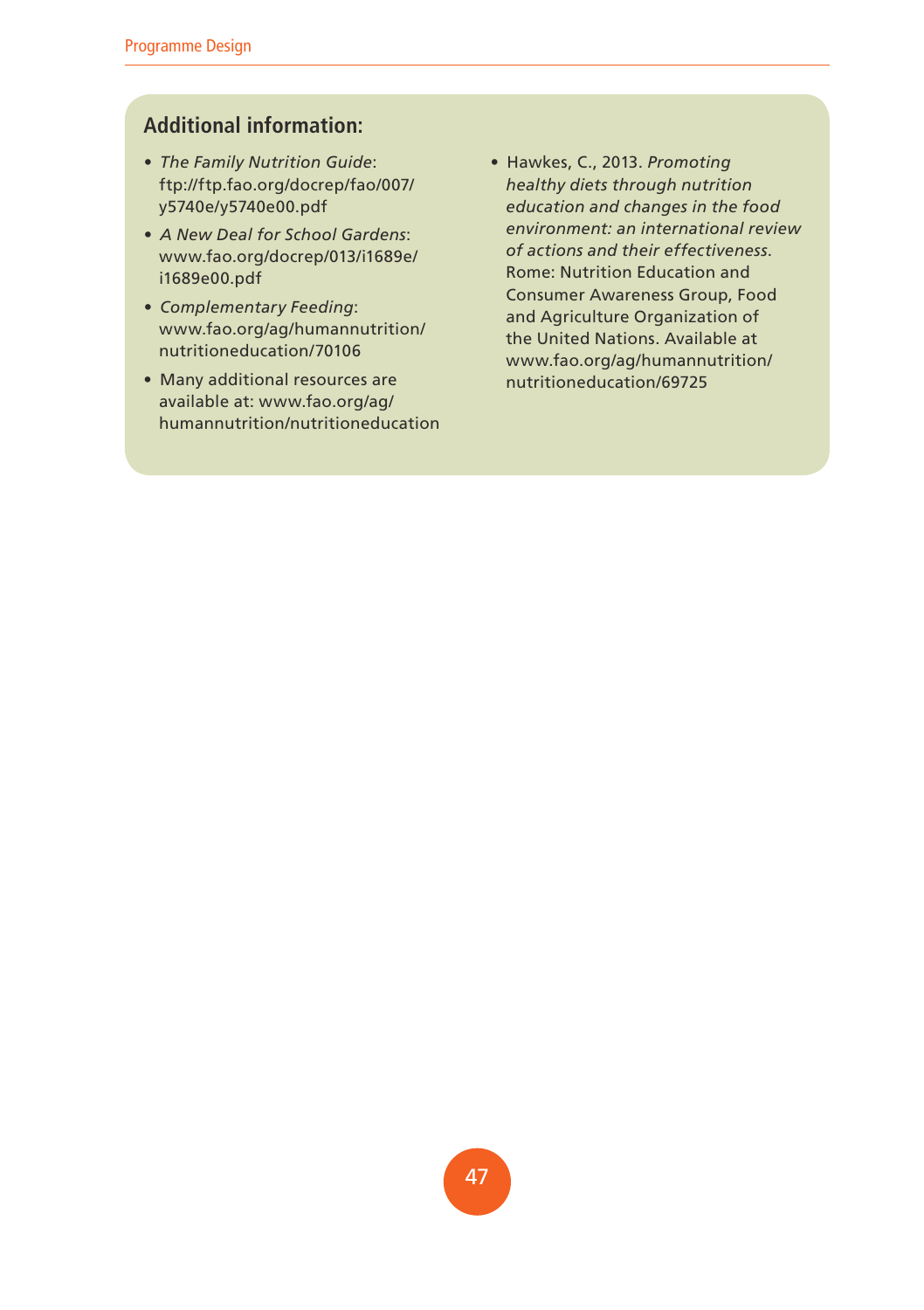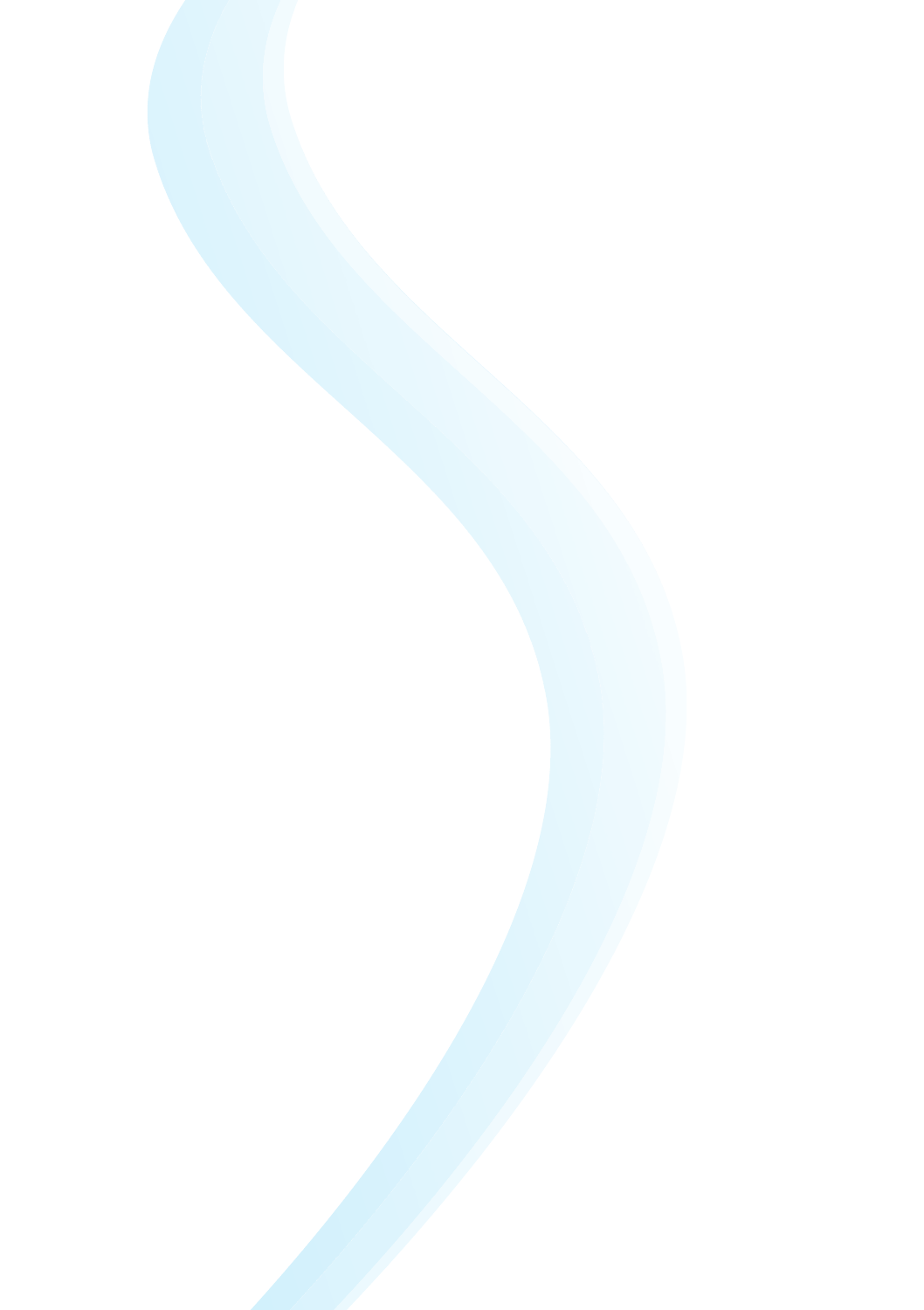# <span id="page-58-0"></span>**Programme document review**

This section aims to provide guidance to professionals responsible for doing a peer review or providing technical clearance of a programme document once the programme has been designed, and who may be asked to assess whether it adequately addresses nutrition issues. If a reviewer feels the design does not sufficiently address nutrition, s/he can refer to the section on programme design to seek ideas for recommendations.

#### **Nutrition situation**

• What are the main nutrition problems in the country or area which should be addressed by the programme? Are the key nutrition problems of the country or area discussed in the programme document?

#### **Vulnerable populations/target beneficiaries**

- Are the vulnerable populations or target beneficiaries identified and targeted?
- If yes, who are they? Is information provided on their geographical location in the country? Is information provided on their numbers, such as a percentage of total population? Do they correspond to groups that are most vulnerable to malnutrition? Are their dietary habits known as well as the composition of food consumed?

#### **Nutrition goals/objectives/activities**

- Are goals specific to food and nutrition security stated in the programme document? If yes, please state them.
- Are specific nutrition activities or best practices identified that will be implemented to achieve the nutrition objectives and mitigate potential harm to nutrition? If so, which ones? Do they effectively enhance the programme's nutritional impact? (Refer to the Key Recommendations for Improving Nutrition through Agriculture and guidance provided in the Programme Design section for more detail.)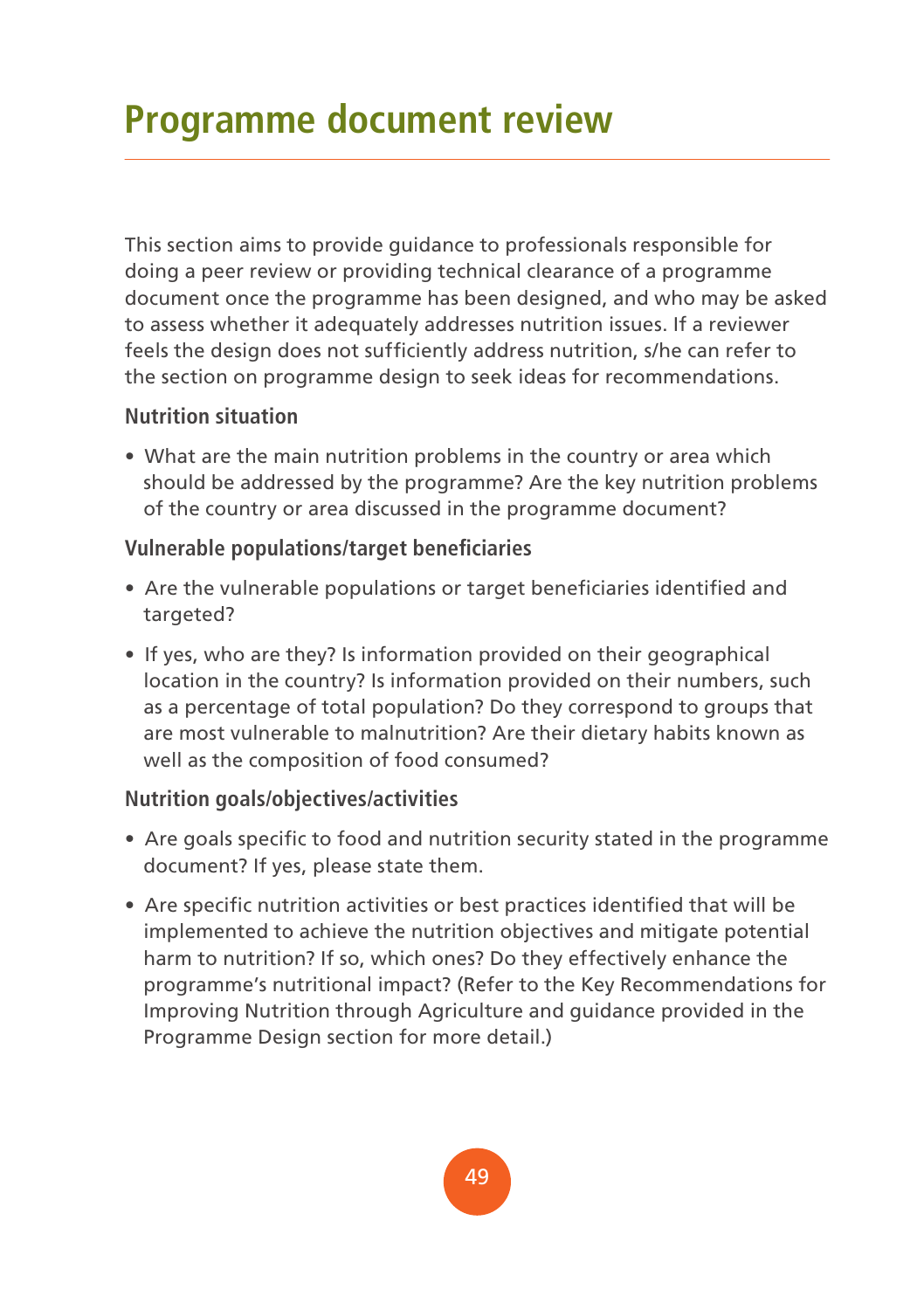#### **Institutional arrangements, partnerships and coordination**

- Have existing or appropriate institutions for implementing nutrition activities been identified?
- Have the partners/stakeholders/change agents, such as governmental ministries and agencies, NGOs and international donor agencies that will collaborate in implementing nutrition activities or best practices been identified?
- Have existing or proposed mechanisms to facilitate coordination and communication among stakeholders been discussed? At what level do they operate? Who is involved in this process?
- Have any opportunities for public-private partnerships to address food and nutrition security been discussed?
- How could these partnerships be improved?

#### **Nutrition capacity-development**

- Have nutrition capacity-development needs (of governmental organizations, NGOs, policy-makers...) been discussed? If so please describe them.
- Have activities to develop nutrition capacity been identified in the plan? If so, please describe them.
- How else could this capacity be improved?
- Are there adequate capacity-building tools available in the country or at international level that could be used?
- Is there technical and operational guidance to strengthen nutrition investments?

#### **Monitoring and evaluation**

• Have indicators that measure the performance of nutrition activities been identified in the plan? If so, which ones?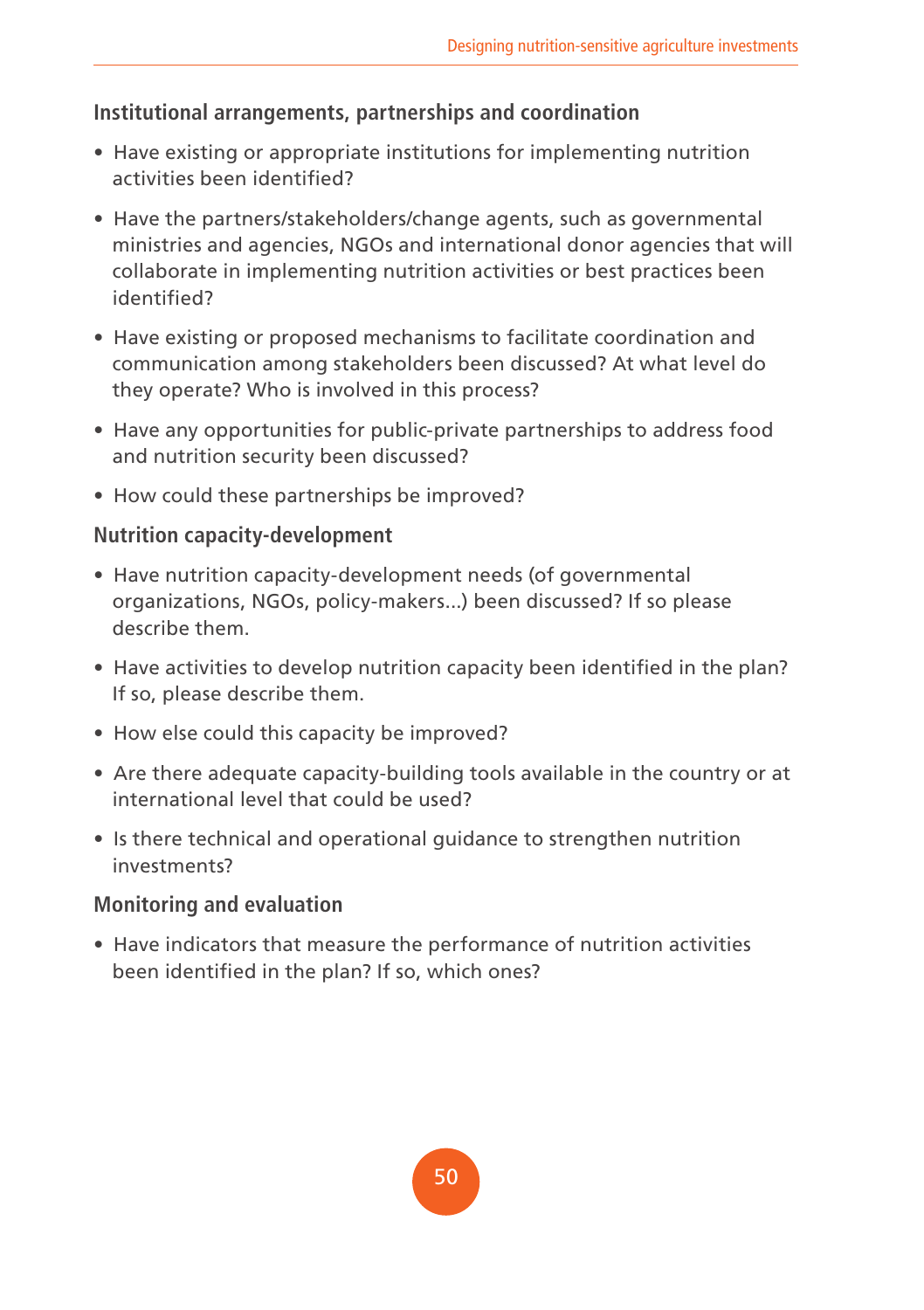- Has the existing capacity in the country within government, NGOs, etc. - for data collection and analysis been discussed? If so, which institutions are responsible for monitoring and evaluation?
- Is there an interagency mechanism to track investments and ensure coordination?
- Have strategies been put forward to strengthen this capacity, if needed?

#### **Resource implications**

- What resources have been allocated for nutrition-related activities in the programme document? If none, what additional resources would be needed to achieve the stated objectives, outcomes and targets - for example: staffing, technical assistance, IT, capacity development, etc.?
- What are possible sources of financing including government budget, international donors (grant and loan, pooled funding), PPPs, and other innovative mechanisms? Community-based revolving fund?